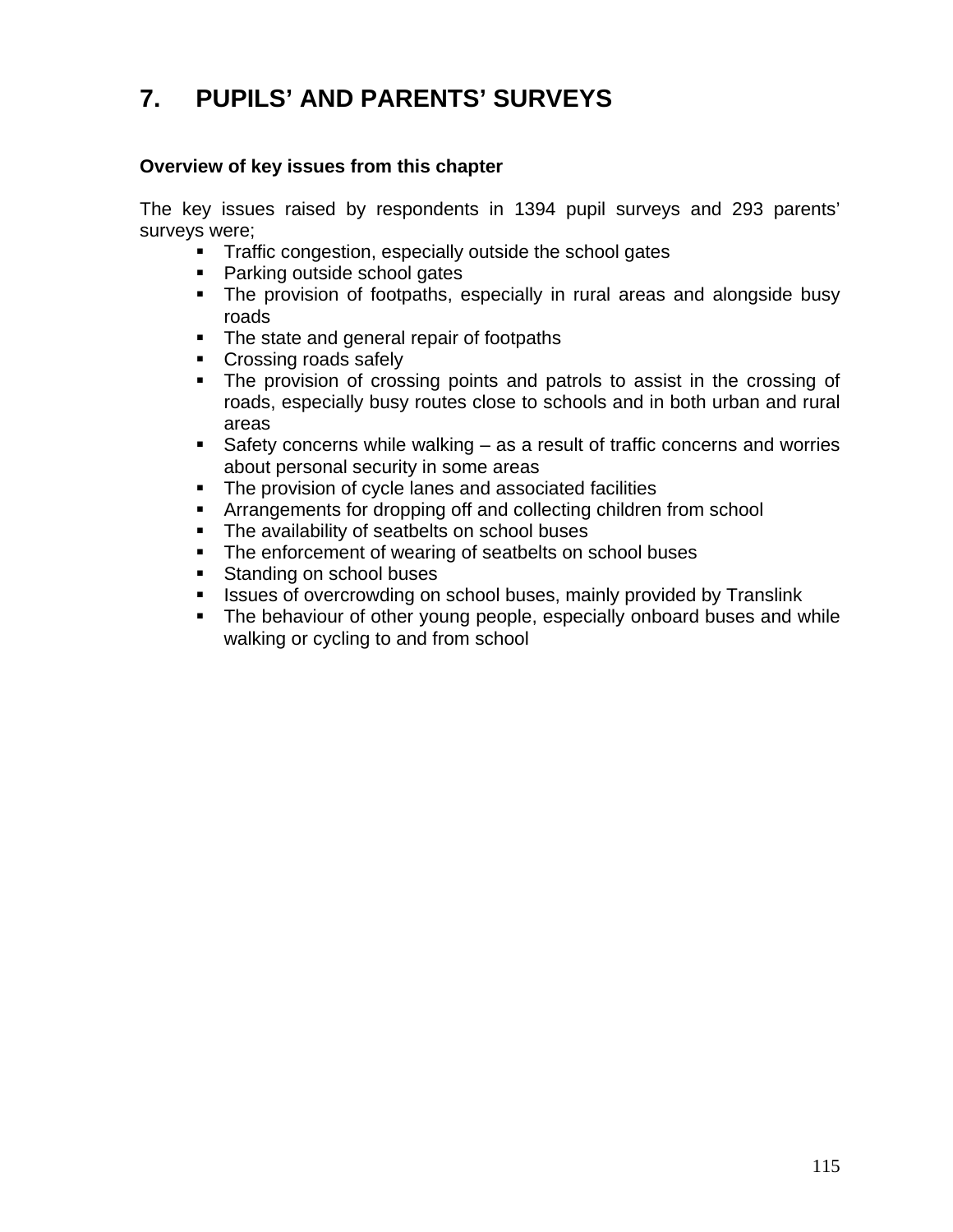# **7.1 Introduction**

This chapter reports on the findings from the questionnaire surveys of pupils and parents conducted as part of this study. The pupil survey data is representative of the Northern Ireland school population and reflects the structure of the education sector by school management type. This survey was undertaken in 21 schools across Northern Ireland using pupil self-completion questionnaires in class under teacher supervision. Schools were selected using data obtained from the Department of Education (DE) database to ensure proportional representation from all school levels, management types, locations and age groups. Completions were obtained from primary, preparatory, secondary, grammar and special schools in the State Controlled, Integrated and Catholic maintained sectors. The questionnaires covered all aspects of travel to and from school, namely journeys by car, bus, train, taxi, walking and cycling. Pupils were also asked to complete the sections relevant to their own individual trips including why they use the mode they do, why they choose not to use certain modes, their experiences (both positive and negative) of journeys to school and thoughts and feelings about ways in which the experience may be improved or made safer. Information from the distribution of returns from the pupils' surveys is detailed in the annex. A parallel survey of parents was also carried out to obtain information on their perceptions of their childrens' travel to and from school. This questionnaire also asked for information on all aspects of travel to and from school, namely journeys by car, bus, train, taxi, walking and cycling from a parental point of view and parents were asked to complete the survey for one of their children only.

The questionnaires developed consisted of three versions (see Appendices 1, 2 and 3). For the school pupils, two versions were distributed for the older children and the one for younger pupils as well as those from the special education sector. The shorter, simpler survey was distributed to children in primary and preparatory schools from four to eight years of age (school years one to four) and to all pupils in the special schools. The same basic information was contained in both versions, but it was felt that the younger children would have difficulty completing the full questionnaire and providing all the information required.

Of those pupils who participated, the vast majority were of secondary school age, ranging from 11 to 15 years old (56.14%). A small proportion of younger children took part, with few aged 5 to 6 years old (just 5.92% of the total), but with an increasing proportion of pupils from the older primary school age groups (33.94% aged from 7 to 10 years). Pupils of Sixth form age account for a smaller proportion of the school population, this is represented in the returns (3.91% of 16 and 17 year olds with no 18 year olds represented). Many of the older pupils did not participate due to other classes and examinations (GCSE, A/S and A-level). The total numbers and proportions of each age group that took part are detailed in the annex of this report.

Completions by parents varied from small numbers (for example one parent of a 5 year old pupil) to a larger representation from parents of year 11 (15 year old) pupils (73 returns). The full breakdown of parental responses relating to children in the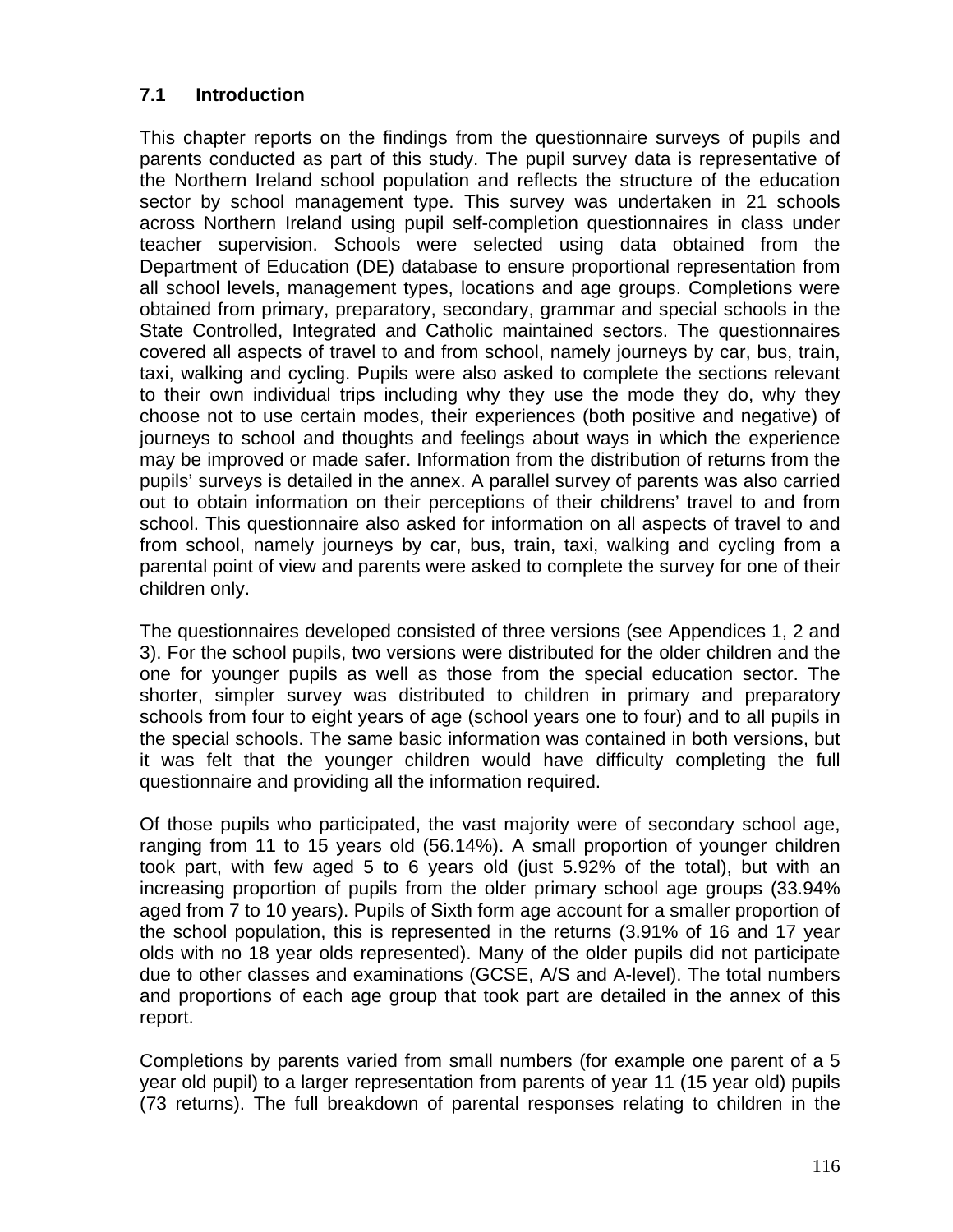various school year groups is also given in the annex. The representation from all the different school sectors is illustrated in the annex section. This is broadly representative of the school population in Northern Ireland, as detailed in the DE (NI) census data for 2004-2005. By way of a comparison, the DE census also shows 52% of the school population in the primary education sector (including preparatory schools) with 44% of pupil responses and 51.2% of parental responses represented in this sector from the survey. The DE census shows 46% of the school population in the post primary (secondary and grammar schools) sector, while the pupil representation for this survey is 52.4% and the parental representation is 48.8%. A total of 3.6% of the pupil respondents are drawn from the special education sector, while the representation in the DE census is 2%. It was not possible to include parents in the survey with children from the special school sector. In terms of gender representation, the DE census shows a male/female split of 50.2% to 49.8% across all school sectors. This is broadly represented by the proportion of survey completions by both male and female pupils in the questionnaire survey, although with marginally more male pupil responses and marginally more responses by the parents of female pupils. Within the parameters of both the parental and pupil surveys, the responses are broadly representative of the school sectors and gender makeup of the pupil population in Northern Ireland.

# **7.2 Travelling to and from school by car**

A total of 66.2% of pupils who completed the survey use the car to travel to and/or from school every day at some time during the normal school week. The majority of these pupils use the car for journeys to and from school (25.4%) while a similar proportion (24.6%) only use the car to go to school in the mornings. This, it was stated, is because many pupils are often 'dropped off' by parents on their way to work and make other arrangements for the homeward journey. This, it seems is mainly because those parents are at work and cannot collect them after school. 67.2% of parents surveyed stated that they take their children both to and from school by car, as shown in table 7.1. Just over one quarter (25.5% of pupils and 27.6% of parents) stated that the private car is never used for journeys to and/or from school.

|                    | <b>Number</b><br>recorded by<br>pupil surveys | Percent of<br>total pupil<br>respondents | <b>Number</b><br>recorded by<br>parental<br>surveys | Percent of<br>total parent<br>respondents |
|--------------------|-----------------------------------------------|------------------------------------------|-----------------------------------------------------|-------------------------------------------|
| to school only     | 343                                           | 24.6%                                    | 15                                                  | 5.2%                                      |
| from school only   | 226                                           | 16.2%                                    | 0                                                   | 0.0%                                      |
| to and from school | 354                                           | 25.4%                                    | 197                                                 | 67.2%                                     |
| never              | 355                                           | 25.5%                                    | 81                                                  | 27.6%                                     |
| no response        | 116                                           | 8.3%                                     |                                                     | 0.0%                                      |

**Table 7.1 Use of car**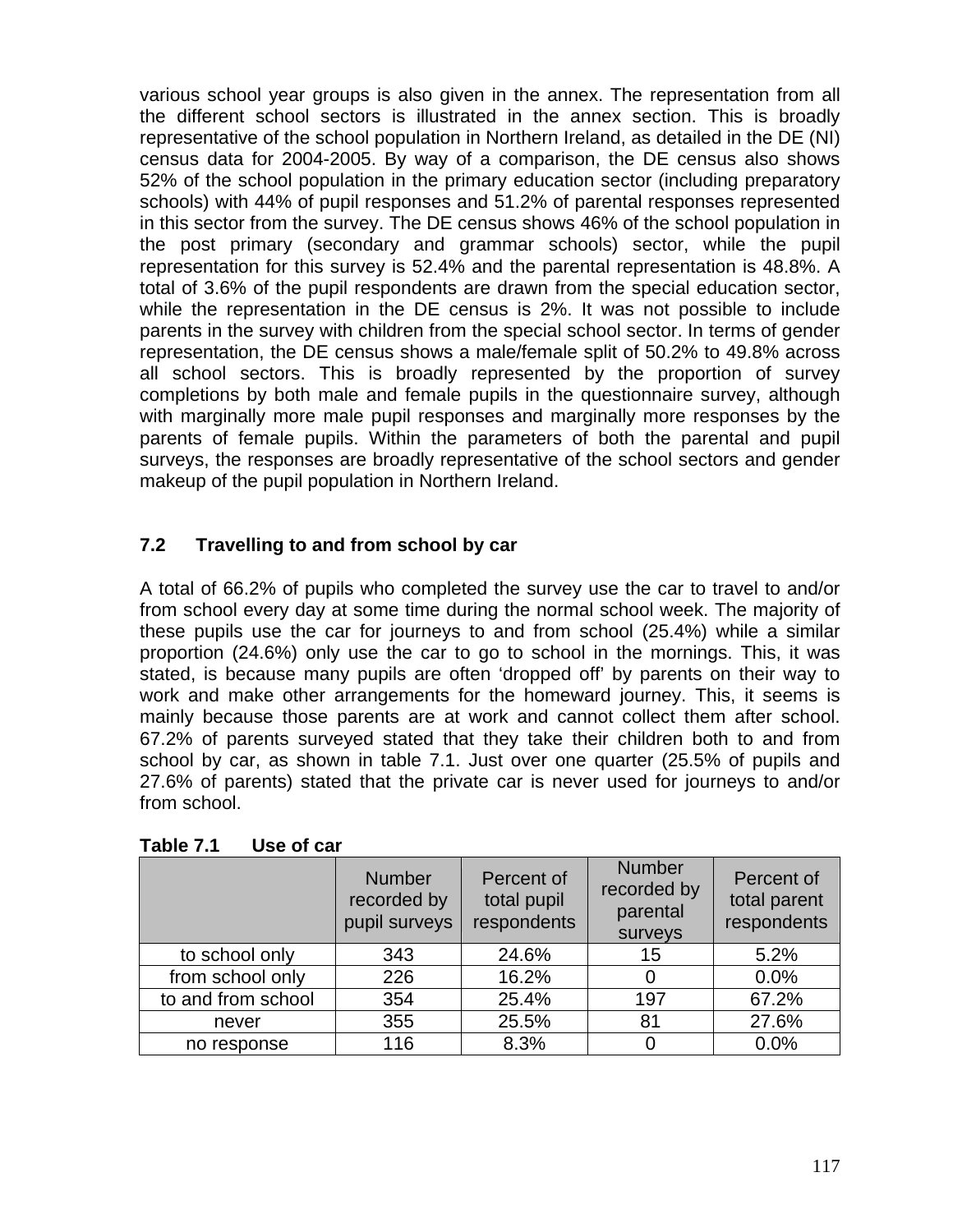From the information contained in table 7.2 below it is clear that 66.2% of those who hold bus passes never use the car, with 22.9% using the car for both the journeys to and from school, despite holding a sessional pass for school bus transport.

|              |           | when use car   |                     |                       |       |  |
|--------------|-----------|----------------|---------------------|-----------------------|-------|--|
| bus<br>pass? | $n = 923$ | to school only | from school<br>only | to and from<br>school | never |  |
|              | ves       | 6.1%           | 4.8%                | 22.9%                 | 66.2% |  |
|              | no        | 17.4%          |                     | 54.2%                 | 28.4% |  |

**Table 7.2 Car use by bus pass holders** 

When disaggregated by pupil age groups, as shown in table 7.3, it is clear that all children in the lower age groups (5 to 7 years of age) are more likely travel to and from school by car. As pupil age increases, the level of car use decreases. This is unsurprising, although the proportion of pupils who travel both to and/or from school by car is largely more than half of the total respondents.

|     |                    | when use car (n=923 responses) |                     |                       |        |
|-----|--------------------|--------------------------------|---------------------|-----------------------|--------|
|     |                    | to school<br>only              | from school<br>only | to and from<br>school | never  |
|     | $5 - 7$<br>(n=220) | 0.0%                           | 0.0%                | 100.0%                | 0.0%   |
|     | $8(n=39)$          | 0.0%                           | 3.7%                | 59.3%                 | 37.0%  |
|     | $9(n=125)$         | 0.0%                           | .8%                 | 64.8%                 | 34.4%  |
|     | $10(n=84)$         | 0.0%                           | 2.4%                | 67.9%                 | 29.8%  |
|     | 11 $(n=85)$        | 0.0%                           | 0.0%                | 63.5%                 | 36.5%  |
| age | 12 (n=93)          | 26.0%                          | 0.0%                | 34.2%                 | 39.7%  |
|     | $13(n=92)$         | 25.9%                          | 7.1%                | 23.2%                 | 43.8%  |
|     | 14 $(n=86)$        | 22.6%                          | 1.6%                | 19.4%                 | 56.5%  |
|     | 15 (n=79)          | 14.7%                          | 0.0%                | 43.1%                 | 42.2%  |
|     | 16 $(n=20)$        | 15.0%                          | 0.0%                | 15.0%                 | 70.0%  |
|     | $(n=0)$<br>17      | 0.0%                           | 0.0%                | 0.0%                  | 100.0% |

**Table 7.3 Use of car by age** 

The only exceptions can be seen amongst 14 year olds, 16 year olds and 17 year olds. All 17 year olds surveyed stated that they never use the car to make journeys to and/or from school. The figures, nonetheless, show that the vast majority of pupils across the majority of age ranges use the private car to make some, if not all, journeys to and/or from school on a regular basis. The three 17 year olds who participated in the survey and who never use the car came from Banbridge Academy.

7% more girls than boys never use the car. The proportion of both girls and boys who travel both to and from school by car is very similar (40.1% of girls and 44.2%) of boys). This points towards little difference in the travel patterns of boys and girls who get a lift by private car to and/or from school.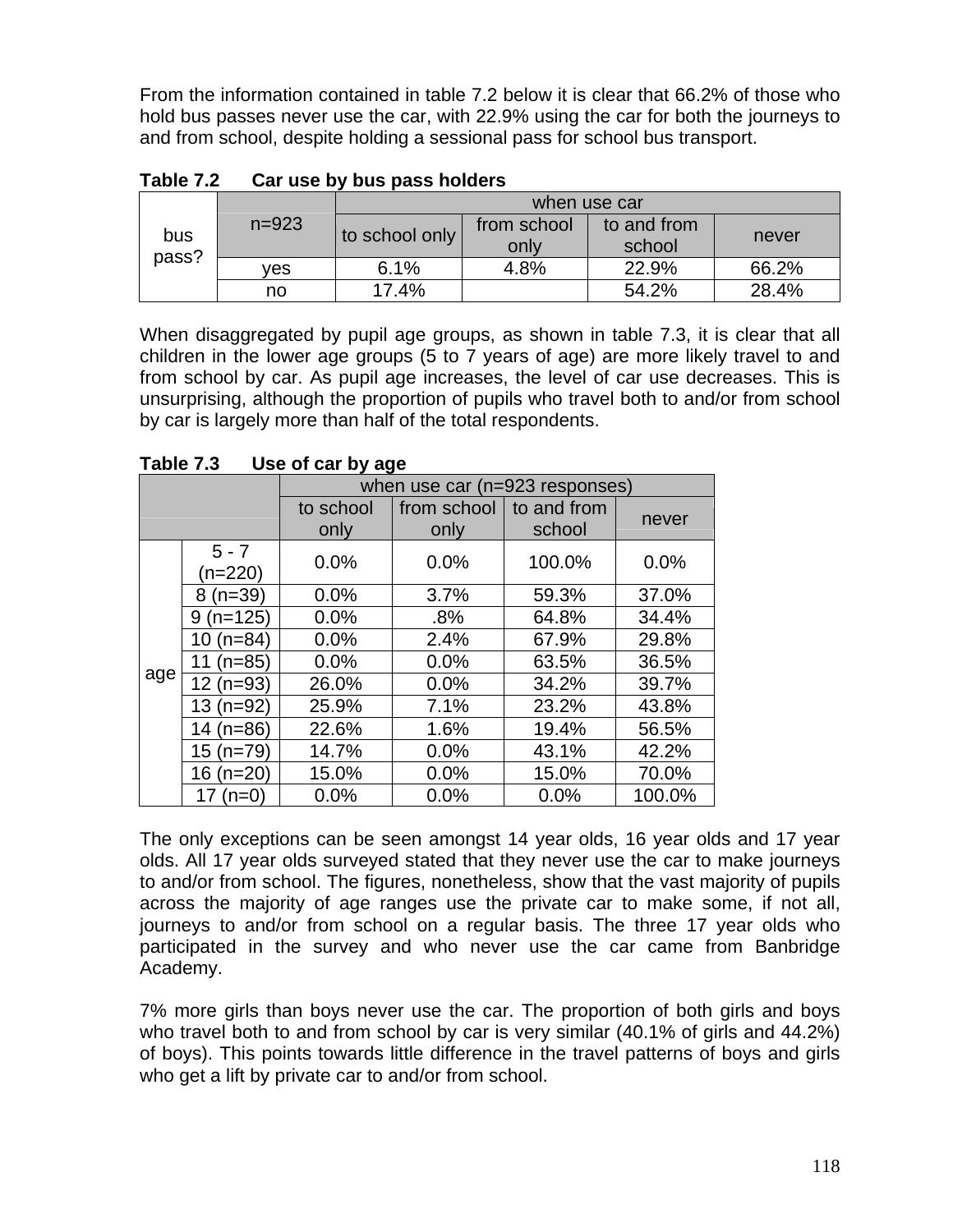|        |                   | when use car (n=923 responses)                                                     |      |       |       |
|--------|-------------------|------------------------------------------------------------------------------------|------|-------|-------|
|        |                   | from school<br>to school<br>$\vert$ to and from<br>never<br>school<br>only<br>only |      |       |       |
| gender | Girl<br>$(n=439)$ | 12.9%                                                                              | 0.3% | 40.1% | 46.7% |
|        | Boy<br>(n=484)    | 13.2%                                                                              | 2.9% | 44.2% | 39.7% |

**Table 7.4 Use of car by gender** 

With regard to reasons for not using the car, the majority of all pupils stated that this was because they don't want to (57.0%) with 30% stating there is no car in their household. This is reflected by the parental responses, where 75.3% stated they do not take their children to school in the car because they don't want to and 19.8% recording that they have no car available. Fewer respondents amongst both pupils and parents stated that the reasons for not using the car are down to parental choice, indicating, perhaps that many parents would prefer to take their children by car, but respect their wishes by ensuring they get to and from school by another mode (tables 7.5 and 7.6 below).

| $I$ anic $I$ .J          | Reasons stated by pupils for not using the car |               |             |  |  |
|--------------------------|------------------------------------------------|---------------|-------------|--|--|
|                          |                                                | Percent of    | Percent of  |  |  |
|                          | $n = 355$                                      | those who     | total       |  |  |
|                          |                                                | don't use car | respondents |  |  |
| don't want to            | 200                                            | 57.0%         | 14.3%       |  |  |
| parents don't want me to | 46                                             | 13.0%         | 3.3%        |  |  |
| don't have a car         | 109                                            | 30.0%         | 6.5%        |  |  |

| Table 7.5 | Reasons stated by pupils for not using the car |
|-----------|------------------------------------------------|
|-----------|------------------------------------------------|

| $I$ a $U$ i $J$<br><b>Reasons stated by parents for not using the car</b> |          |               |             |  |
|---------------------------------------------------------------------------|----------|---------------|-------------|--|
|                                                                           |          | Percent of    | Percent of  |  |
|                                                                           | $n = 81$ | those who     | total       |  |
|                                                                           |          | don't use car | respondents |  |
| He/she doesn't want to                                                    | 61       | 75.3%         | 20.8%       |  |
| I don't want him/her to                                                   |          | 4.9%          | 1.7%        |  |
| don't have a car                                                          | 16       | 19.8%         | 5.5%        |  |

**Table 7.6 Reasons stated by parents for not using the car** 

The age breakdown in table 7.7 shows that a majority of pupils of secondary/grammar school age (12 year upwards) do not use the car because their parents don't want them to. This is much less a factor amongst primary school children, of whom the majority stated that it is as a result of their choice. This is also indicative of the fact that parents feel that many older children are too old to be chauffeured to and from school by them in a car and that many children of a younger age consider it 'uncool' to be escorted by car to and from the school gates.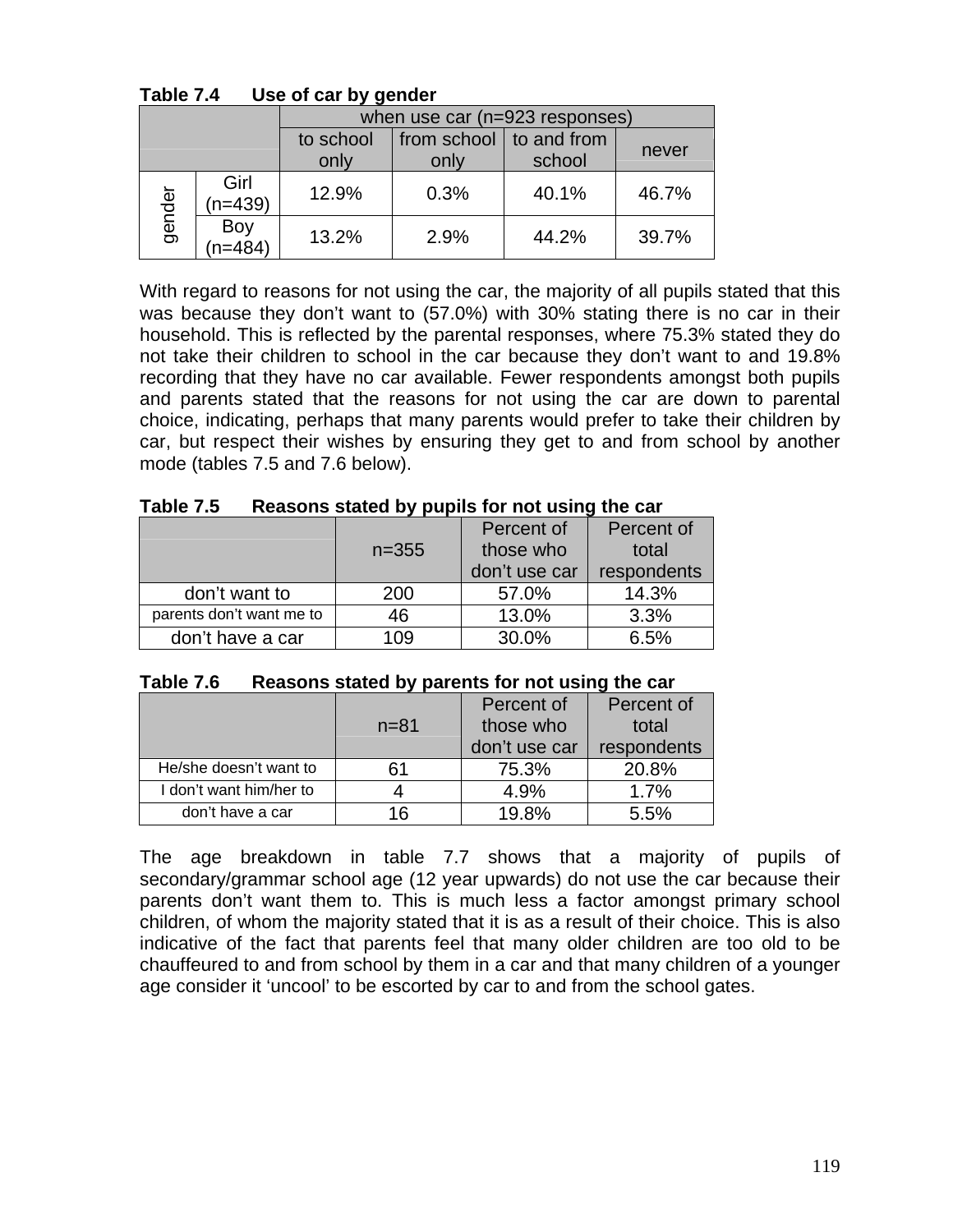|     | why never use car (n=355 responses) |                                                     |       |              |
|-----|-------------------------------------|-----------------------------------------------------|-------|--------------|
|     |                                     | parents don't<br>don't want to<br>want me to<br>car |       | don't have a |
|     | $5(n=10)$                           | 5.0%                                                | 0.0%  | 0.0%         |
|     | $6(n=22)$                           | 4.0%                                                | 0.0%  | 0.0%         |
|     | $7(n=24)$                           | 5.0%                                                | 0.0%  | 0.0%         |
|     | $8(n=17)$                           | 5.0%                                                | 0.0%  | 0.8%         |
|     | $9(n=22)$                           | 11.5%                                               | 2.2%  | 0.0%         |
|     | $10(n=30)$                          | 8.5%                                                | 0.0%  | 4.1%         |
| age | 11 $(n=36)$                         | 10.5%                                               | 6.5%  | 9.9%         |
|     | $12(n=29)$                          | 3.5%                                                | 10.9% | 14.0%        |
|     | $13(n=34)$                          | 11.5%                                               | 13.0% | 20.7%        |
|     | 14 (n=54)                           | 22.5%                                               | 34.8% | 32.2%        |
|     | $15(n=60)$                          | 11.0%                                               | 30.4% | 8.3%         |
|     | 16 $(n=14)$                         | 2.0%                                                | 0.0%  | 8.3%         |
|     | 17 $(n=3)$                          | 0.0%                                                | 2.2%  | 1.7%         |

**Table 7.7 Reasons for not using the car by age** 

The majority of both pupils and parents stated that the main reason for using the car is simply because the pupils want to, as shown in table 7.8. It was claimed by both pupils and parents that public transport is not suitable and that using the car is the fastest way possible. Safety and comfort were only cited by a small number of pupils as their reasons for using the car and bad weather was a consideration among just 0.6% of pupil respondents. Parental choice was considered one of the key reasons for the mode choice by only 3.5% of pupils and parents did not cite this as an explanation for choosing the car over other modes.

| .                             | <b>INGRUPTION IOI RUING CITY ORI</b> |            |                  |            |  |
|-------------------------------|--------------------------------------|------------|------------------|------------|--|
|                               | <b>Number</b>                        |            | <b>Number</b>    |            |  |
|                               | recorded by                          | Percent of | recorded by      | Percent of |  |
|                               | pupil surveys                        | pupils     | parental surveys | parents    |  |
|                               | $(n=462)$                            |            | $(n=212)$        |            |  |
| want to                       | 277                                  | 60.0%      | 197              | 92.9%      |  |
| fast                          | 66                                   | 14.3%      |                  | 3.4%       |  |
| bad weather                   | 3                                    | 0.6%       |                  | 0.0%       |  |
| parents want me to            | 16                                   | 3.5%       |                  | 0.0%       |  |
| safest way                    | 10                                   | 2.2%       |                  | 0.0%       |  |
| most comfortable way          | 13                                   | 2.8%       |                  | 0.0%       |  |
| no alternative                | 8                                    | 1.7%       |                  | 0.0%       |  |
| public transport not suitable | 69                                   | 14.9%      | 8                | 3.7%       |  |

**Table 7.8 Reasons for using the car** 

Non response – 932 pupils; 81 parents

The majority of those who responded stated that they feel happy about travelling to and from school by car. There was a proportion of just 2.9% of pupils who suggested they feel unhappy about this mode. Of those pupils who responded, 25.3% stated that travelling by car is 'ok' with 71.8% stating that they are happy with their journeys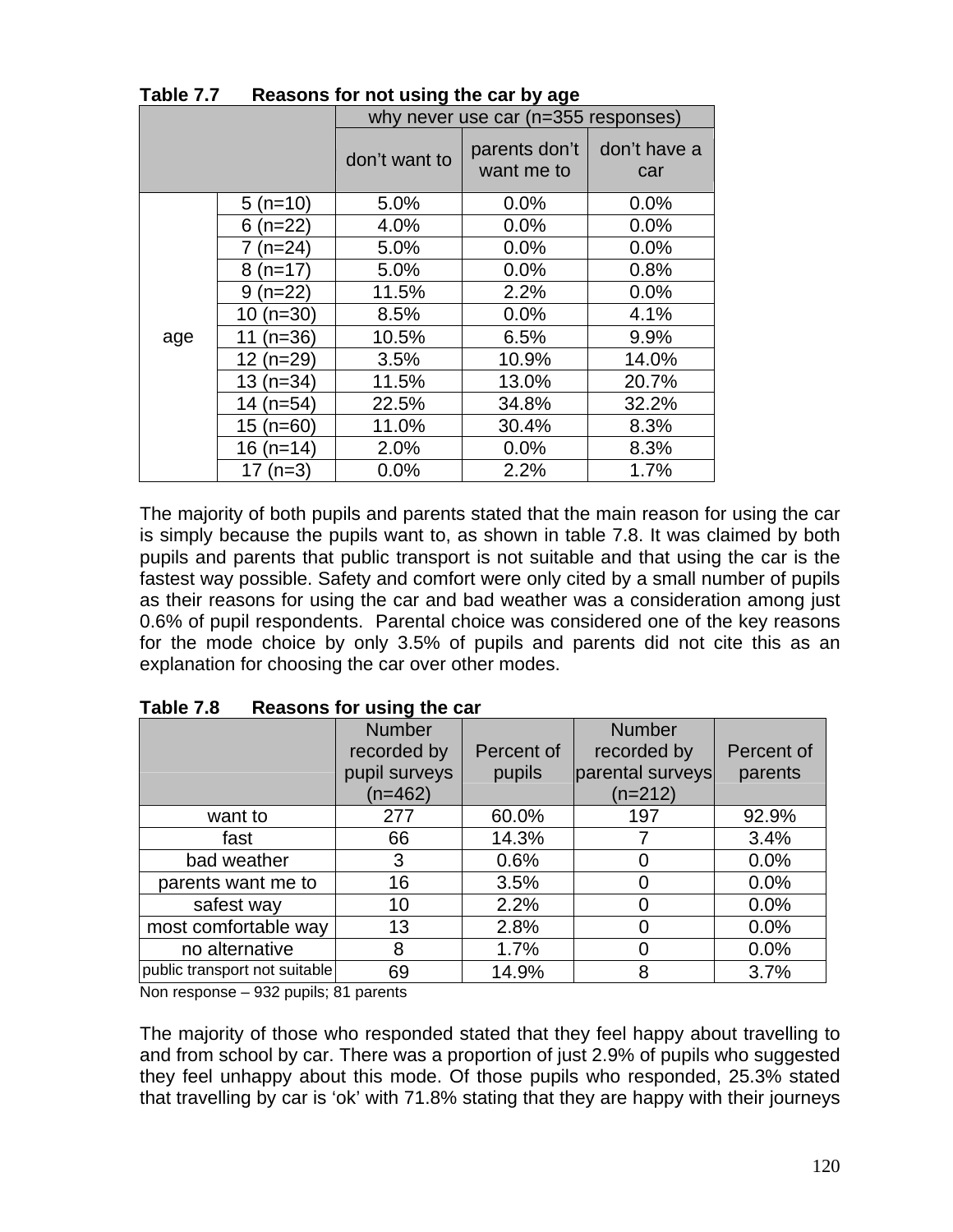by car. This is a fact reflected by the parental responses, where the majority (92.9%) stated they are happy with travelling by car.

|         | - - - -                                        |                   |                                                 |                       |  |
|---------|------------------------------------------------|-------------------|-------------------------------------------------|-----------------------|--|
|         | Responses from<br>pupils' surveys<br>$(n=479)$ | Percent of pupils | Responses from<br>parental surveys<br>$(n=212)$ | Percent of<br>parents |  |
| happy   | 344                                            | 71.8%             | 197                                             | 92.9%                 |  |
| οk      | 121                                            | 25.3%             | 15                                              | 7.1%                  |  |
| unhappy | 14                                             | 2.9%              |                                                 | 0.0%                  |  |

| Table 7.9 | Feel about travelling by car |  |
|-----------|------------------------------|--|
|           |                              |  |

Non response – 915 pupils, 81 parents

From the responses shown in table 7.10 below, it is evident that the vast majority (70.4%) of pupils have concerns about traffic levels and congestion while travelling to and from school by car. This fact is not reflected by the parental responses, of which only 7.3% stated they are unhappy about traffic and congestion. More parents (92.7%) said that they feel 'ok' about this.

|  | Table 7.10 Feel about traffic and congestion while travelling by car |
|--|----------------------------------------------------------------------|
|--|----------------------------------------------------------------------|

|         | Responses from<br>$(n=923)$ | pupils' surveys Percent of pupils | <b>Responses from</b><br>parental surveys<br>$(n=82)$ | Percent of<br>parents |
|---------|-----------------------------|-----------------------------------|-------------------------------------------------------|-----------------------|
| happy   | 56                          | 6.1%                              |                                                       | 0.0%                  |
| ok      | 217                         | 23.5%                             | 76                                                    | 92.7%                 |
| unhappy | 650                         | 70.4%                             |                                                       | 7.3%                  |

No response – 47[1](#page-6-0) pupils, 211 parents<sup>1</sup>

 $\overline{a}$ 

| Table 7.11  Feel about traffic and congestion while travelling by car by age |  |  |
|------------------------------------------------------------------------------|--|--|
|------------------------------------------------------------------------------|--|--|

|     |         | feel about traffic (n=923) |            |                   |  |
|-----|---------|----------------------------|------------|-------------------|--|
|     |         | happy $(n=56)$             | ok (n=217) | unhappy $(n=650)$ |  |
|     | $5 - 8$ | 11.8%                      | 41.2%      | 47.1%             |  |
|     | 9       | 3.7%                       | 18.3%      | 78.0%             |  |
|     | 10      | 5.1%                       | 27.1%      | 67.8%             |  |
|     | 11      | 0.0%                       | 31.3%      | 68.7%             |  |
| age | 12      | 32.7%                      | 13.5%      | 53.8%             |  |
|     | 13      | 2.7%                       | 32.4%      | 64.9%             |  |
|     | 14      | 10.3%                      | 32.8%      | 56.9%             |  |
|     | 15      | 21.1%                      | 17.1%      | 61.8%             |  |
|     | 16      | 8.3%                       | 33.3%      | 58.4%             |  |

Table 7.11 shows the proportion of those pupils who feel happy, 'ok' or unhappy about traffic and congestion while travelling by car by age group. As pupil age increases the level of dissatisfaction does so also, with many more secondary school pupils feeling unhappy than those from primary school age groups.

<span id="page-6-0"></span> $1$  Variation in non-response higher for explanations of car use, but non-response lower when pupils asked about their experiences of traffic and congestion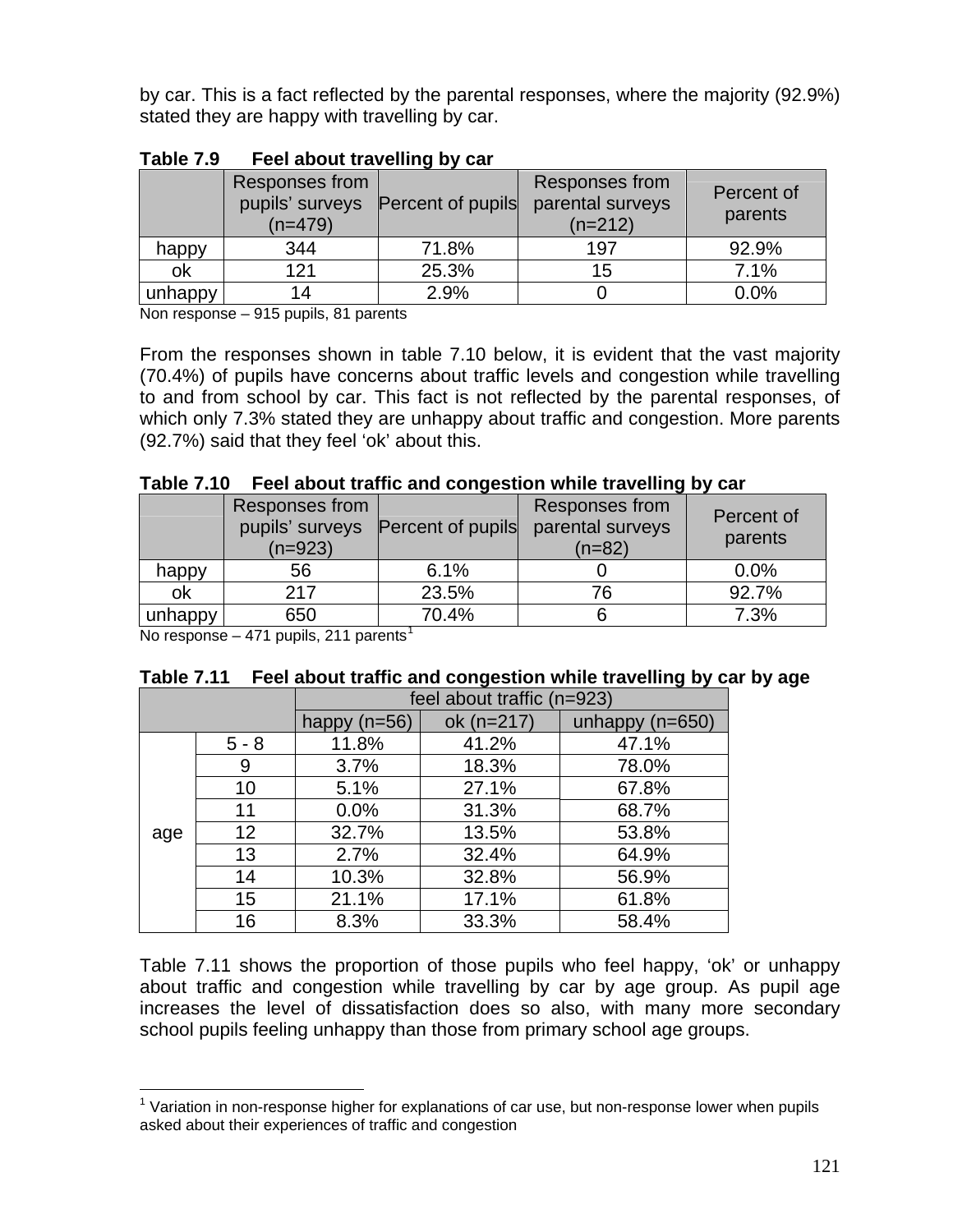# **7.3 Travelling to and from school by bus**

Just over half (53.5%) of pupil respondents use the bus to travel to and/or from school every day on a regular basis. The vast majority make journeys both to and from school by this mode (31.6%) while a significant proportion (17.9%) use the bus for the homeward journey only. This broadly reflects the pattern of car use shown in table 7.9 for journeys to school, with many of the same pupils using the bus for the homeward leg of their daily journeys. Just 4% of all pupils surveyed stated that they use the bus in the mornings only. The parental responses indicate a differing pattern of bus use for school journeys, however. The majority (57.7%) stated that the bus is the mode of choice for the homeward journey only, with just 8.9% of parents stating that their children use the bus for both the forward and return trips. Those parents who stated that their children never use the bus accounted for 25.9% of the total respondents.

|                    | <b>Number</b><br>recorded by<br>pupil surveys | Percent of<br>pupils | <b>Number</b><br>recorded by<br>parental<br>surveys | Percent of<br>parents |
|--------------------|-----------------------------------------------|----------------------|-----------------------------------------------------|-----------------------|
| to school only     | 56                                            | 5.5%                 |                                                     | 0.0%                  |
| from school only   | 249                                           | 24.4%                | 169                                                 | 62.4%                 |
| to and from school | 440                                           | 43.1%                | 26                                                  | 10.0%                 |
| never              | 277                                           | 27.0%                | 76                                                  | 27.6%                 |

**Table 7.12 Use of bus** 

No response – 372 pupils, 22 parents

100% of 5, 6 and 7 year olds never use the bus for school journeys. As age increases, bus usage tends to do so. The vast majority of pupils from primary school age groups do not, however, use the school bus, although a significant proportion of 11 year olds in their final year of primary or preparatory school do use the bus for both the outgoing and return journeys (48.6%). As pupils move into secondary and grammar school age groups, the proportion of those who use the bus to travel both to and from school is markedly on the increase. Rarely does the proportion of post primary age pupils who use the bus for journeys in the morning and the afternoon fall below 60% of the total. A 100% of 17 year olds in this survey were found to travel by bus for all trips. The full breakdown of bus usage by age group is given in table 7.13 below.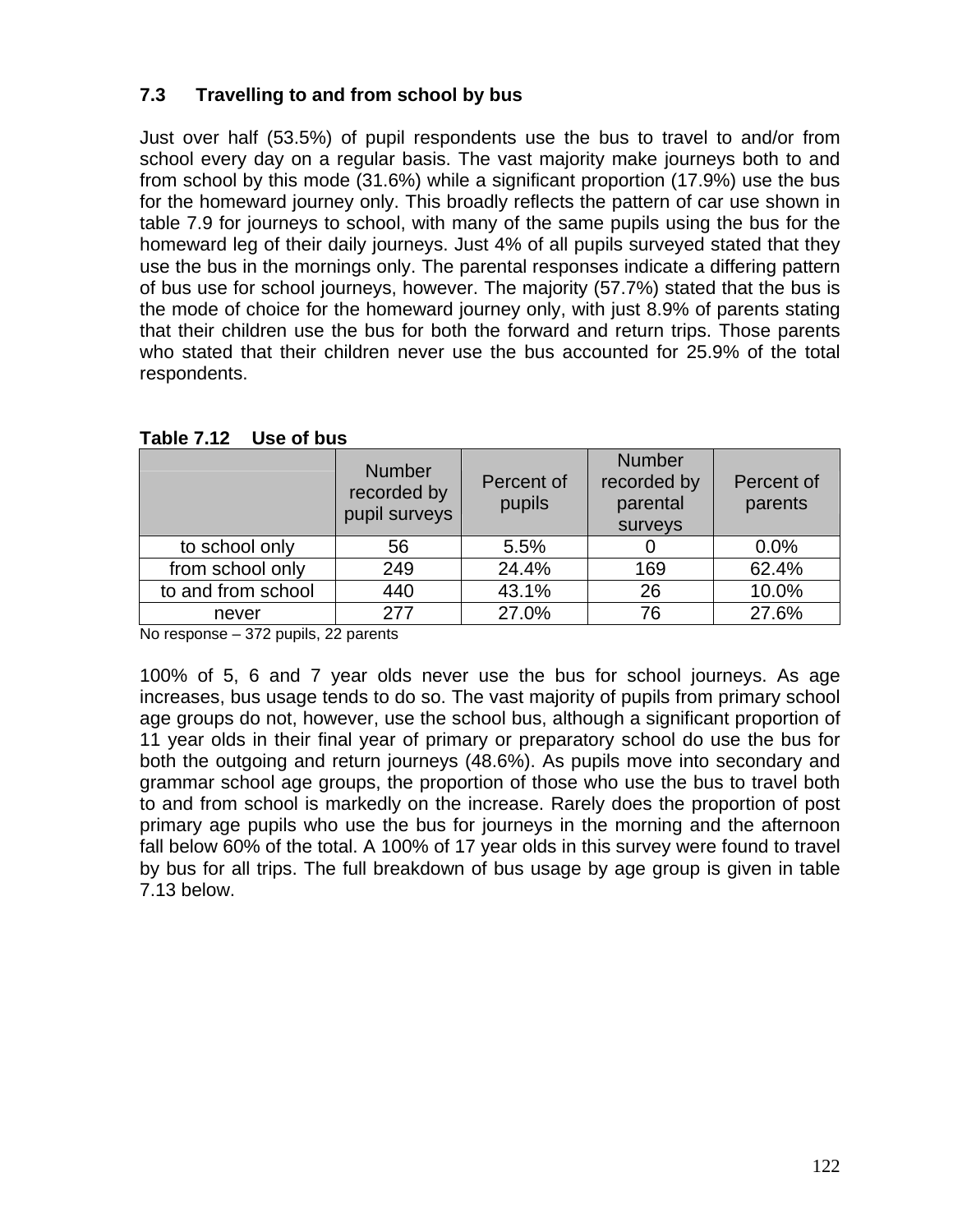|     |               | when use bus (n=745 responses) |       |                         |        |  |  |
|-----|---------------|--------------------------------|-------|-------------------------|--------|--|--|
|     |               | to school                      |       | from school to and from |        |  |  |
|     |               | only                           | only  | school                  | never  |  |  |
|     | $5 - 7$ (n=0) | 0.0%                           | 0.0%  | 0.0%                    | 100.0% |  |  |
|     | $8(n=22)$     | 4.5%                           | 31.8% | 0.0%                    | 63.6%  |  |  |
|     | $9(n=36)$     | 0.9%                           | 49.1% | 0.0%                    | 50.0%  |  |  |
|     | $10(n=31)$    | 2.8%                           | 47.9% | 1.4%                    | 47.9%  |  |  |
|     | 11 $(n=47)$   | 0.9%                           | 38.3% | 48.6%                   | 12.1%  |  |  |
| age | 12 (n=109)    | 0.0%                           | 7.1%  | 71.7%                   | 20.2%  |  |  |
|     | $13(n=147)$   | 2.7%                           | 6.8%  | 60.5%                   | 29.9%  |  |  |
|     | 14 (n=189)    | 0.0%                           | 12.9% | 60.7%                   | 26.4%  |  |  |
|     | $15(n=121)$   | 0.0%                           | 14.9% | 53.7%                   | 31.4%  |  |  |
|     | 16 $(n=40)$   | 0.0%                           | 4.7%  | 86.0%                   | 7.0%   |  |  |
|     | 17 $(n=3)$    | 0.0%                           | 0.0%  | 100.0%                  | 0.0%   |  |  |

**Table 7.13 Use of bus by age** 

There are virtually no differences in the level of bus usage between male and female pupils. Just under half of all girls and boys use the bus for journeys to and from school as shown in table 7.14 below.

|        |                | when use bus (n=745 responses) |                         |       |       |  |  |
|--------|----------------|--------------------------------|-------------------------|-------|-------|--|--|
|        |                | to school                      | from school to and from |       |       |  |  |
|        |                | only                           | school<br>only          |       | never |  |  |
| gender | Girl $(n=360)$ | 0.2%                           | 22.4%                   | 45.5% | 31.8% |  |  |
|        | Boy (n=385)    | 1.6%                           | 21.2%                   | 48.7% | 28.2% |  |  |
| Total  |                | 1.0%                           | 21.7%                   | 47.3% | 29.8% |  |  |

**Table 7.14 Use of bus by gender** 

Regarding the bus services used the majority of pupils use Translink (mainly Ulsterbus services). This usage is split between public scheduled stage carriage services and dedicated school buses. Many of the younger users of school buses stated that they use Ulsterbus school services, while an increasing proportion of older pupils stated that they use stage carriage Ulsterbus services. The proportions using Education and Library Board buses are much less and mainly accounted for trips in rural areas or special education transportation. 100% of pupils who completed surveys in the special education sector were drawn from the 9, 10 and 11 year old age group and use ELB or private coach company's buses for their journeys to and from school. These figures account for 100% of all 9 year olds (but it should be noted that this accounts for just 36 pupils) and 5.6% of all 11 year olds using private coaches or minibuses, 33.3% of all 10 year olds and 13% of all 11 year olds using ELB buses.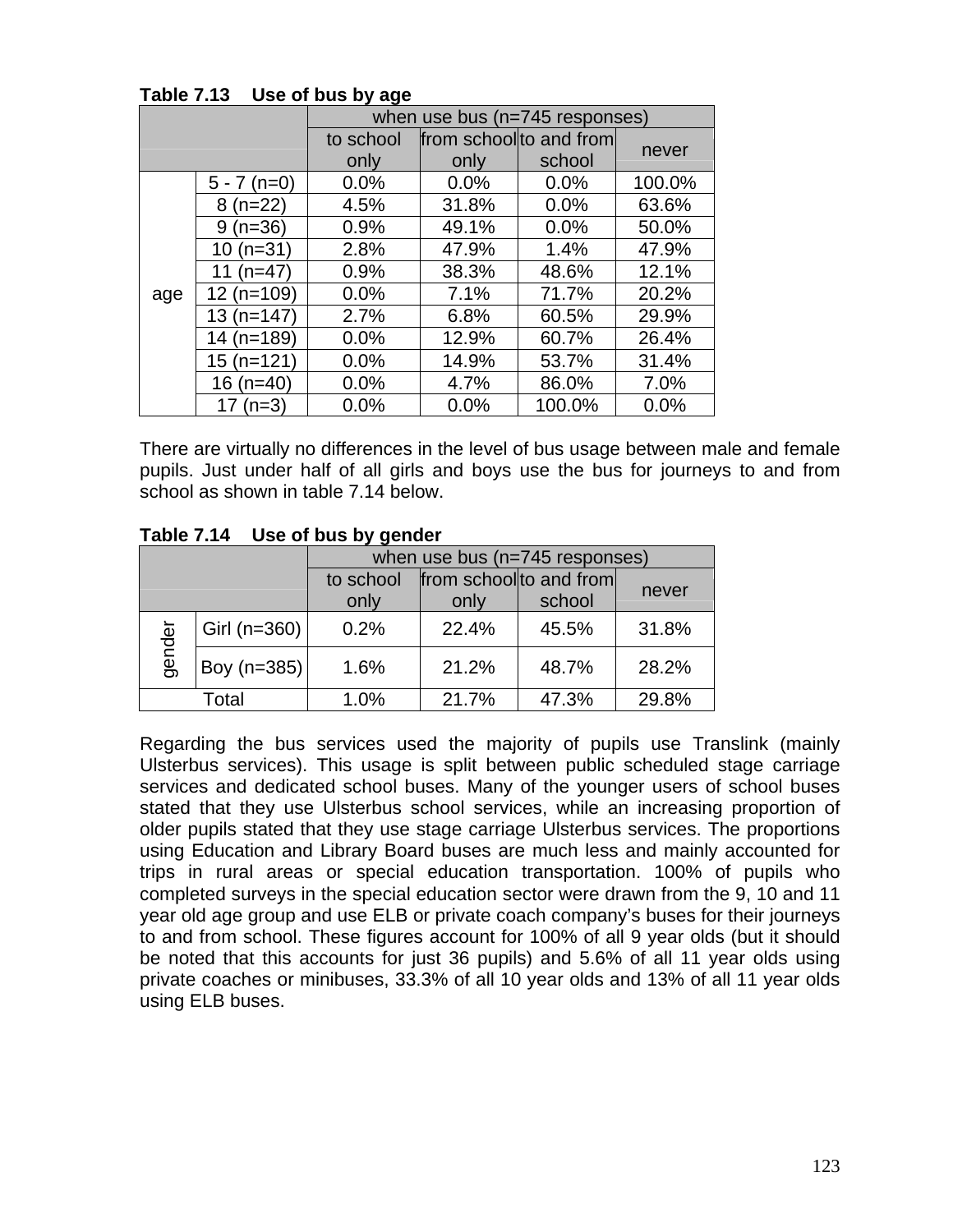|     |                 | ין יש יש יש <i>נ</i> י<br>bus service used (n=745)                     |                                                                                                                                                                                            |       |                                 |        |  |
|-----|-----------------|------------------------------------------------------------------------|--------------------------------------------------------------------------------------------------------------------------------------------------------------------------------------------|-------|---------------------------------|--------|--|
|     |                 | <b>Ulsterbus</b><br>public<br>stage<br>carriage<br>services<br>(n=247) | <b>Metro</b><br>Education<br><b>Ulsterbus</b><br>and Library<br>(Translink<br>schools<br>in Belfast)<br><b>Board</b><br>services<br>schools<br>buses<br>$(n=184)$<br>$(n=84)$<br>$(n=130)$ |       | Other<br>(private)<br>$(n=100)$ |        |  |
|     | $8(n=22)$       | 0.0%                                                                   | 0.0%                                                                                                                                                                                       | 0.0%  | 100.0%                          | 0.0%   |  |
|     | $(n=36)$<br>9   | 0.0%                                                                   | 0.0%                                                                                                                                                                                       | 0.0%  | 0.0%                            | 100.0% |  |
|     | $(n=31)$<br>10  | 0.0%                                                                   | 66.7%                                                                                                                                                                                      | 0.0%  | 33.3%                           | 0.0%   |  |
|     | $(n=47)$<br>11  | 16.7%                                                                  | 53.7%                                                                                                                                                                                      | 7.4%  | 13.0%                           | 5.6%   |  |
|     | $12(n=109)$     | 14.1%                                                                  | 50.0%                                                                                                                                                                                      | 20.5% | 0.0%                            | 15.4%  |  |
| age | $13(n=147)$     | 60.4%                                                                  | 27.4%                                                                                                                                                                                      | 3.8%  | 5.7%                            | 2.8%   |  |
|     | $(n=189)$<br>14 | 62.9%                                                                  | 27.2%                                                                                                                                                                                      | 6.0%  | 3.3%                            | 0.7%   |  |
|     | $15(n=121)$     | 59.0%                                                                  | 27.7%                                                                                                                                                                                      | 12.0% | 0.0%                            | 1.2%   |  |
|     | $16$ (n=40)     | 42.1%                                                                  | 52.6%                                                                                                                                                                                      | 5.3%  | 0.0%                            | 0.0%   |  |
|     | 17 $(n=3)$      | 100.0%                                                                 | 0.0%                                                                                                                                                                                       | 0.0%  | 0.0%                            | 0.0%   |  |

**Table 7.15 Bus services used by age group** 

Many pupils from schools in rural areas or who live in rural areas stated that they use private coach or minibus companies to make journeys to and/or from school in the qualitative sections of this research. Those who use other private operators account for 100 of the total pupil respondents, as shown in table 7.15. A smaller proportion of pupils from secondary schools in rural areas or who live in rural areas stated that they use ELB bus services for some, if not all, journeys. In terms of those pupils who use school bus transport, a total of 72% are entitled to bus passes (free transport provision). The majority of younger pupils do not receive free school bus transport, but the proportion increases throughout secondary and grammar school age groups, where around three quarters of all pupils hold a Translink bus pass. The total number of bus pass holders in the survey sample is 745 as shown in table 7.16 below.

| 1 GNIV 1 . I V<br>Dus pass noiucis by age g |              |                     |  |  |  |
|---------------------------------------------|--------------|---------------------|--|--|--|
|                                             |              | bus pass holders    |  |  |  |
|                                             |              | $(n=745$ responses) |  |  |  |
|                                             |              | yes                 |  |  |  |
|                                             | $8(n=22)$    | 3.7%                |  |  |  |
|                                             | $9(n=36)$    | 4.0%                |  |  |  |
|                                             | $10(n=31)$   | 6.9%                |  |  |  |
|                                             | 11 $(n=47)$  | 58.1%               |  |  |  |
|                                             | $12(n=109)$  | 70.3%               |  |  |  |
| age                                         | $13(n=147)$  | 73.0%               |  |  |  |
|                                             | 14 $(n=189)$ | 72.3%               |  |  |  |
|                                             | $15(n=121)$  | 75.4%               |  |  |  |
|                                             | $16$ (n=40)  | 77.3%               |  |  |  |
|                                             | $17(n=3)$    | 100.0%              |  |  |  |

| Table 7.16 Bus pass holders by age group |  |
|------------------------------------------|--|
|------------------------------------------|--|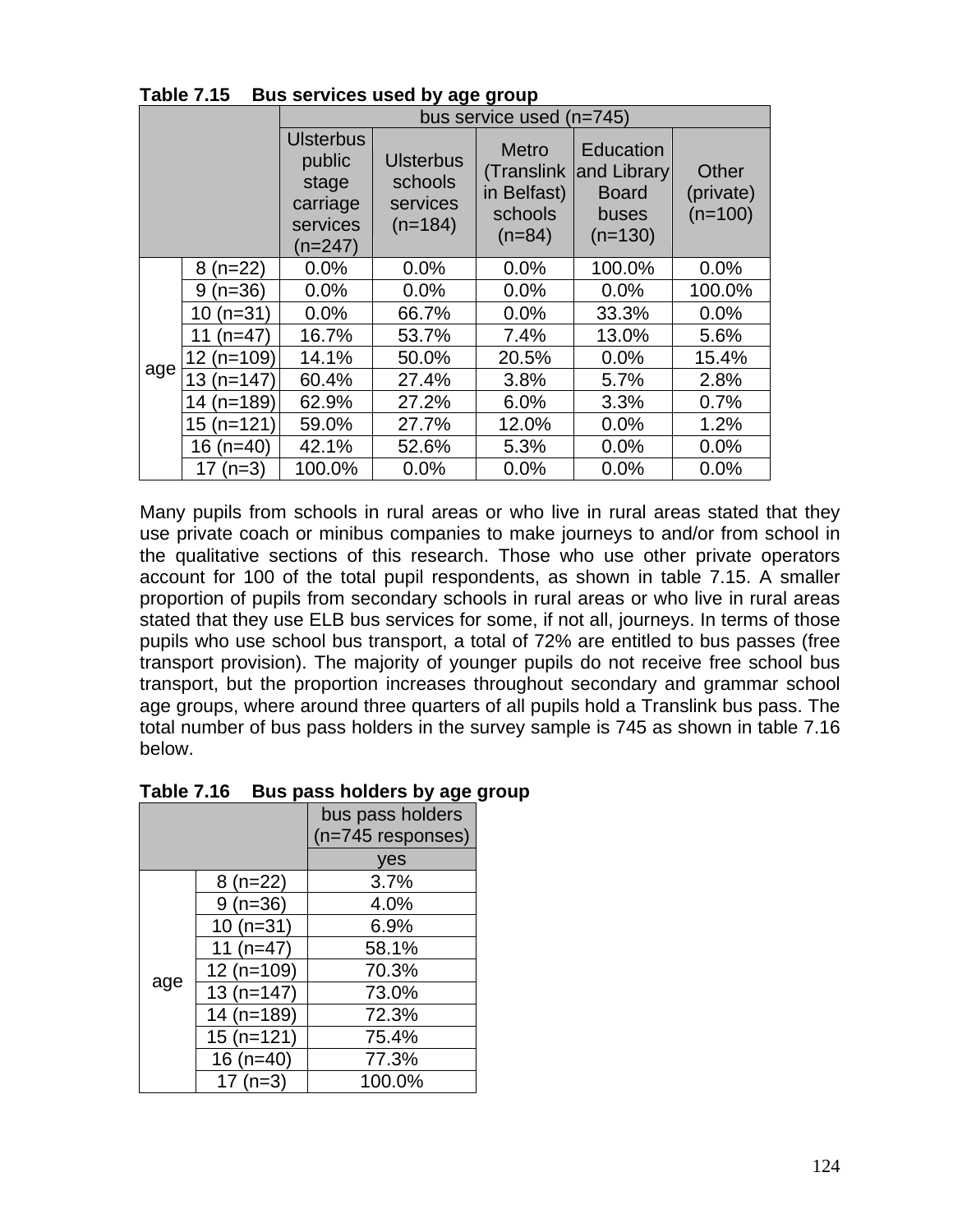The vast majority of pupils who don't use the bus stated that this is because they don't want to (59.6%). Many also recorded the fact that there is no bus stop or service close to where they live and they, therefore, have no choice to find an alternative mode of transport. Just a small proportion of pupils stated that the reasons for not using the bus centre on issues of safety (1.8%), overcrowding (0.7%), cost (0.4%) or reliability (9.7%). This could be as the result of perception, but is indicative of a lack of concern regarding travel by school bus and an acceptance of the current situation as school transport is frequently accepted as simply a means to an end. Moreover, parents also stated that the main reason for not using the bus is that their son/daughter simply does not want to.

|                      |                | Percent of    | Percent of  |
|----------------------|----------------|---------------|-------------|
|                      | Frequency      | those who     | total       |
|                      |                | don't use bus | respondents |
| don't want to        | 165            | 59.6%         | 11.8%       |
| don't like it        |                | 2.5%          | 0.5%        |
| not reliable         | 27             | 9.7%          | 1.9%        |
| too expensive        |                | 0.4%          | 0.1%        |
| overcrowded          | $\overline{2}$ | 0.7%          | 0.2%        |
| no bus stop          | 70             | 25.3%         | 5.0%        |
| don't think its safe | 5              | 1.8%          | 0.4%        |
| Total                | 277            | 100%          | 19.9%       |

**Table 7.17 Reasons stated by pupils for not using the bus** 

Amongst parents there is less concern about bus reliability. Just 10.5% of parent respondents stated that their children do not use the bus as a result of an absence of a service close to where they live. There was, unlike the pupils, no mention of safety concerns, overcrowding or cost as a factor influencing the decision of parents to prevent their children from travelling to and/or from school by bus. When compared with those who obtain free school transport and those who do not, the reasons for not using the bus are similarly evenly represented amongst both groups.

|                         |           | Percent of    | Percent of  |  |
|-------------------------|-----------|---------------|-------------|--|
|                         | Frequency | those who     | total       |  |
|                         |           | don't use bus | respondents |  |
| He/she doesn't want to  | 61        | 80.3%         | 20.8%       |  |
| not reliable/no service |           | 9.2%          | 2.4%        |  |
| no bus stop             |           | 10.5%         | 2.7%        |  |
| Total                   | 293       | 100%          | 25.9%       |  |

**Table 7.18 Reasons stated by parents for not using the bus** 

Many older pupil respondents stated that they do not use the bus due to concerns about overcrowding. 50% of 13 year olds and 50% of 16 year olds cited this as the main reason they do not use the bus services provided. Unusually, concerns about the cost of travelling by bus are centered on 100% of all 10 year olds who use school buses.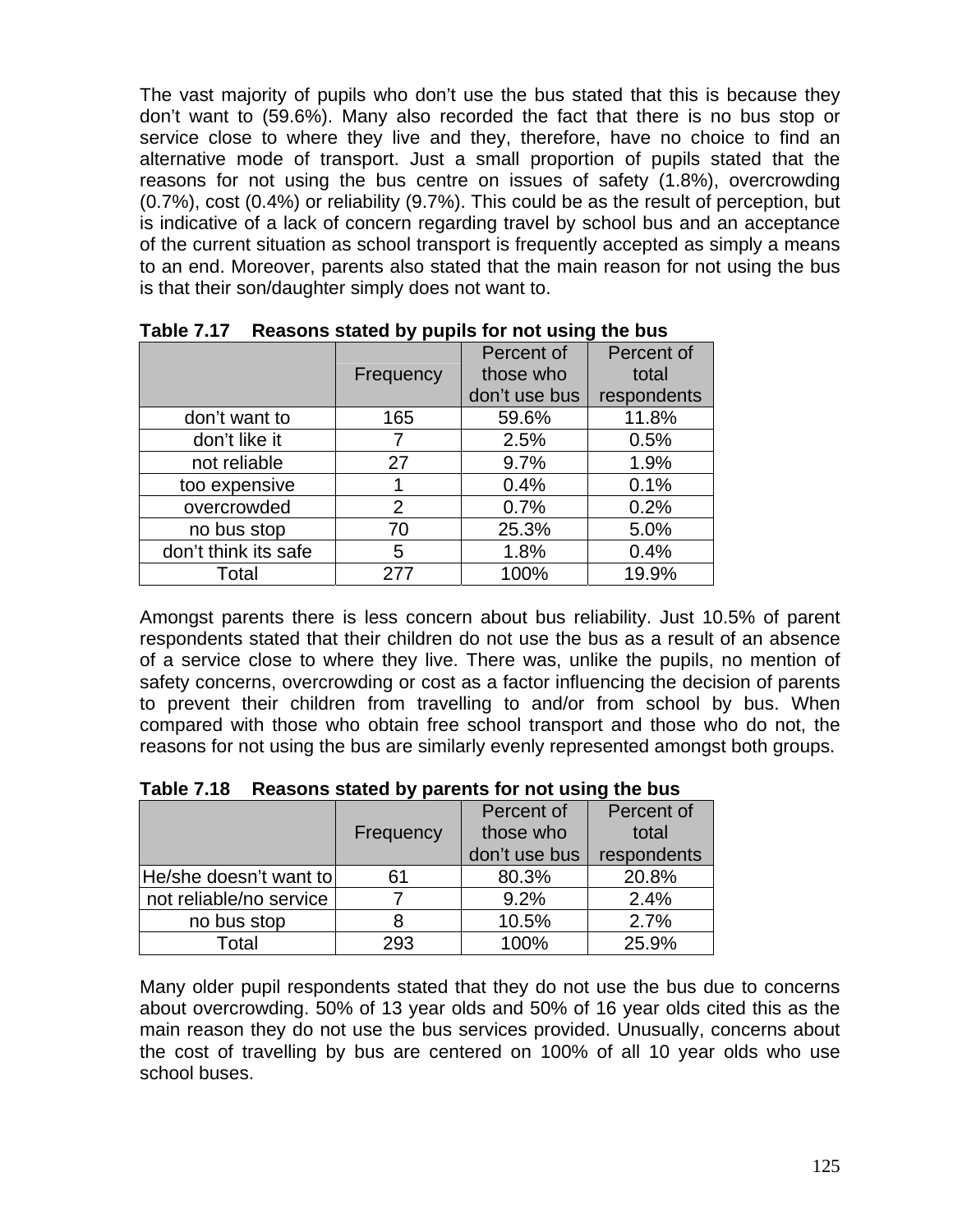|     |                 | why never use bus $(n=277)$ |                  |                 |                  |                      |                |                            |
|-----|-----------------|-----------------------------|------------------|-----------------|------------------|----------------------|----------------|----------------------------|
|     |                 | don't<br>want to            | don't like<br>it | not<br>reliable | too<br>expensive | $over -$<br>crowding | no bus<br>stop | don't<br>think its<br>safe |
|     | $8(n=13)$       | 75.3%                       | 24.7%            | 0.0%            | 0.0%             | 0.0%                 | 0.0%           | 0.0%                       |
|     | $9(n=37)$       | 30.9%                       | 42.9%            | 3.7%            | 0.0%             | 0.0%                 | 0.0%           | 22.5%                      |
| age | $10 (n=38)$     | 17.0%                       | 28.6%            | 3.7%            | 4.5%             | 0.0%                 | 0.0%           | 46.2%                      |
|     | $(n=34)$<br>11  | 27.3%                       | 24.3%            | 0.0%            | 0.0%             | 0.0%                 | 24.4%          | 24.0%                      |
|     | $(n=40)$<br>(2) | 49.8%                       | 0.0%             | 0.0%            | 0.0%             | 0.0%                 | 27.1%          | 23.1%                      |
|     | $13(n=35)$      | 10.3%                       | 0.0%             | 25.9%           | 0.0%             | 50.0%                | 0.0%           | 13.8%                      |
|     | $14$ (n=36)     | 35.3%                       | 0.0%             | 33.3%           | 0.0%             | 0.0%                 | 31.4%          | 0.0%                       |
|     | 15 (n=28)       | 33.3%                       | 0.0%             | 33.3%           | 0.0%             | 0.0%                 | 33.4%          | 0.0%                       |
|     | 16 (n=14)       | 0.0%                        | 0.0%             | 0.0%            | 0.0%             | 50.0%                | 50.0%          | 0.0%                       |

**Table 7.19 Reasons for not using the bus by age** 

The reliability of bus services was a key concern for 3.7% of 10 and 11 year olds, 25.9% of 13 year olds and 33.3% of both 14 and 15 year olds. Safety concerns are marginally more prevalent in the decisions of 9 and 10 year old pupils not to use the bus for their school trips, while such issues also feature amongst the younger age groups in secondary and grammar schools. This is indicative of the fact that buses are often quite intimidating for younger pupils at post primary schools with the presence of much older students. The overwhelming reason for using the bus was that pupils want to. This was a factor recognised by both the young people (13.8%) and parents (55.6%). More young people stated that there is a bus stop and a service running close to their house (22.2%) which added to the convenience and ease of use, attracting them to use the bus for school journeys. This was less of a factor amongst parents with just 7.5% of them citing this as one of the key considerations. The issue of free school bus transport was highlighted by 0.9% of pupils who acknowledged it as a reason they choose to use the bus. This was not a consideration amongst parents.

The availability of alternatives was called into question by 3.2% of pupils and 1.4% of parents who stated that the bus is used as a result of having no other option. The convenience of the bus service provided was further emphasised by 0.8% of pupils who stated this as a factor in their choosing the bus.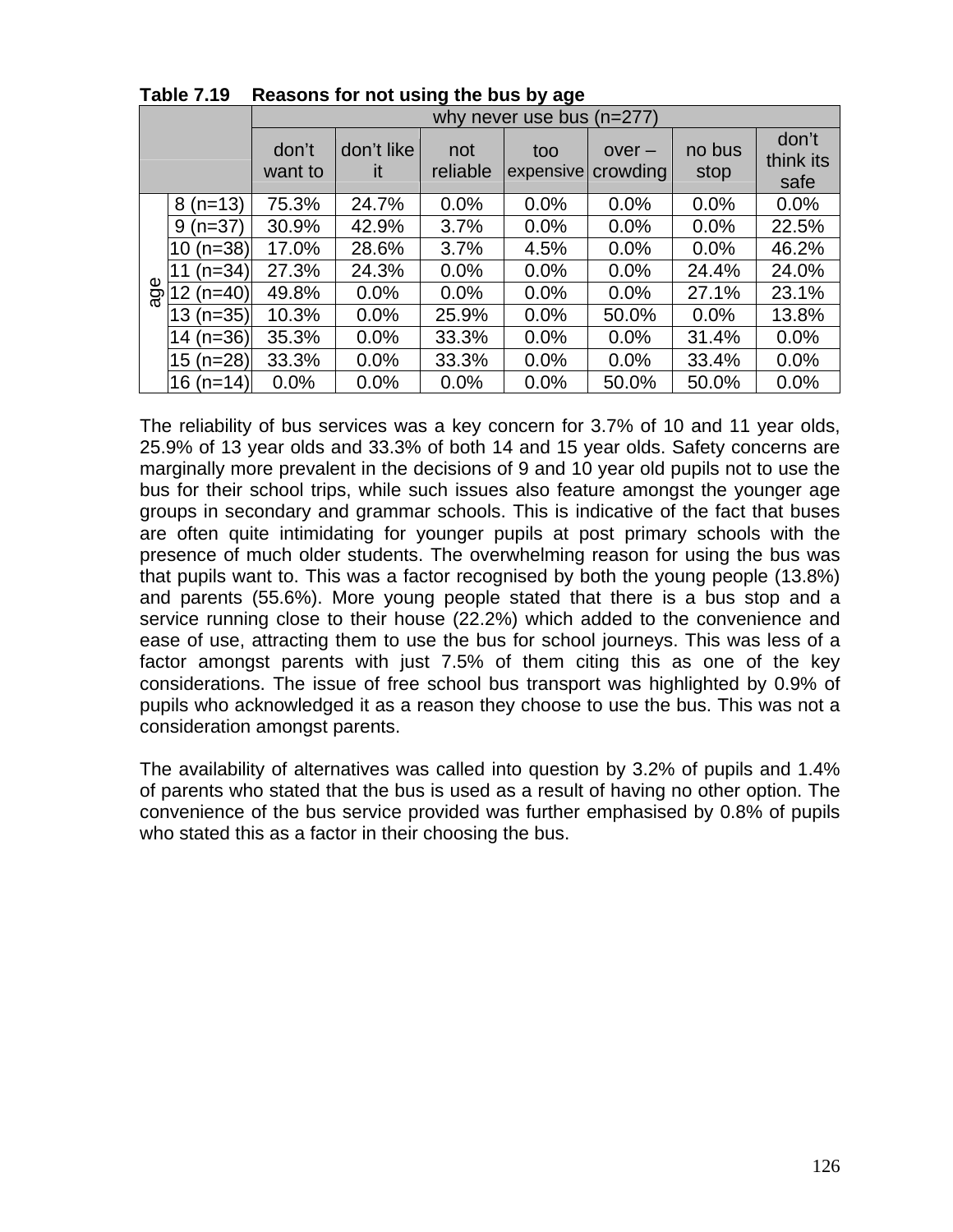|                    | <b>Number</b><br>recorded<br>by pupil<br>surveys | Percent of<br>total pupil<br>respondents by parental | <b>Number</b><br>recorded<br>surveys | Percent of<br>total parent<br>respondents |
|--------------------|--------------------------------------------------|------------------------------------------------------|--------------------------------------|-------------------------------------------|
| want to            | 193                                              | 29.4%                                                | 163                                  | 83.6%                                     |
| parents want me to | 87                                               | 13.3%                                                | 6                                    | 3.1%                                      |
| free               | 13                                               | 2.0%                                                 | 0                                    | 0.0%                                      |
| bus stop close     | 309                                              | 47.1%                                                | 22                                   | 11.3%                                     |
| no other option    | 45                                               | 6.9%                                                 | 4                                    | 2.0%                                      |
| convenient         | 9                                                | 1.3%                                                 |                                      | 0.0%                                      |

**Table 7.20 Reasons for using the bus** 

No response – 738 pupils, 98 parents

Despite the fact that many pupils are unhappy with travelling by Translink bus services this does not prevent them from travelling by this mode (see table 7.20). Just 1.6% of all pupils who use the bus stated that they are happy with the experience, reinforced by the fact that just 7.5% of parents are happy about their children travelling by bus. 16.8% of pupils and an overwhelming 92.5% of parents recorded that they felt 'ok' about the experience of school bus travel, as shown in table 7.21 (broadly representative of those who use Translink services). Those who stated that they are 'happy' are largely drawn from ELB and private company users. The vast majority of users of Translink services stated that they are unhappy with the experience (71.7% of those who use Ulsterbus public stage carriage services, 94% of those who use Ulsterbus schools services and 77.8% of those who use Metro in Belfast). None of these respondents stated that they felt happy with the school transport provided by Translink.

|         | Responses    |            | Responses     |            |
|---------|--------------|------------|---------------|------------|
|         | from pupils' | Percent of | from parental | Percent of |
|         | surveys      | pupils     | surveys       | parents    |
|         | $(n=1115)$   |            | $(n=80)$      |            |
| happy   | 18           | 1.6%       |               | 7.5%       |
| ok      | 187          | 16.8%      | 74            | 92.5%      |
| unhappy | 910          | 81.6%      |               | 0.0%       |

**Table 7.21 Feel about travelling by bus** 

No response – 279 pupils, 213 parents

|                        |                           | feel about bus |           |         |
|------------------------|---------------------------|----------------|-----------|---------|
|                        |                           | happy          | <b>ok</b> | unhappy |
|                        | Ulsterbus public (n=247)  | 0.0%           | 28.3%     | 71.7%   |
| bus<br>service<br>used | Ulsterbus schools (n=184) | 0.0%           | 6.0%      | 94.0%   |
|                        | Metro (Belfast) (n=84)    | 0.0%           | 22.2%     | 77.8%   |
|                        | $ELB(n=130)$              | 73.7%          | 26.3%     | 0.0%    |
|                        | Private operators (n=100) | 72.7%          | 27.3%     | 0.0%    |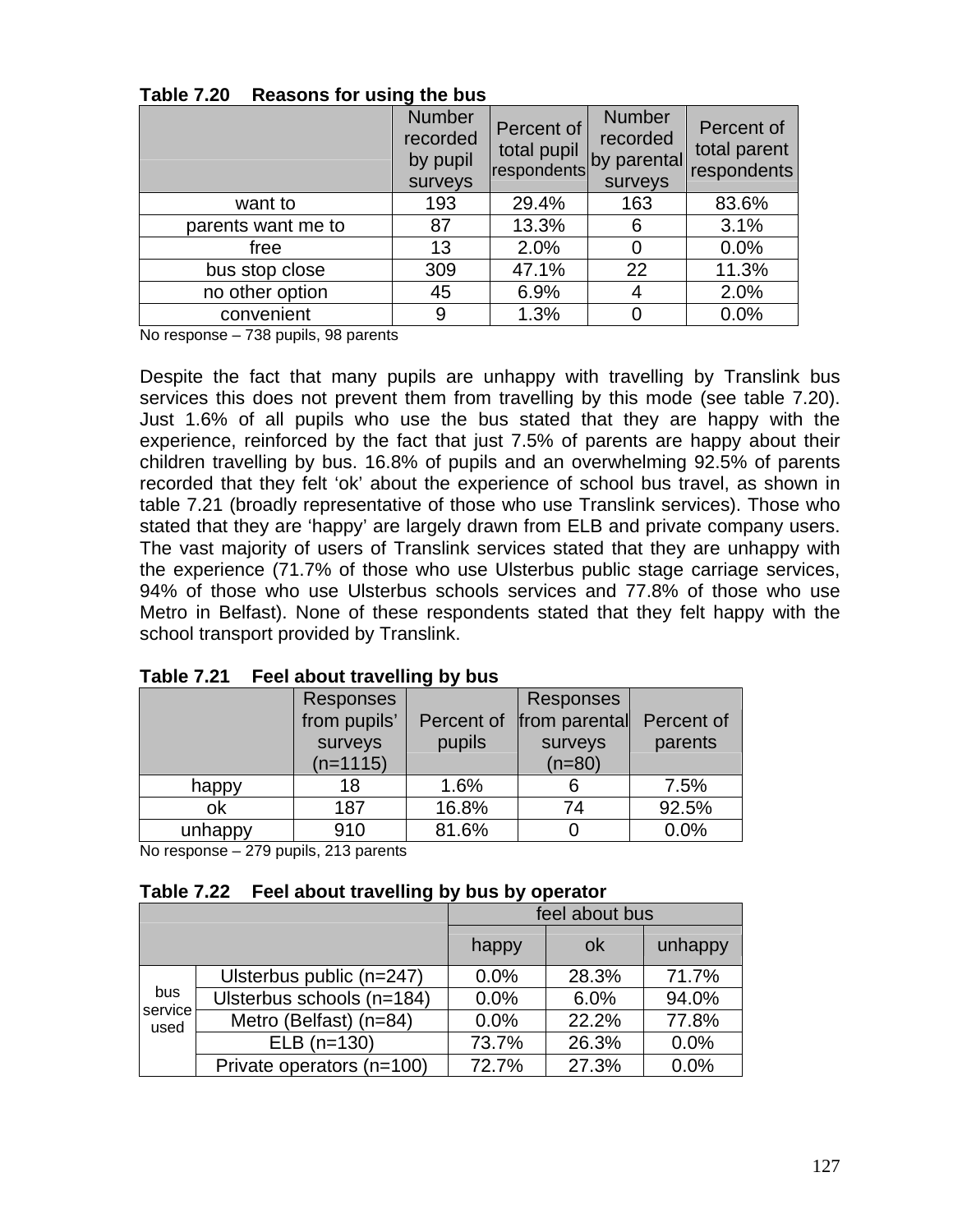No respondents stated that they were unhappy with the service experienced on Education and Library Board buses or those operated by private companies. The vast majority stated that they were, indeed, happy with these experiences (73.7% of ELB bus users and 72.7% of private coach or minibus users). The experience of travelling by taxi, although in small numbers, is a much more satisfactory one. Children in special education indicated those things they do and do not like about their journeys by ELB and private minibus. The responses are contained in table 7.23 and 7.24 below. A large proportion (26%) of children stated that they do not like the colour of the ELB yellow buses.

|                        | Operators) – Special Ludcation Fuplis                      |         |  |  |  |  |  |
|------------------------|------------------------------------------------------------|---------|--|--|--|--|--|
|                        | Number of<br>responses<br>(Special School<br>Pupils: n=50) | Percent |  |  |  |  |  |
| its free               | 10                                                         | 20.0%   |  |  |  |  |  |
| good fun               |                                                            | 16.0%   |  |  |  |  |  |
| good friends           | 27                                                         | 54.0%   |  |  |  |  |  |
| looking out the window | 5                                                          | 10.0%   |  |  |  |  |  |

**Table 7.23 Positive elements of travel by school bus (ELB and Private Operators) – Special Education Pupils** 

| Table 7.24 Negative elements of travel by school bus (ELB and Private |                                              |  |  |  |  |  |
|-----------------------------------------------------------------------|----------------------------------------------|--|--|--|--|--|
|                                                                       | <b>Operators) – Special Education Pupils</b> |  |  |  |  |  |

|                          | Number of<br>responses<br>(Special School<br>Pupils: n=50) | Percent |
|--------------------------|------------------------------------------------------------|---------|
| <b>Bad behaviour</b>     |                                                            | 18.0%   |
| get up early, bus late   | 8                                                          | 16.0%   |
| noisy                    |                                                            | 14.0%   |
| don't like escort/driver | 3                                                          | 6.0%    |
| music too loud           |                                                            | 2.0%    |
| sometimes doesn't come   | $\overline{2}$                                             | 4.0%    |
| long journey             |                                                            | 14.0%   |
| colour of bus - yellow   | 13                                                         | 26.0%   |

An issue closely related to concerns expressed about travelling on school buses is the location pupils choose to sit and the reasons for sitting there. Table 7.25 below shows the proportions of pupils who stated they sit on their own, have to share a seat or are normally required to stand. As age increases, many pupils are stating that they have to share a seat or are standing on a regular basis. The overall proportion of those in lower secondary/grammar school who recorded that they have to stand frequently is not great, with just 24.1% of 11 year olds, 9% of 12 year olds, 11.3% of 13 year olds, and 17.2% of 14 year olds. No pupils over the age of 11 stated that they ever sit on their own or, indeed, get a seat of their own on a school bus.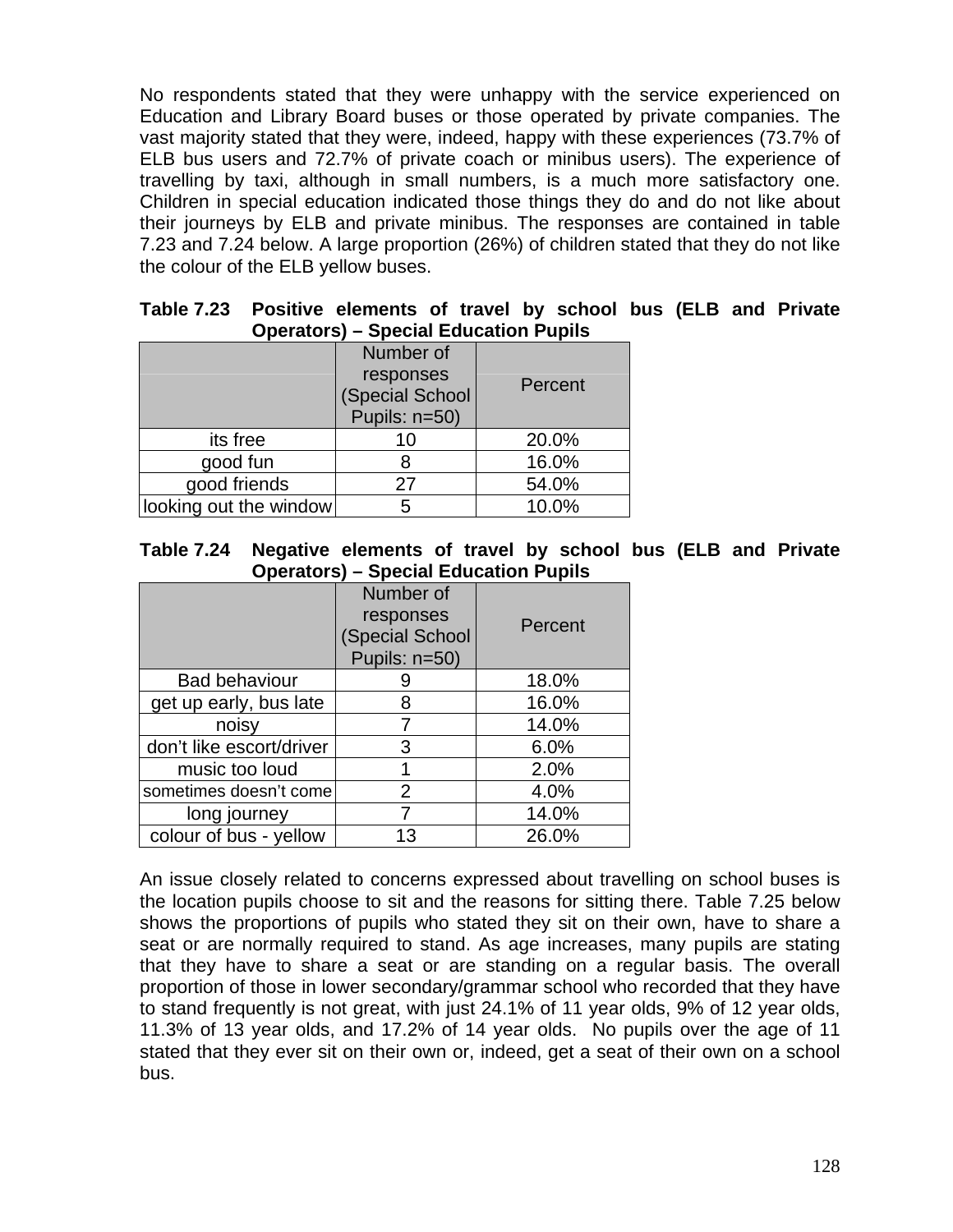The oldest groups of young people stated that standing is a regular feature of travel by bus for journeys to and/or from school. A total of 35.7% of 15 year olds stated this was the case for them on most occasions, while 40.5% of 16 year olds detailed standing as a frequent occurrence and half of all 17 year olds said that they often have to stand for lengthy parts of their journeys. It is evident that there is no scope for having a seat on the bus to one's self for many pupils – this is taken to refer to the standard bench type seats found on many Translink (mainly Ulsterbus vehicles) which sit two people (or three in the case of the use of the 3 for 2 rule). Standing is a regular and significant feature of school bus travel as highlighted by the proportions of pupils who do so, and is recognised as such by Translink. These figures do not refer to sitting or standing at all times, but instead are a record of sitting or standing on a bus on a regular basis.

|     |                | seat or stand (n=745) |            |       |  |
|-----|----------------|-----------------------|------------|-------|--|
|     |                | seat on own           | have to    | stand |  |
|     |                |                       | share seat |       |  |
|     | $5 - 8$ (n=22) | 0.0%                  | 0.0%       | 0.0%  |  |
|     | $9(n=36)$      | 50.0%                 | 50.0%      | 0.0%  |  |
|     | $10(n=31)$     | 50.0%                 | 50.0%      | 0.0%  |  |
|     | 11 $(n=47)$    | 0.0%                  | 75.9%      | 24.1% |  |
|     | $12(n=109)$    | 0.0%                  | 91.0%      | 9.0%  |  |
| age | $13(n=147)$    | 0.0%                  | 88.7%      | 11.3% |  |
|     | $14$ (n=189)   | 0.0%                  | 82.8%      | 17.2% |  |
|     | $15(n=121)$    | 0.0%                  | 64.4%      | 35.7% |  |
|     | 16 $(n=40)$    | 0.0%                  | 59.5%      | 40.5% |  |
|     | 17 $(n=3)$     | 0.0%                  | 50.0%      | 50.0% |  |

**Table 7.25 Seating and standing on the bus by age group** 

|  | Table 7.26 Seating and standing on the bus by pass holder |  |  |
|--|-----------------------------------------------------------|--|--|
|--|-----------------------------------------------------------|--|--|

|       |     | seat or stand |            |         |  |
|-------|-----|---------------|------------|---------|--|
|       |     |               | have to    | stand   |  |
|       |     | seat on own   | share seat |         |  |
| bus   | ves | 39.6%         | 43.3%      | 17.1%   |  |
| pass? | no  | 63.8%         | 36.3%      | $0.0\%$ |  |
|       |     |               |            |         |  |

The information contained in table 7.26 shows that, unusually 63.8% of those who do not hold bus passes regularly get a seat on their own, with just 39.6% of those who do have sessional tickets also getting seats alone. No bus users who do not hold passes stated that they regularly have to stand onboard a bus.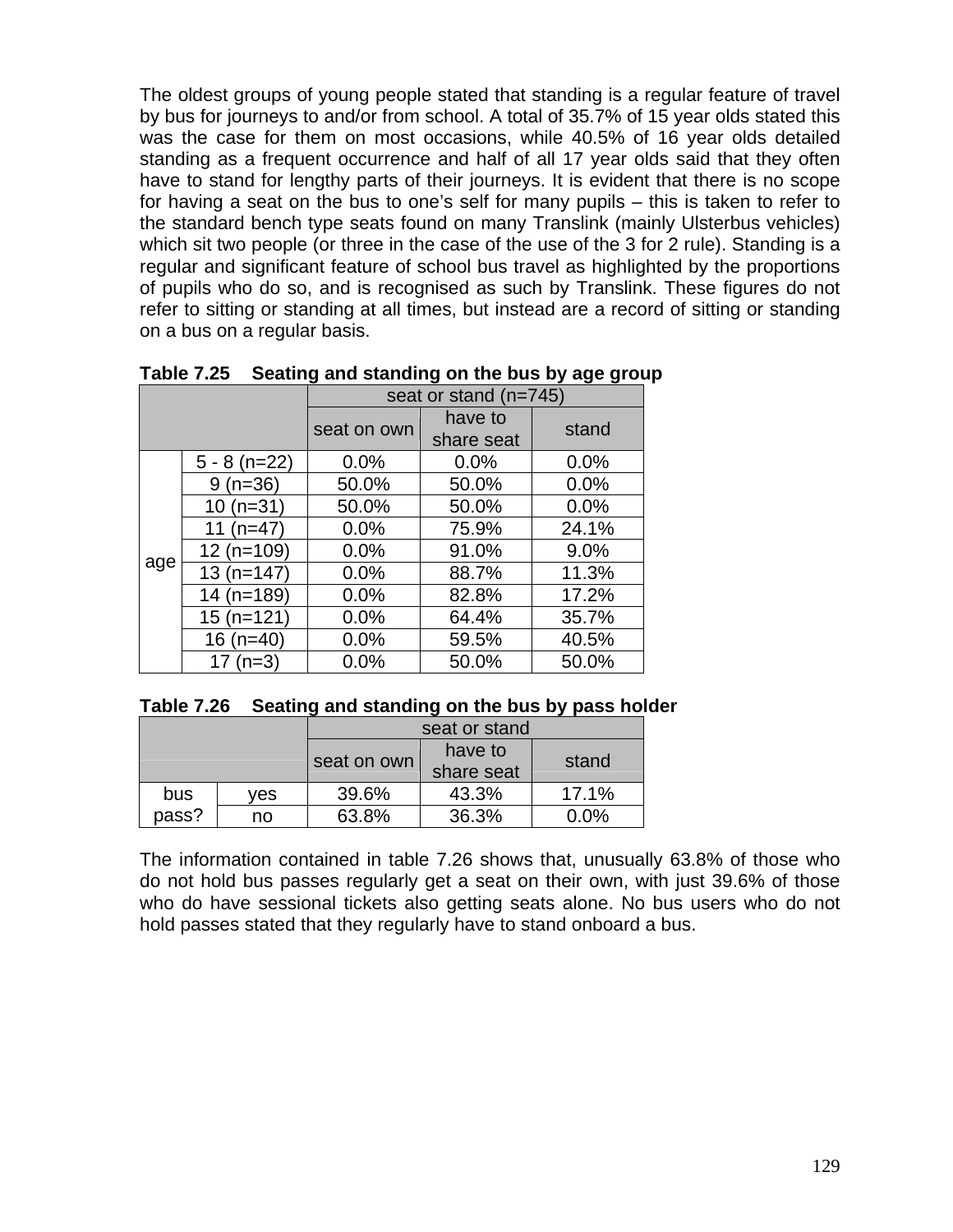|                        |                                                    | seat or stand |                       |       |  |
|------------------------|----------------------------------------------------|---------------|-----------------------|-------|--|
|                        |                                                    | seat on own   | have to share<br>seat | stand |  |
|                        | Ulsterbus public<br>$(n=247)$                      | 0.0%          | 56.1%                 | 43.9% |  |
| bus<br>service<br>used | Ulsterbus schools<br>$(n=184)$                     | 0.0%          | 78.3%                 | 21.7% |  |
|                        | Metro in Belfast<br>(n=84)                         | 0.0%          | 67.4%                 | 32.6% |  |
|                        | <b>Education &amp; Library</b><br>Boards $(n=130)$ | 20.2%         | 79.8%                 | 0.0%  |  |
|                        | Other operators<br>$(n=100)$                       | 15.7%         | 84.3%                 | 0.0%  |  |

**Table 7.27 Seating and standing on the bus by operator** 

When pupils are able to obtain seating on the bus, table 7.28 indicates their choice of seating by operator, and table 7.29 shows their seating preferences by age. Primary school aged children all recorded that they sit towards the front of the bus with their friends. Pupils in the post-primary school sector tend less so to sit towards the front of the vehicle and many stated they sit where they can (84.6% of 12 year olds, 79.2% of 13 year olds and 55% of 14 year olds).

|                        |                                                   |                 |                       | sit where      |                      |          |
|------------------------|---------------------------------------------------|-----------------|-----------------------|----------------|----------------------|----------|
|                        |                                                   | front on<br>own | front with<br>friends | back on<br>own | back with<br>friends | wherever |
|                        | Ulsterbus public<br>$(n=247)$                     | 0.0%            | 22.7%                 | 0.0%           | 53.8%                | 23.5%    |
|                        | <b>Ulsterbus</b><br>schools $(n=184)$             | 0.0%            | 8.7%                  | 0.0%           | 86.4%                | 4.9%     |
| bus<br>service<br>used | Metro in Belfast<br>$(n=84)$                      | 0.0%            | 22.2%                 | 0.0%           | 77.8%                | 0.0%     |
|                        | Education &<br><b>Library Boards</b><br>$(n=130)$ | 0.0%            | 42.1%                 | 0.0%           | 57.9%                | 0.0%     |
|                        | Other operators<br>$(n=100)$                      | 0.0%            | 18.2%                 | 0.0%           | 77.3%                | 4.5%     |

**Table 7.28 Seating location on the bus by operator** 

As age groups increase, pupils tend to move away from sitting at the front of the bus. A total of 67.5% of 15 year olds, 89.5% of 16 year olds and 66.7% of 17 year olds sit at the back of the bus with friends at all times when they are able to avail of a seat. No pupils sit on their own either at the front or the back of the school bus,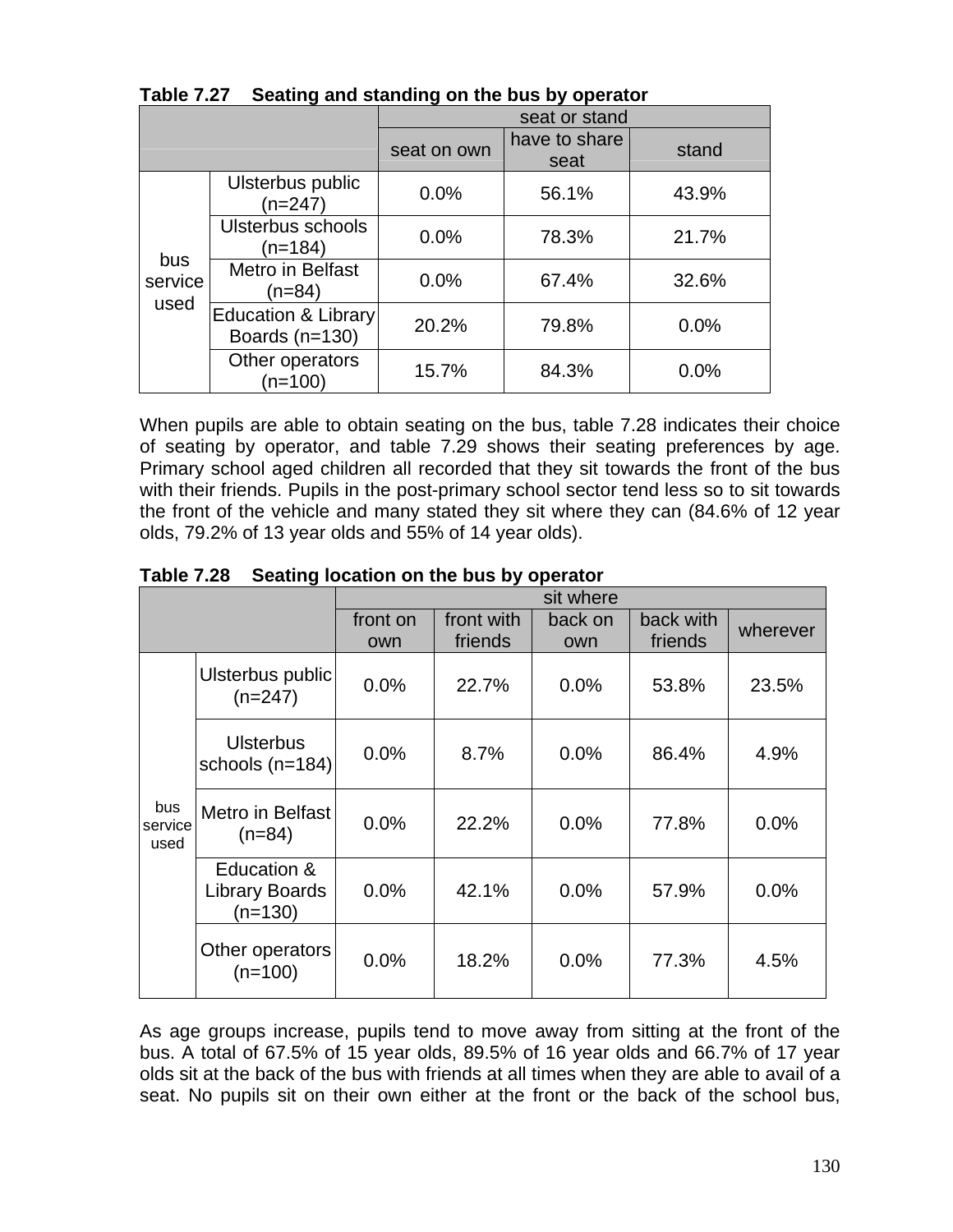presumably as sitting with friends and the social aspect of bus travel are overriding factors in making the journey more pleasurable.

The reasons for sitting in these particular locations can be further identified by three broad categories – friends keeping seats, don't like behaviour at the back and that they don't want to stand. A majority of all pupils suggested that their seating location on the bus is due to the fact that friends keep them a space. Some of the younger secondary/grammar school pupils suggested that they do not like the behaviour at the back of the bus and stated this as the main reason for largely sitting wherever they can or towards the front with their friends.

|     |                 | sit where $(n=745)$ |            |         |           |          |  |
|-----|-----------------|---------------------|------------|---------|-----------|----------|--|
|     |                 | front on            | front with | back on | back with | wherever |  |
|     |                 | own                 | friends    | own     | friends   |          |  |
|     | 5<br>$8(n=22)$  | 0.0%                | 0.0%       | 0.0%    | 0.0%      | 0.0%     |  |
|     | $(n=36)$<br>9   | 0.0%                | 100.0%     | 0.0%    | 0.0%      | 0.0%     |  |
|     | $(n=31)$<br>10  | 0.0%                | 100.0%     | 0.0%    | 0.0%      | 0.0%     |  |
|     | (n=47)<br>11    | 0.0%                | 100.0%     | 0.0%    | 0.0%      | 0.0%     |  |
|     | $(n=109)$<br>12 | 0.0%                | 9.0%       | 0.0%    | 6.4%      | 84.6%    |  |
| age | $13(n=147)$     | 0.0%                | 11.3%      | 0.0%    | 9.4%      | 79.2%    |  |
|     | $14$ (n=189)    | 0.0%                | 22.5%      | 0.0%    | 18.5%     | 55.0%    |  |
|     | $(n=121)$<br>15 | 0.0%                | 15.7%      | 0.0%    | 67.5%     | 16.9%    |  |
|     | $(n=40)$<br>16  | 0.0%                | 0.0%       | 0.0%    | 89.5%     | 10.5%    |  |
|     | $(n=3)$         | 0.0%                | 0.0%       | 0.0%    | 66.7%     | 33.3%    |  |

**Table 7.29 Seating location on the bus by varying age groups** 

|  | Table 7.30 Reasons stated for this seating location on the bus by operator |  |  |  |
|--|----------------------------------------------------------------------------|--|--|--|
|--|----------------------------------------------------------------------------|--|--|--|

|                        |                                                    | why sit here         |                                    |                        |
|------------------------|----------------------------------------------------|----------------------|------------------------------------|------------------------|
|                        |                                                    | friend keeps<br>seat | don't like<br>behaviour at<br>back | don't want to<br>stand |
|                        | Ulsterbus public<br>$(n=247)$                      | 51.6%                | 26.5%                              | 21.9%                  |
| bus<br>service<br>used | Ulsterbus schools<br>$(n=184)$                     | 86.4%                | 7.1%                               | 6.5%                   |
|                        | Metro in Belfast<br>$(n=84)$                       | 77.8%                | 22.2%                              | 0.0%                   |
|                        | <b>Education &amp; Library</b><br>Boards $(n=130)$ | 57.9%                | 42.1%                              | 0.0%                   |
|                        | Other operators<br>$(n=100)$                       | 78.2%                | 21.8%                              | 0.0%                   |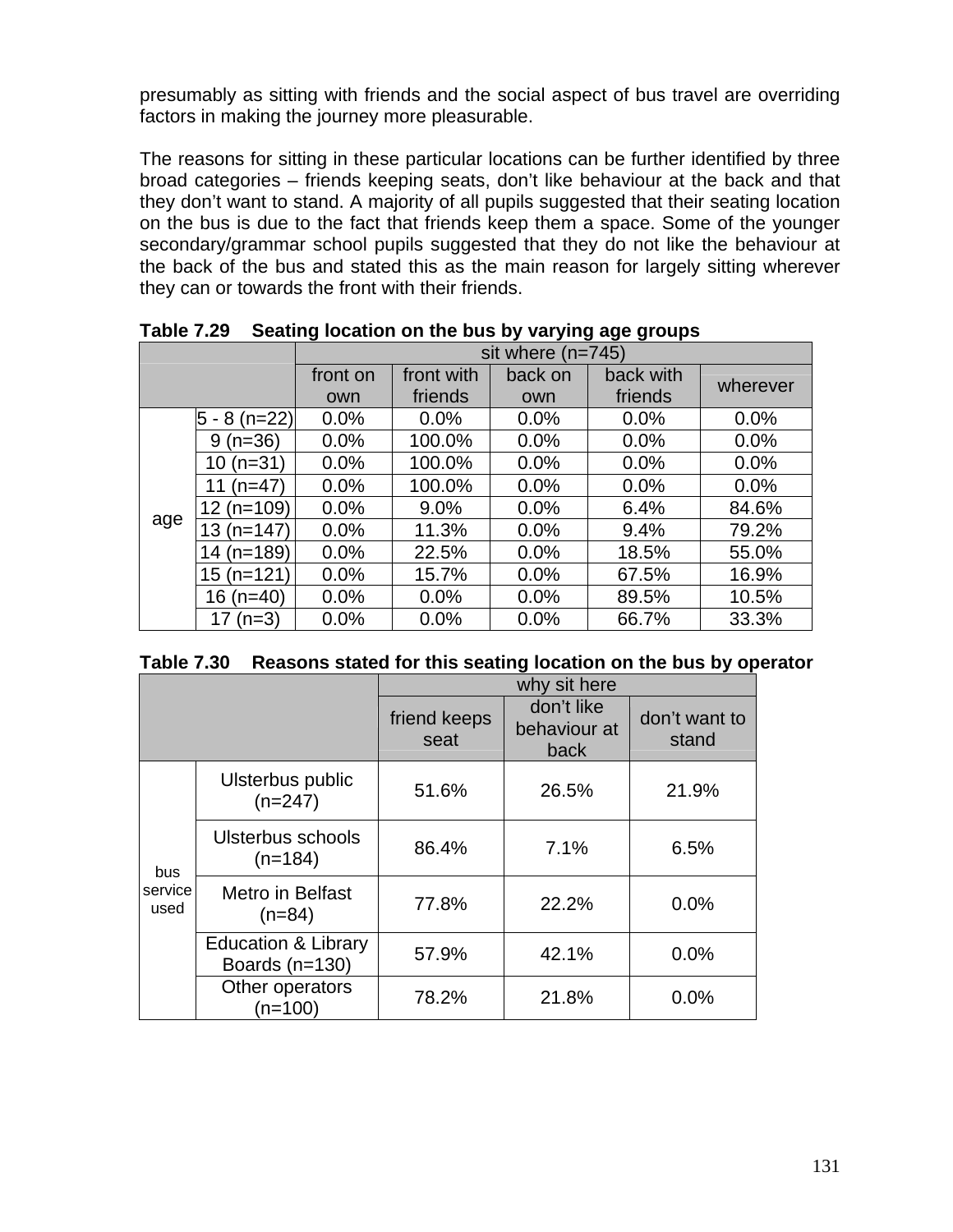|     |              | why sit here $(n=745)$ |                                    |                        |
|-----|--------------|------------------------|------------------------------------|------------------------|
|     |              | friend keeps<br>seat   | don't like<br>behaviour at<br>back | don't want to<br>stand |
|     | $5-10$ (n=0) | 0.0%                   | 0.0%                               | 0.0%                   |
|     | 11 $(n=47)$  | 53.7%                  | 24.1%                              | 7.4%                   |
|     | $12(n=109)$  | 84.6%                  | 9.0%                               | 6.4%                   |
|     | $13(n=147)$  | 74.3%                  | 11.4%                              | 5.7%                   |
| age | $14$ (n=189) | 51.7%                  | 19.2%                              | 19.2%                  |
|     | $15(n=121)$  | 67.5%                  | 15.7%                              | 16.9%                  |
|     | 16 $(n=40)$  | 89.5%                  | 10.5%                              | 0.0%                   |
|     | 17 $(n=3)$   | 66.7%                  | 0.0%                               | 33.3%                  |

# **Table 7.31 Reasons stated for this seating location on the bus by varying age groups**

# **7.4 Travelling to and from school by train**

Despite carrying out surveys in schools close to railway stations (namely Dalriada School, Ballymoney; Cambridge House Grammar School, Ballymena; St Anne's Primary School, Dunmurry; Fullerton House Preparatory School; Bangor Integrated Primary School; Glenlola Collegiate Prep; Oakgrove Integrated Primary School, L/Derry; for pupil surveys and Methodist College for parental surveys) no respondents stated that they use the train for trips to and/or from school at any time.

# **Table 7.32 Use of train**

|       | <b>Number</b><br>recorded by<br>pupil surveys | Percent of<br>total pupil<br>respondents | <b>Number</b><br>recorded by<br>parental<br>surveys | Percent of<br>total parent<br>respondents |
|-------|-----------------------------------------------|------------------------------------------|-----------------------------------------------------|-------------------------------------------|
| never | 933                                           | 100.0%                                   | 271                                                 | 100.0%                                    |

No response – 461 pupils, 22 parents

Train use does not feature in the daily journeys of any pupils covered by this survey. Many did, however, indicate precise reasons for not using the train, with the vast majority (68.5%) stating that there is no train station or railway station close to their home. Many also indicated that they would not use the railway because they simply don't want to (23.5%), others highlighted cost as major factors in their choosing not to travel by train (8.0%). The pattern of responses amongst parents for their children not using the railway are broadly the same, with an overwhelming 94.8% stating there is no train station or service close to their house (see table 7.34 below).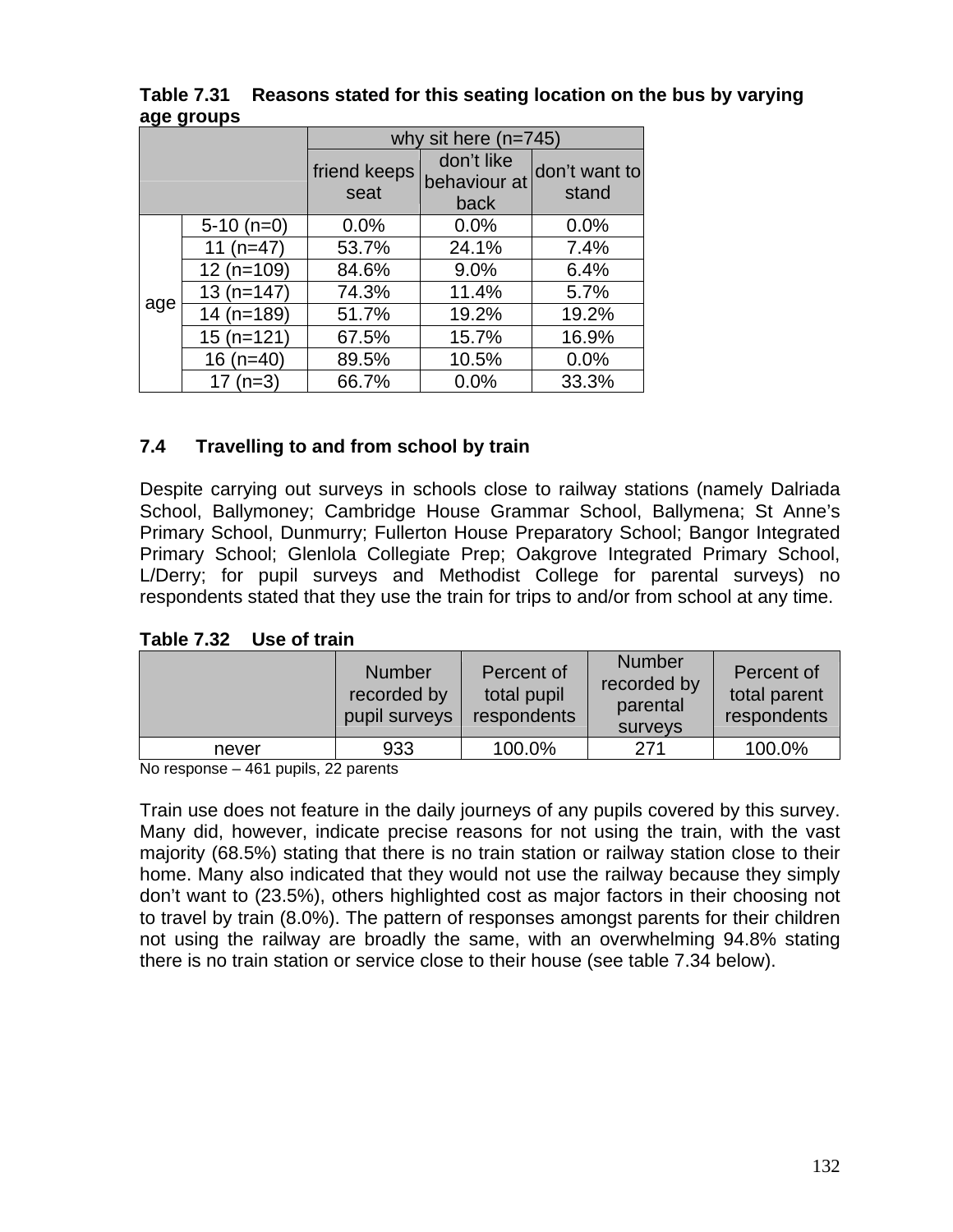|                  |           | Percent of      | Percent of  |
|------------------|-----------|-----------------|-------------|
|                  | Frequency | those who       | total       |
|                  |           | don't use train | respondents |
| don't want to    | 219       | 23.5%           | 18.4%       |
| too expensive    | 74        | 8.0%            | 0.6%        |
| no train station | 640       | 68.5%           | 48.0%       |
| Total            | 933       | 100%            | 67.0%       |

# **Table 7.33 Reasons stated by pupils for not using the train**

|  |  | Table 7.34 Reasons stated by parents for not using the train |  |
|--|--|--------------------------------------------------------------|--|
|--|--|--------------------------------------------------------------|--|

|                        |           | Percent of      | Percent of  |
|------------------------|-----------|-----------------|-------------|
|                        | Frequency | those who       | total       |
|                        |           | don't use train | respondents |
| He/she doesn't want to |           | 2.2%            | 2.0%        |
| too expensive          |           | 3.0%            | 2.7%        |
| no train station       | 257       | 94.8%           | 87.7%       |
| Total                  | 271       | 100%            | 92.4%       |

# **7.5 Travelling to and from school by taxi**

Just 26 pupils stated that they use taxis for journeys to and/or from school every day of the week, while no parents stated this is a mode that their children use. The 26 pupils account for just 1.9% of the total respondents, while 2.3% of those pupils use taxis for both the forward and return trips daily.

**Table 7.35 Use of taxi** 

|                    | <b>Number</b><br>recorded by<br>pupil surveys | Percent of<br>total pupil<br>respondents | <b>Number</b><br>recorded by<br>parental<br>surveys | Percent of<br>total parent<br>respondents |
|--------------------|-----------------------------------------------|------------------------------------------|-----------------------------------------------------|-------------------------------------------|
| to school only     |                                               | 0.5%                                     |                                                     | 0.0%                                      |
| to and from school | 22                                            | 2.3%                                     |                                                     | 0.0%                                      |
| never              | 931                                           | 97.2%                                    | 271                                                 | 100.0%                                    |

No response – 437 pupils, 22 parents

When disaggregated into age groups, no children of primary school age recorded use of a taxi. The youngest children recording use of a taxi were aged 12 and this accounted for trips to school in the mornings only. Overall, only 8.2% of 13, 14 and 16 year olds recorded trips by taxi in both the mornings and afternoons (table 7.37). Moreover, table 7.38 highlights the fact that no girls used taxis for any trips, while 0.2% of all boys who responded travel to school by taxi and 1.1% of boys use taxis for all school journeys.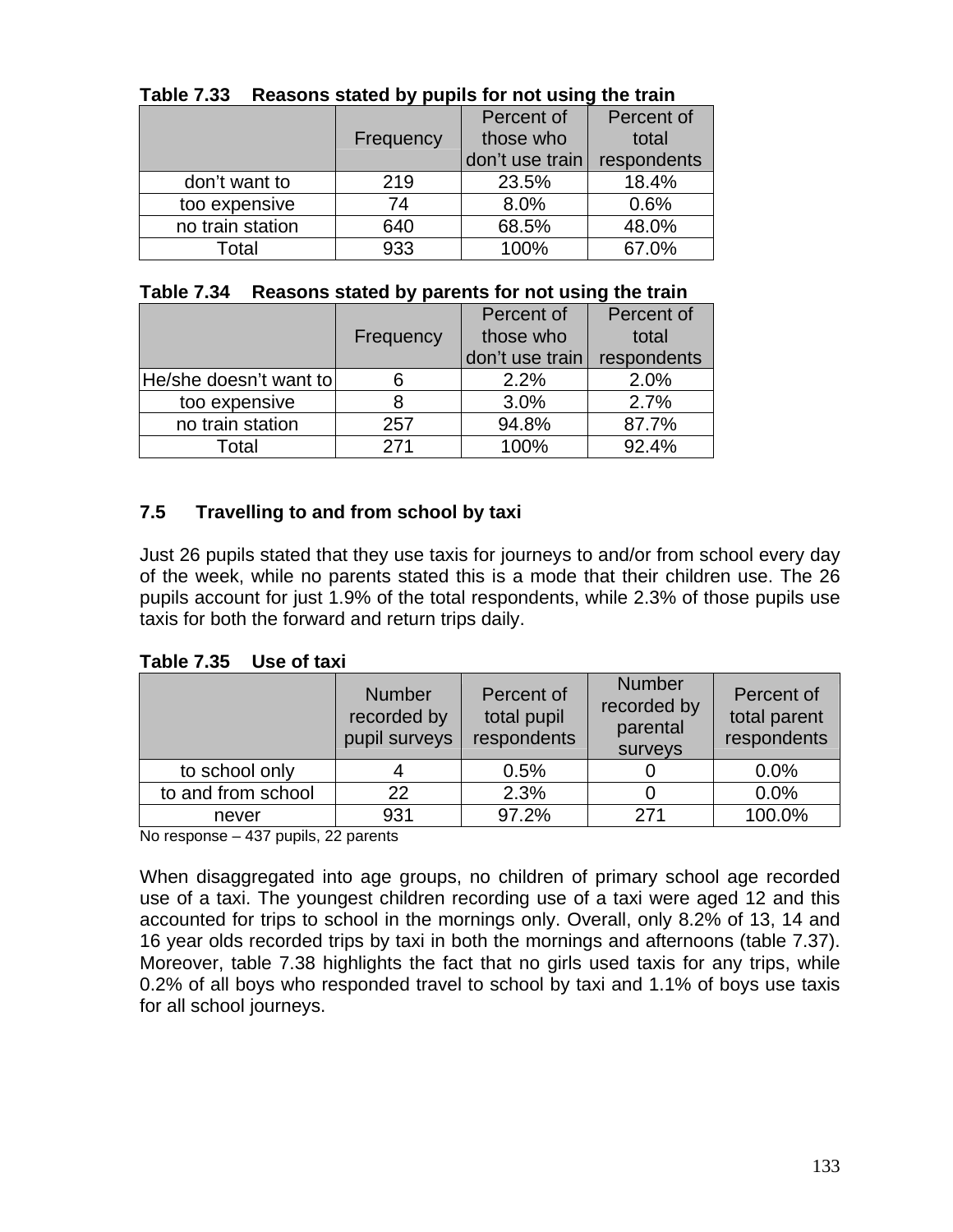|     |            | when use taxi (n=26 responses) |             |       |  |
|-----|------------|--------------------------------|-------------|-------|--|
|     |            | to school                      | to and from |       |  |
|     |            | only                           | school      | never |  |
| age | $12(n=4)$  | 0.9%                           | 0.0%        | 99.1% |  |
|     | $13(n=2)$  | 0.0%                           | 0.7%        | 99.3% |  |
|     | $14(n=11)$ | 0.0%                           | 5.2%        | 94.8% |  |
|     | $16(n=9)$  | 0.0%                           | 2.3%        | 97.7% |  |

### **Table 7.37 Use of taxi by age**

### **Table 7.38 Use of taxi by gender**

|        |              | when use taxi (n=26 responses) |             |        |
|--------|--------------|--------------------------------|-------------|--------|
|        |              | to school                      | to and from |        |
|        |              | only                           | school      | never  |
|        | Girl $(n=0)$ | 0.0%                           | 0.0%        | 100.0% |
| gender | Bov $(n=26)$ | 0.2%                           | 1.1%        | 98 7%  |

The main reasons amongst pupil respondents (table 7.39) for not using taxis were cited as no taxi service near or readily available to their place of residence (46.1%) with slightly less (40.6%) stating that they simply don't want to use a taxi. Just 9.5% cited cost as a factor. Parental responses (table 7.40), however, recorded that the main reason for not sending their children to and/or from school by taxi was that the pupils don't want to do so (82.7%). Other reasons included that there is no taxi service readily available in the locality of their home (11.8%).

|                 |           | Percent of      | Percent of  |  |  |
|-----------------|-----------|-----------------|-------------|--|--|
|                 | Frequency | those who       | total       |  |  |
|                 |           | don't use taxis | respondents |  |  |
| don't want to   | 378       | 40.6%           | 23.8%       |  |  |
| don't like it   | 8         | 0.9%            | 0.8%        |  |  |
| not reliable    | 27        | 2.9%            | 3.8%        |  |  |
| too expensive   | 88        | 9.5%            | 7.3%        |  |  |
| no service near | 430       | 46.1%           | 32.1%       |  |  |
| Total           | 931       | 100%            | 67.8%       |  |  |

**Table 7.39 Reasons stated by pupils for not using taxis** 

|  | Table 7.40 Reasons stated by parents for not using taxis |
|--|----------------------------------------------------------|
|--|----------------------------------------------------------|

|                        |           | Percent of      | Percent of  |
|------------------------|-----------|-----------------|-------------|
|                        | Frequency | those who       | total       |
|                        |           | don't use taxis | respondents |
| He/she doesn't want to | 224       | 82.7%           | 76.5%       |
| not reliable           |           | 2.6%            | 2.4%        |
| too expensive          | 8         | 3.0%            | 2.7%        |
| no service near        | 32        | 11.8%           | 10.9%       |
| Total                  | 271       | 100%            | 92.5%       |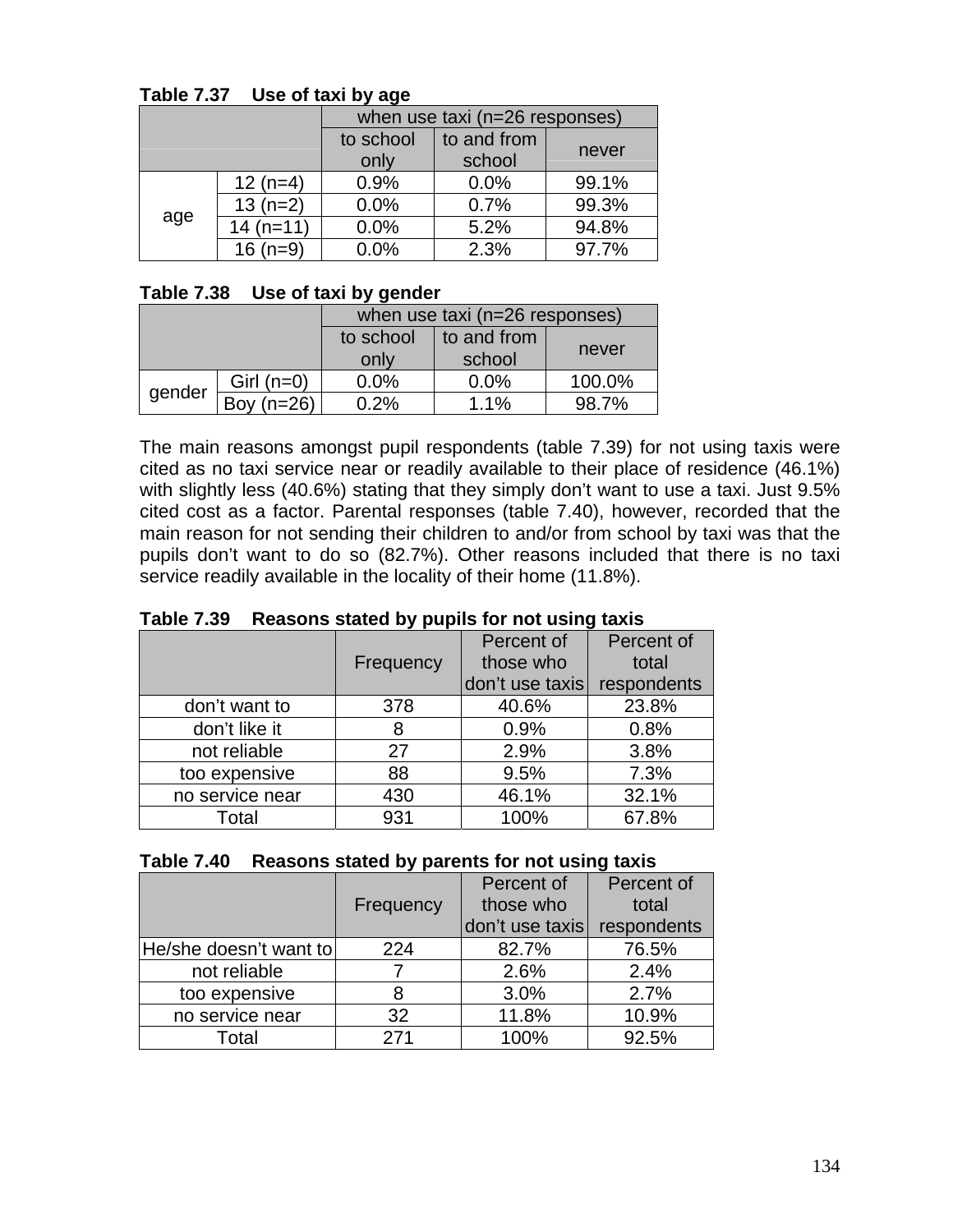The overwhelming majority of younger primary school children stated that they would not use the taxi because they don't want to or that they don't like it. Many of the older pupil respondents stated there is no service near their home while a significant proportion of 12 to 14 year olds stated that they would have concerns about the costs of travelling by taxi and would, therefore, not do so by choice on a regular basis. Reliability was much less of a factor in influencing the choice of many pupils not to use taxis across all age groups.

|     |                 | why never use taxi (n=931 responses) |               |               |           |            |  |
|-----|-----------------|--------------------------------------|---------------|---------------|-----------|------------|--|
|     |                 | don't want to                        | don't like it | Inot reliable | too       | no service |  |
|     |                 |                                      |               |               | expensive | near       |  |
|     | $5 - 7(n=7)$    | 100.0%                               | 0.0%          | 0.0%          | 0.0%      | 0.0%       |  |
|     | $8(n=17)$       | 90.5%                                | 4.8%          | 0.0%          | 0.0%      | 4.8%       |  |
|     | $(n=115)$<br>9  | 92.3%                                | 1.7%          | 0.9%          | 0.9%      | 2.6%       |  |
|     | $10(n=94)$      | 85.1%                                | 1.4%          | 5.4%          | 2.7%      | 4.1%       |  |
|     | $(n=100)$<br>11 | 55.1%                                | 0.0%          | 2.8%          | 0.9%      | 41.1%      |  |
| age | $(n=150)$<br>12 | 8.2%                                 | 0.0%          | 0.0%          | 19.4%     | 72.4%      |  |
|     | $13(n=101)$     | 26.7%                                | 0.0%          | 2.7%          | 15.3%     | 55.3%      |  |
|     | $14$ (n=190)    | 22.7%                                | 2.0%          | 3.0%          | 15.3%     | 51.2%      |  |
|     | 15 (n=111)      | 28.1%                                | 0.0%          | 7.4%          | 5.8%      | 58.7%      |  |
|     | $16(n=43)$      | 2.4%                                 | 0.0%          | 0.0%          | 9.5%      | 88.1%      |  |
|     | $(n=3)$<br>17   | 0.0%                                 | 0.0%          | 0.0%          | 0.0%      | 100.0%     |  |

|  | Table 7.41 Reasons for not using taxis by age |  |  |  |  |
|--|-----------------------------------------------|--|--|--|--|
|--|-----------------------------------------------|--|--|--|--|

The reasons acknowledged for choosing to travel by taxis were only indicated by pupils, with safety and convenience featuring on the list of considerations leading to their choice of this mode. There were no other factors selected regarding the use of a taxi for trips to and from school

| Table 7.42 Reasons for using taxis |  |
|------------------------------------|--|
|------------------------------------|--|

|            | <b>Number</b><br>recorded<br>by pupil<br>surveys | Percent of<br>total pupil<br>respondents | <b>Number</b><br>recorded by<br>parental<br>surveys | Percent of<br>total parent<br>respondents |
|------------|--------------------------------------------------|------------------------------------------|-----------------------------------------------------|-------------------------------------------|
| safest way |                                                  | 0.3%                                     |                                                     | 0.0%                                      |
| convenient | 5                                                | 0.4%                                     |                                                     | 0.0%                                      |

No response – 1385 pupils, 293 parents

# **7.6 Travelling to and from school on foot**

The pattern of walking recorded by the survey responses shows that just 34.4% of pupils who responded walk for some or all journeys to and/or from school. Just 28% of parents stated that they allow their children to walk to and/or from school. Interestingly, no parents allow their children only to walk to school. It seems that the majority of those who do permit their children to walk do so for both the outgoing and return trips. The majority of pupils who stated that they walk do so both to and from school on a regular basis. Again, the increased proportion of pupils who walk home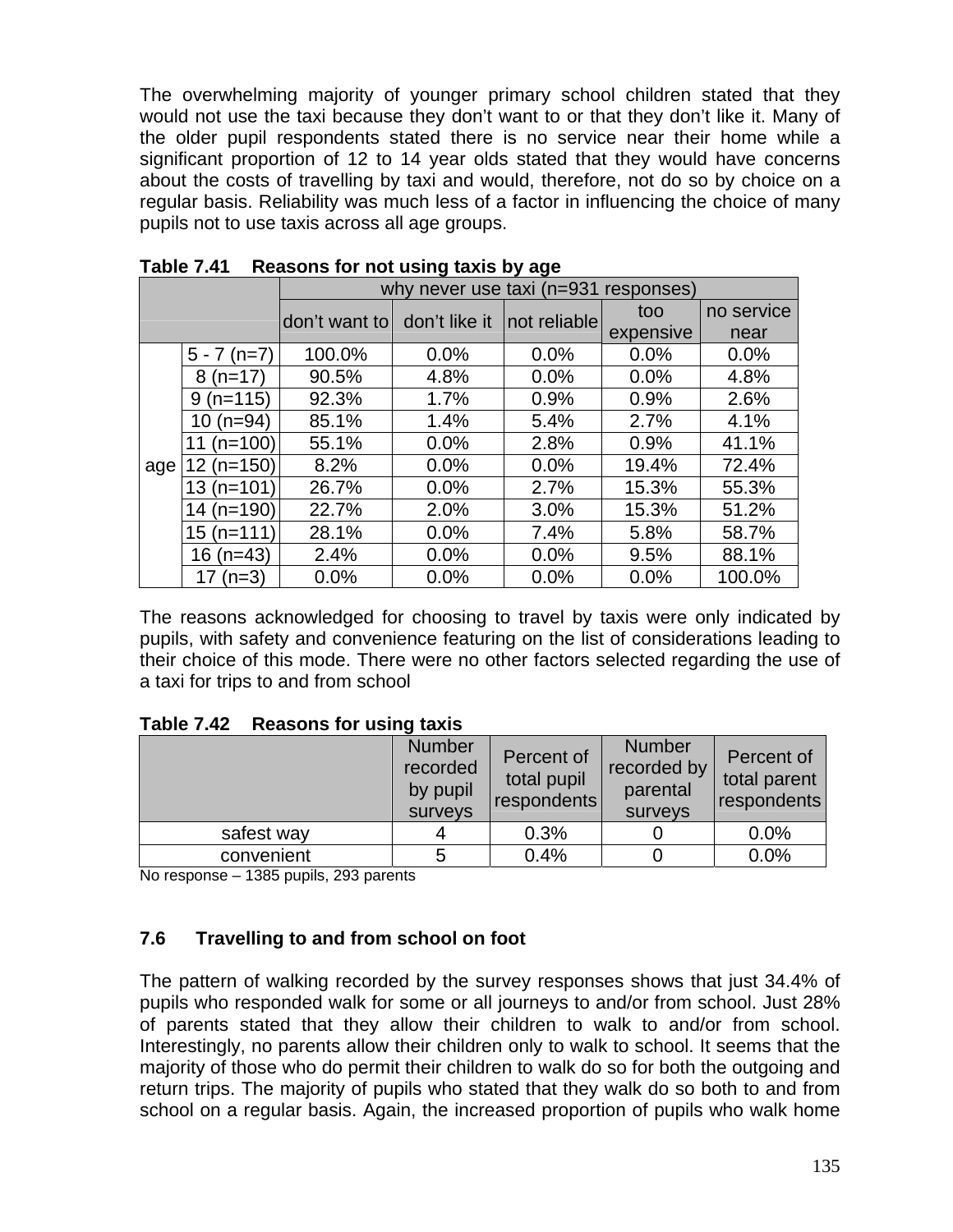from school reflects the fact that many parents take children to school by car on their way to work in the morning, and as they are working when the school day finishes, their children are required to make alternative arrangements for the homeward trip. 28% of pupil respondents walk to and/or from school five days a week. The majority walk both to and from school (18.2%) while small numbers only walk for the forward (morning) journey (4.7%) and more walk home in the afternoons (11.5%), partly for the reasons highlighted elsewhere in this chapter about getting lifts to school with parents on their way to work.

|                    | <b>Number</b><br>recorded by<br>pupil surveys | Percent of<br>total pupil<br>respondents | <b>Number</b><br>recorded by<br>parental<br>surveys | Percent of<br>total parent<br>respondents |
|--------------------|-----------------------------------------------|------------------------------------------|-----------------------------------------------------|-------------------------------------------|
| to school only     | 66                                            | 6.2%                                     |                                                     | 0.0%                                      |
| from school only   | 161                                           | 15.0%                                    | 15                                                  | 5.6%                                      |
| to and from school | 254                                           | 23.7%                                    | 67                                                  | 24.7%                                     |
| never              | 591                                           | 55.1%                                    | 189                                                 | 69.7%                                     |

**Table 7.43 Walking** 

No response – 322 pupils, 22 parents

Children from the youngest age groups do not tend to walk to and from school. This is, perhaps, unsurprising as many parents chose to escort their children (especially those of a young age) due to safety concerns and fears as well as the fact that many consider it irresponsible to let children of such a young age out on their own. Again, as pupil age increases through primary school, the proportion of those who walk does so also. Many primary school children live closer to their school and, therefore, from the age of 8 upwards, this pattern is reflected by the larger proportion of walkers.

As pupils enter secondary and grammar schools, distances tend to increase and the numbers of pupils walking decreases as alternative modes such as the school bus are required. Some pupils do still live close to the school and this is also indicated by the slight increases in walking to and from school from around 13 years of age. These increases are offset by the fact that older pupils, particularly those studying Alevel courses travel further a field, again, to grammar schools, for which transport by bus is required. The differences in the proportion of male and female pupils who walk to and/or from school are marginal. This is shown in table 7.45 below with just over one quarter of both girls (27.8%) and boys (26.2%) making journeys both to and from school on foot.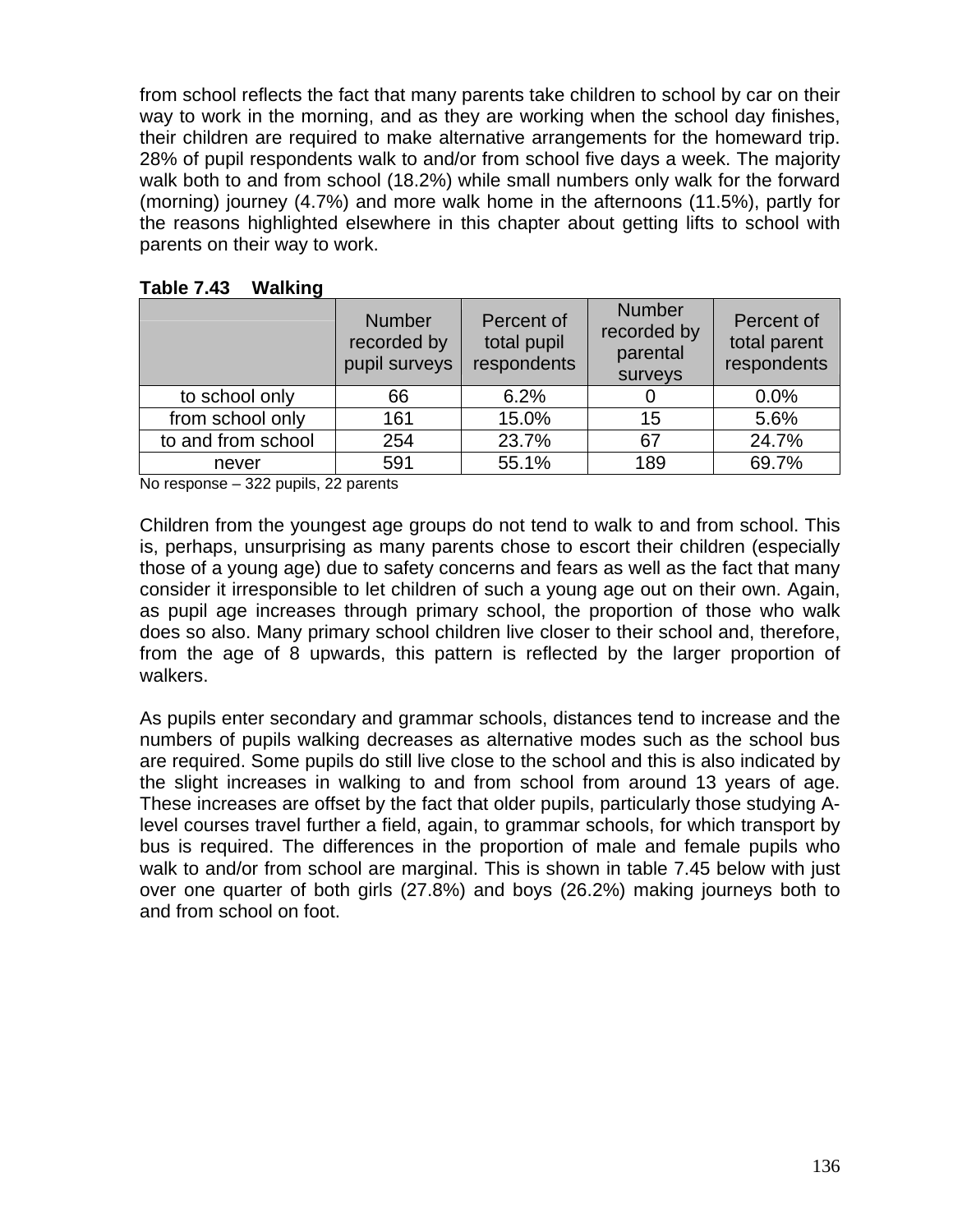|     | •ວ • • • • • •<br>when walk $(n=481)$                          |      |       |       |        |  |  |
|-----|----------------------------------------------------------------|------|-------|-------|--------|--|--|
|     | from school to and from<br>to school<br>school<br>only<br>only |      |       |       |        |  |  |
|     | $5 - 7$<br>$(n=220)$                                           | 0.0% | 0.0%  | 0.0%  | 100.0% |  |  |
|     | $8(n=22)$                                                      | 0.0% | 0.0%  | 45.5% | 54.5%  |  |  |
|     | $9(n=38)$                                                      | 0.0% | 0.0%  | 38.5% | 61.5%  |  |  |
|     | $10(n=49)$                                                     | 2.6% | 0.0%  | 36.4% | 61.0%  |  |  |
| age | 11 $(n=46)$                                                    | 0.0% | 0.0%  | 19.8% | 80.2%  |  |  |
|     | 12 (n=49)                                                      | 0.0% | 19.2% | 9.1%  | 71.7%  |  |  |
|     | $13(n=47)$                                                     | 0.0% | 16.8% | 20.1% | 63.1%  |  |  |
|     | $14$ (n=33)                                                    | 0.0% | 16.3% | 33.0% | 50.7%  |  |  |
|     | $15(n=22)$                                                     | 0.0% | 13.1% | 29.5% | 57.4%  |  |  |
|     | $16$ (n=24)                                                    | 0.0% | 6.7%  | 17.8% | 75.6%  |  |  |
|     | 17 $(n=3)$                                                     | 0.0% | 0.0%  | 0.0%  | 100.0% |  |  |

### **Table 7.44 Walking by age**

### **Table 7.45 Walking by gender**

|        |                   | when walk $(n=481)$ |       |                                             |       |
|--------|-------------------|---------------------|-------|---------------------------------------------|-------|
|        |                   | only                | only  | to school from school to and from<br>school | never |
| gender | Girl<br>$(n=257)$ | 0.5%                | 10.6% | 27.8%                                       | 61.1% |
|        | Boy<br>n=224)     | 0.0%                | 9.8%  | 26.2%                                       | 64.0% |

The length of journeys on foot were cited by the majority of pupils who choose not to walk to and/or from school (88.8%) This was also cited by 100% of parents for not permitting their children to walk. Despite safety fears expressed by both parents and pupils in chapters 4 and 5 about walking to and from school, these do not feature prominently as reasons for preventing or prohibiting walking to and from school with just 4.4% stating that safety fears and 6.6% stating that having to cross busy and potentially dangerous roads were factors in influencing their decisions not to walk. It would seem that, despite these fears, many pupils continue to walk to and from school regularly.

Understandably, safety fears are the prevalent reason why the youngest respondents do not walk to and/or from school. This is shown in table 7.46 below. From the age of 8 upwards, the main reason for not walking were cited as the length of the journey and the fact that they live too far away resulting in a walk that would take too long. The majority of respondents from all age groups from age 8 upwards cited this as the reason they choose not to walk (table 7.49). Safety fears and the fact that many pupils have to cross busy roads were not major reasons among any age groups pointing towards their choice not to walk.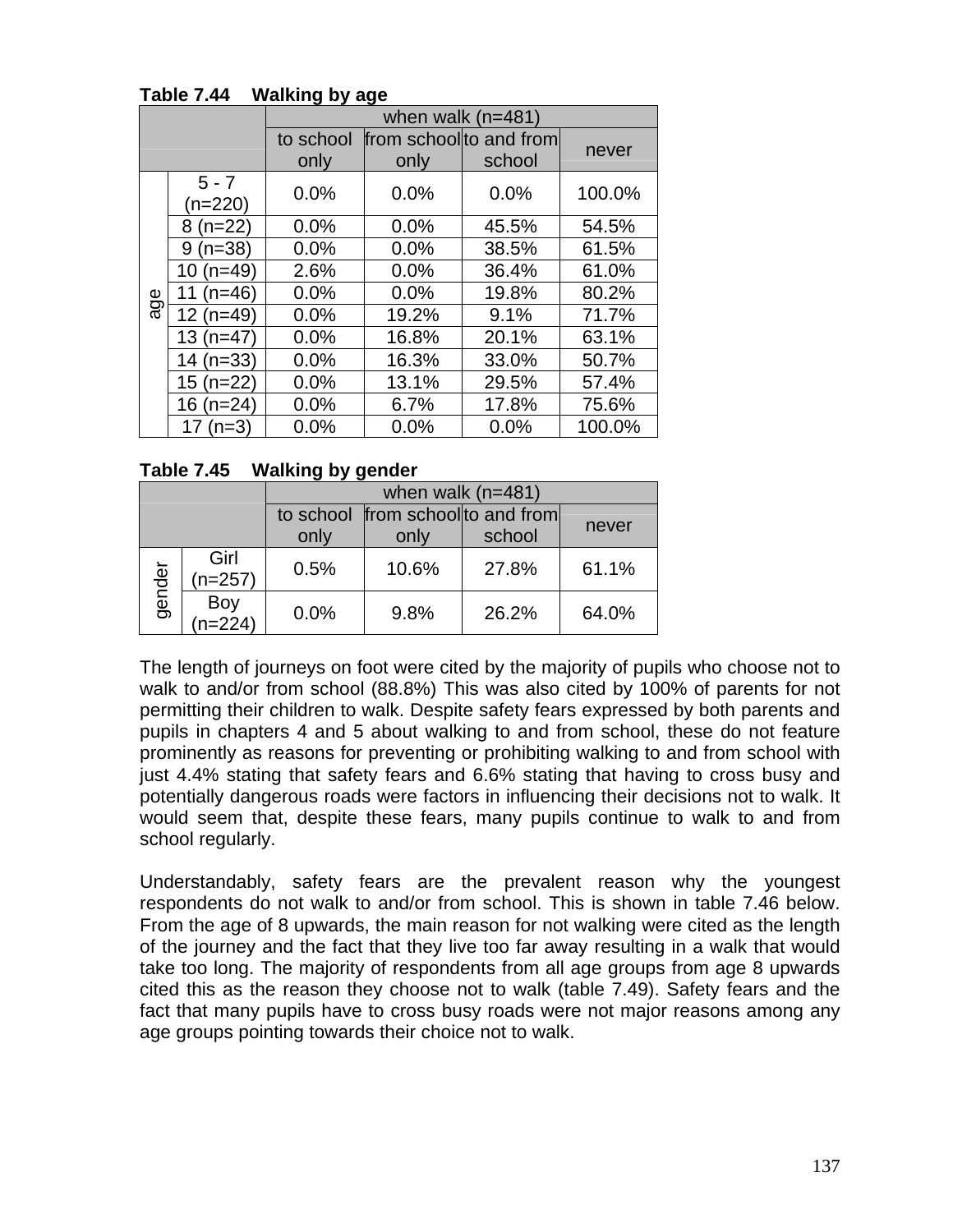|                  |           | Percent of | Percent of  |
|------------------|-----------|------------|-------------|
|                  | Frequency | those who  | total       |
|                  |           | don't walk | respondents |
| cross busy roads | 39        | 6.6%       | 2.8%        |
| don't like it    |           | 0.2%       | 0.1%        |
| takes too long   | 525       | 88.8%      | 37.7%       |
| safety fears     | 26        | 4.4%       | 1.8%        |
| Total            | 591       | 100%       | 42.4%       |

### **Table 7.46 Reasons stated by pupils for not walking**

#### **Table 7.47 Reasons stated by parents for not walking**

|                |           | Percent of | Percent of  |
|----------------|-----------|------------|-------------|
|                | Frequency | those who  | total       |
|                |           | don't walk | respondents |
| takes too long | 189       | 100%       | 64.5%       |
| Гоtal          | 189       | 100%       | 64.5%       |

#### **Table 7.48 Reasons for not walking by bus pass holders**

|       |     | why never walk (n=591) |               |                   |                     |
|-------|-----|------------------------|---------------|-------------------|---------------------|
|       |     | cross busy<br>roads    | don't like it | takes too<br>long | <b>Safety fears</b> |
| bus   | ves | 5.6%                   | $0.0\%$       | 87.6%             | $6.7\%$             |
| pass? | no  | 7.8%                   | 0.4%          | 91.4%             | 0.4%                |

This begs the question as to childrens' awareness of the safety factors of walking to and from school or whether they just prefer the comfort and convenience of alternative modes that do not require as much physical effort. It would seem that these concerns are not uppermost in many pupils' minds when deciding not to walk, rather the ability to do so in as short a time as possible makes the choice to travel by another mode for them.

|     |              | ີ ປີ ບັງ ຕະປັບ<br>why never walk (n=591) |               |                   |              |
|-----|--------------|------------------------------------------|---------------|-------------------|--------------|
|     |              | cross busy<br>roads                      | don't like it | takes too<br>long | safety fears |
|     | 5 - 7 (n=11) | 0.0%                                     | 0.0%          | 0.0%              | 100.0%       |
|     | $8(n=12)$    | 25.0%                                    | 0.0%          | 75.0%             | 0.0%         |
|     | $9(n=50)$    | 16.7%                                    | 0.0%          | 83.3%             | 0.0%         |
|     | 10 $(n=47)$  | 4.3%                                     | 0.0%          | 93.6%             | 2.1%         |
|     | 11 $(n=76)$  | 10.5%                                    | 1.2%          | 87.2%             | 1.2%         |
| age | $12(n=71)$   | 0.0%                                     | 0.0%          | 100.0%            | 0.0%         |
|     | $13(n=99)$   | 13.4%                                    | 0.0%          | 78.4%             | 8.2%         |
|     | $14(n=118)$  | 0.0%                                     | 0.0%          | 85.3%             | 14.7%        |
|     | 15 (n=70)    | 0.0%                                     | 0.0%          | 100.0%            | 0.0%         |
|     | 16 (n=34)    | 0.0%                                     | 0.0%          | 100.0%            | 0.0%         |
|     | $17(n=3)$    | 0.0%                                     | 0.0%          | 100.0%            | 0.0%         |

**Table 7.49 Reasons for not walking by age**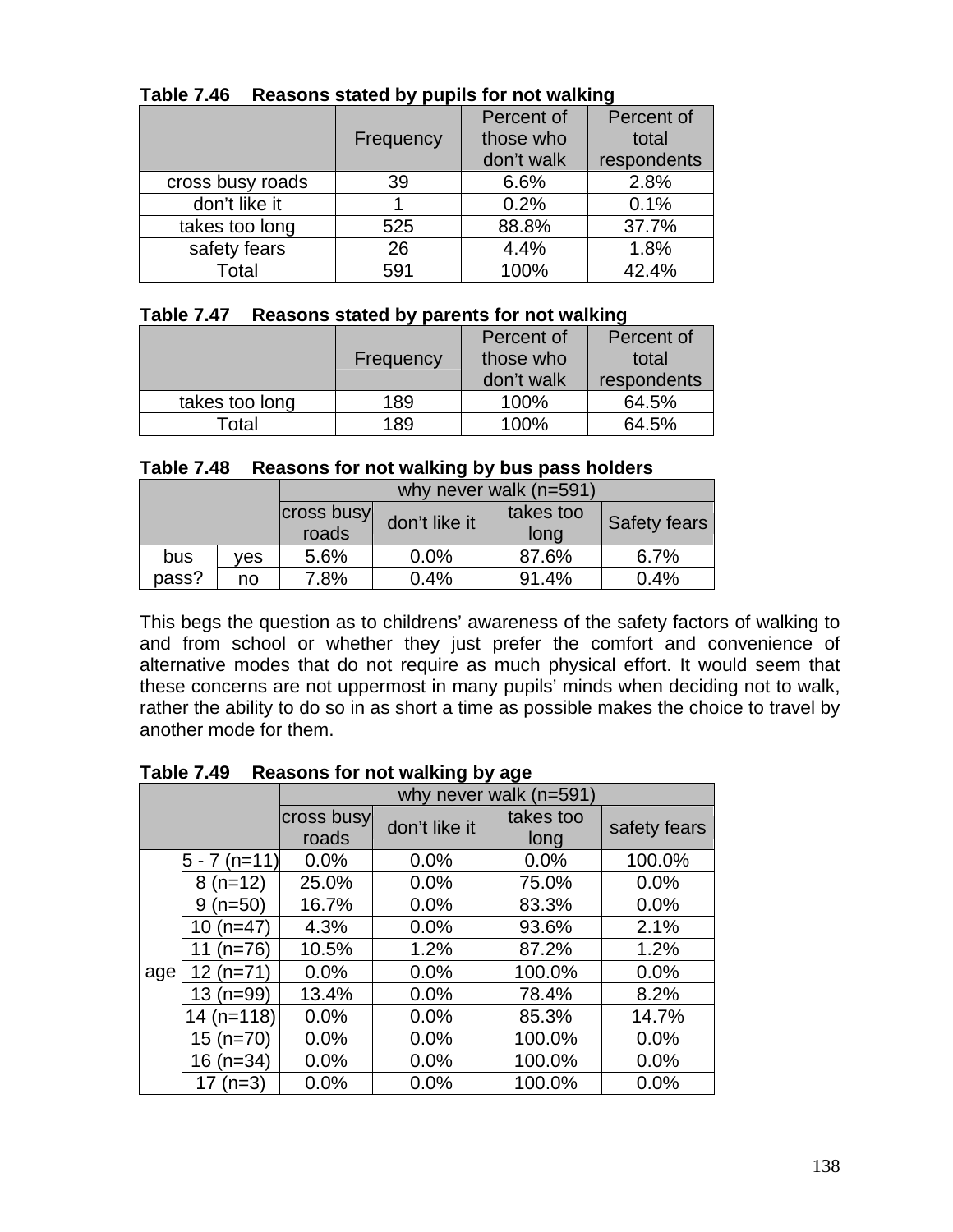Amongst those pupils who walk and those parents who send or take their children to school on foot, a majority stated that this was because they want to (49.96% of pupils and 89.5% of parents), see table 7.50. On the back of this, just 0.5% of pupils suggested that they do so to keep healthy, followed by 20.1% of pupils who said that their friends walk with them and 3.6% of parents citing this as a reason encouraging them to let their children walk regularly. As seen elsewhere in this chapter, the main reason for not walking was due to the long distance to be covered. The opposite reason for walking, namely that there is just a short distance to be covered was acknowledged by only 2% of pupils and no parents. For those who have not choice, 27.5% of pupils stated that they felt this was the case.

|                      | <b>Number</b><br>recorded<br>by pupil<br>surveys | Percent of<br>total pupil<br>respondents | <b>Number</b><br>recorded by<br>parental<br>surveys | Percent of<br>total parent<br>respondents |
|----------------------|--------------------------------------------------|------------------------------------------|-----------------------------------------------------|-------------------------------------------|
| want to              | 176                                              | 49.9%                                    | 68                                                  | 89.5%                                     |
| no choice            | 97                                               | 27.5%                                    | 6                                                   | 6.9%                                      |
| to be healthy        | 2                                                | 0.5%                                     | 0                                                   | 0.0%                                      |
| friends walk with me | 71                                               | 20.1%                                    | 8                                                   | 3.6%                                      |
| short distance       |                                                  | 2.0%                                     | 0                                                   | 0.0%                                      |

**Table 7.50 Reasons for walking** 

No response – 1041 pupils, 211 parents

Despite the fact, shown in table 7.51 below, that many pupils (34.1%) and parents (36.2%) feel unhappy about busy traffic close to schools while walking to/from home or to/from a lift, the proportion of those pupils who travel to and from school by car and the proportion of parents who insist on escorting their children in this way is on the increase. Virtually no respondents to either questionnaire stated that they are happy about the levels of traffic

|         | <b>Responses</b> |            | <b>Responses</b> |            |
|---------|------------------|------------|------------------|------------|
|         | from pupils'     | Percent of | from parental    | Percent of |
|         | surveys          | pupils     | surveys          | parents    |
|         | $(n=727)$        |            | $(n=182)$        |            |
| happy   |                  | 0.6%       |                  | 0.0%       |
| ok      | 248              | 34.1%      | 76               | 41.8%      |
| unhappy | 475              | 65.3%      | 106              | 58.2%      |

| <b>Table 7.51</b> | Feel about busy traffic close to schools while walking |  |  |  |
|-------------------|--------------------------------------------------------|--|--|--|
|-------------------|--------------------------------------------------------|--|--|--|

No response – 667 pupils, 111 parents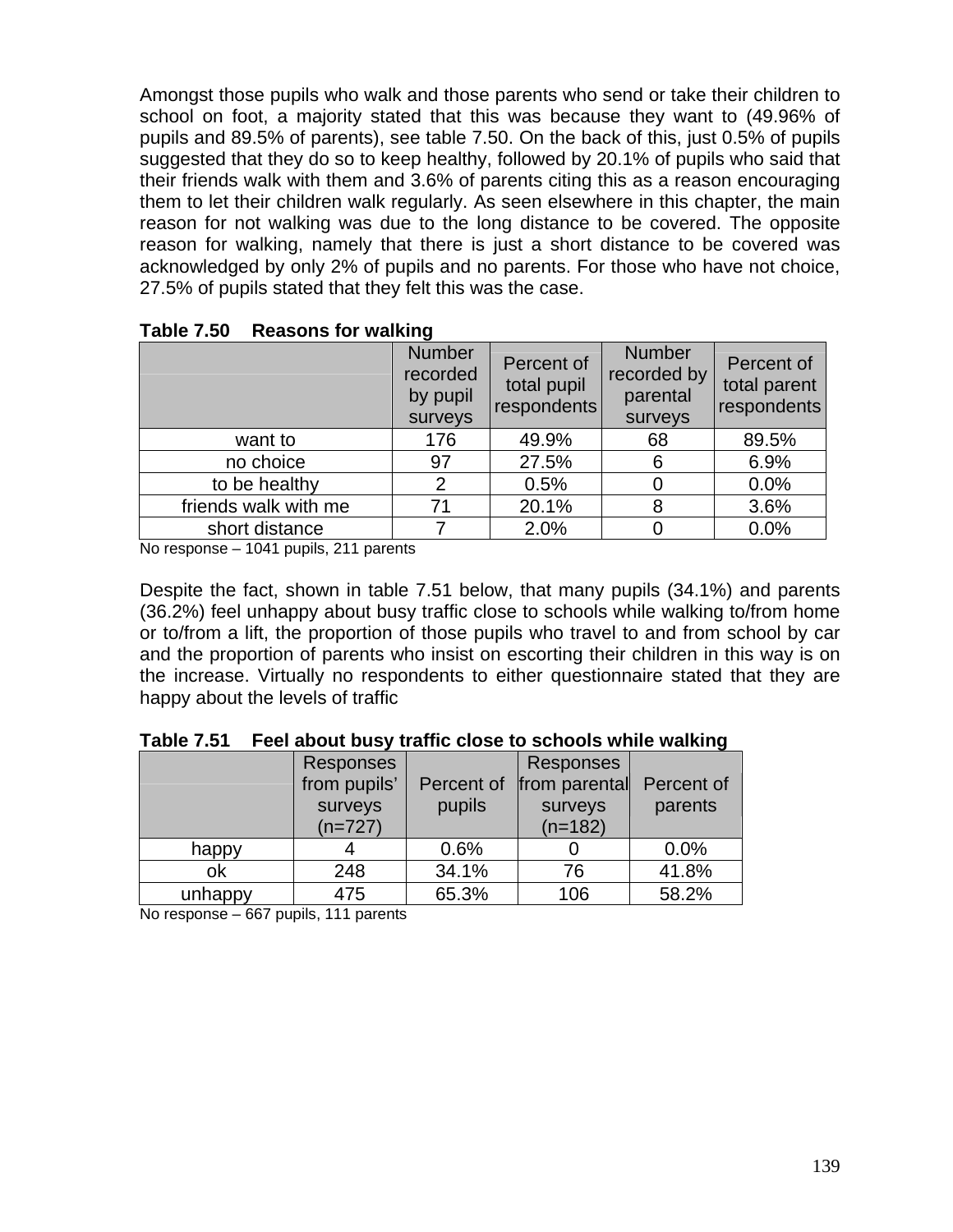|         | <b>Responses</b><br>from pupils'<br>surveys | Percent of<br>pupils | <b>Responses</b><br>from parental<br>surveys | Percent of<br>parents |
|---------|---------------------------------------------|----------------------|----------------------------------------------|-----------------------|
| happy   | $(n=704)$<br>33                             | 4.7%                 | $(n=82)$                                     | $\%$                  |
| οk      | 280                                         | 39.8%                | 74                                           | 90.2%                 |
| unhappy | 391                                         | 55.5%                |                                              | 9.8%                  |

| Table 7.52 Feel about parked cars near schools while walking |
|--------------------------------------------------------------|
|--------------------------------------------------------------|

No response – 690 pupils, 211 parents

The concerns expressed about parked cars are reinforced by concerns about crossing roads while walking, with 55.5% of pupils and 90.2% of parents stating that they are, indeed, unhappy with this. Small numbers of respondents to both surveys stated that they are happy about the crossing of busy and potentially dangerous roads, especially where there is no crossing patrol or pedestrian crossing facility.

|         | <b>Responses</b> |            | Responses     |            |
|---------|------------------|------------|---------------|------------|
|         | from pupils'     | Percent of | from parental | Percent of |
|         | surveys          | pupils     | surveys       | parents    |
|         | $(n=704)$        |            | $(n=82)$      |            |
| happy   | 53               | 7.5%       |               | 9.8%       |
| ok      | 277              | 39.5%      | 6             | 7.3%       |
| unhappy | 394              | 53.0%      | 68            | 82.9%      |

### **Table 7.53 Feel about crossing roads while walking**

No response – 690 pupils, 211 parents

The availability and condition of many footpaths was an issue of concern expressed by respondents in chapters 4 and 5. The pupils and parents surveys highlight the fact that 25.8% of young people are unhappy and 45% of parents feel 'ok' about the state of and availability of safe footpaths for those who walk for some of or all of their journey to and/or from school. This is not to say that, in some areas respondents expressed the fact that they are happy with the condition and availability of such sidewalks (16% of pupils and 20.8% of parents).

|  | Table 7.48 Feel about number of footpaths available |  |  |  |
|--|-----------------------------------------------------|--|--|--|
|--|-----------------------------------------------------|--|--|--|

|             | Responses from<br>pupils' surveys<br>$(n=1394)$ | Percent of<br>pupils | Responses from<br>parental surveys<br>$(n=293)$ | Percent of<br>parents |
|-------------|-------------------------------------------------|----------------------|-------------------------------------------------|-----------------------|
| happy       | 223                                             | 16.0%                | 61                                              | 20.8%                 |
| ok          | 122                                             | 8.8%                 | 132                                             | 45.0%                 |
| unhappy     | 360                                             | 25.8%                |                                                 | 0.0%                  |
| no response | 689                                             | 49.4%                | 100                                             | 34.1%                 |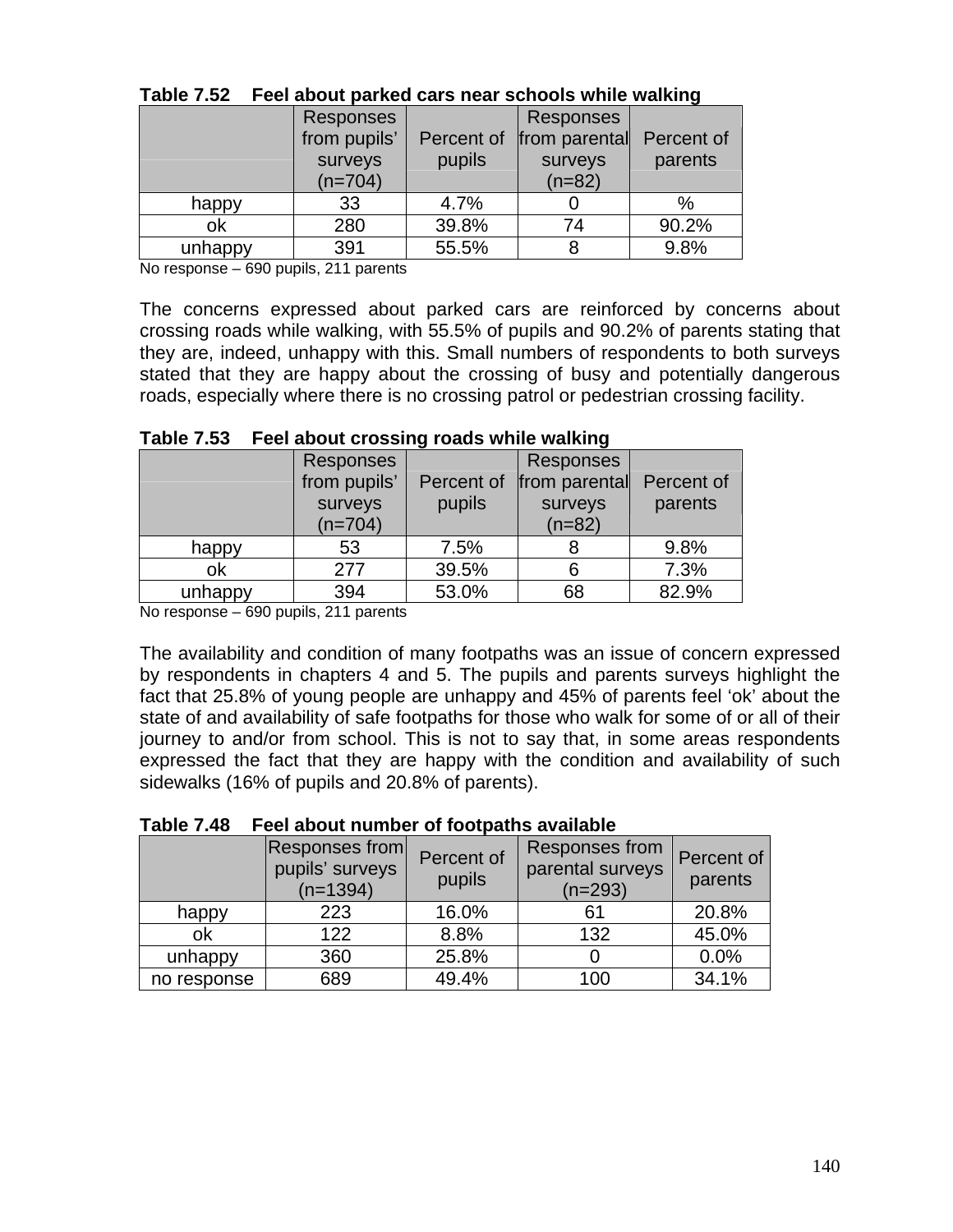### **7.7 The impact of traffic movement on different aspects of the street environment**

The movement of traffic when congestion is not an issue was also expressed as a concern – relating to the noise and speed of vehicles in many areas. Only pupils responded to the questions on traffic speed and traffic noise, as shown in tables 7.54 and 7.55 below. The majority of those who responded stated that they feel 'ok' about traffic noise and that they feel unhappy about traffic speeds. There is less concern, therefore about the noise of traffic than the speed of vehicles. A very small proportion of pupils stated that they feel happy or that they don't worry about traffic speeds. While small numbers of the total pupil respondents stated they are unhappy or feel 'ok' about traffic noise an even smaller proportion stated that they are happy with traffic noise. The lack of overall response to the question on traffic noise suggests a level of indifference towards this issue, while just under half of the respondents seem to show a similar indifference to the issue of traffic speeds close to schools, despite the concerns raised in chapters 4 and 5.

|         | Responses    |            |  |  |  |
|---------|--------------|------------|--|--|--|
|         | from pupils' | Percent of |  |  |  |
|         | surveys      | pupils     |  |  |  |
|         | $(n=606)$    |            |  |  |  |
| happy   | 112          | 18.5%      |  |  |  |
| ok      | 262          | 43.2%      |  |  |  |
| unhappy | 232          | 38.3%      |  |  |  |

### **Table 7.54 Feel about traffic noise while walking**

No response – 788 pupils, 293 parents

### **Table 7.55 Feel about traffic speeds while walking**

|         | Responses<br>from pupils'<br>surveys<br>$(n=764)$ | Percent of<br>pupils |
|---------|---------------------------------------------------|----------------------|
| happy   | 101                                               | 13.2%                |
| ok      | 255                                               | 33.4%                |
| unhappy | 108                                               | 53.4%                |

No response – 630 pupils, 293 parents

The loading and unloading of trucks was highlighted as an issue that may make children concerned or may even scare some smaller children while walking close to school or enroute to or from school. Just 14.2% indicated this was not an issue of worry for them, while 42.2% of respondents suggested that they are unhappy with the activity. Parents did not respond to this question, but more than half of all pupils had thoughts and feelings about this issue. The fact that 43.6% of pupils stated that they feel 'ok' suggests that there is a level of discomfort when trucks are encountered, but that this does not make them feel unhappy or concerned.

A large proportion of young people stated that they feel unhappy about parked cars near schools, while a similar proportion of parents stated that they feel 'ok' about this, as shown in table 7.52. Many young people feel this makes for an unsafe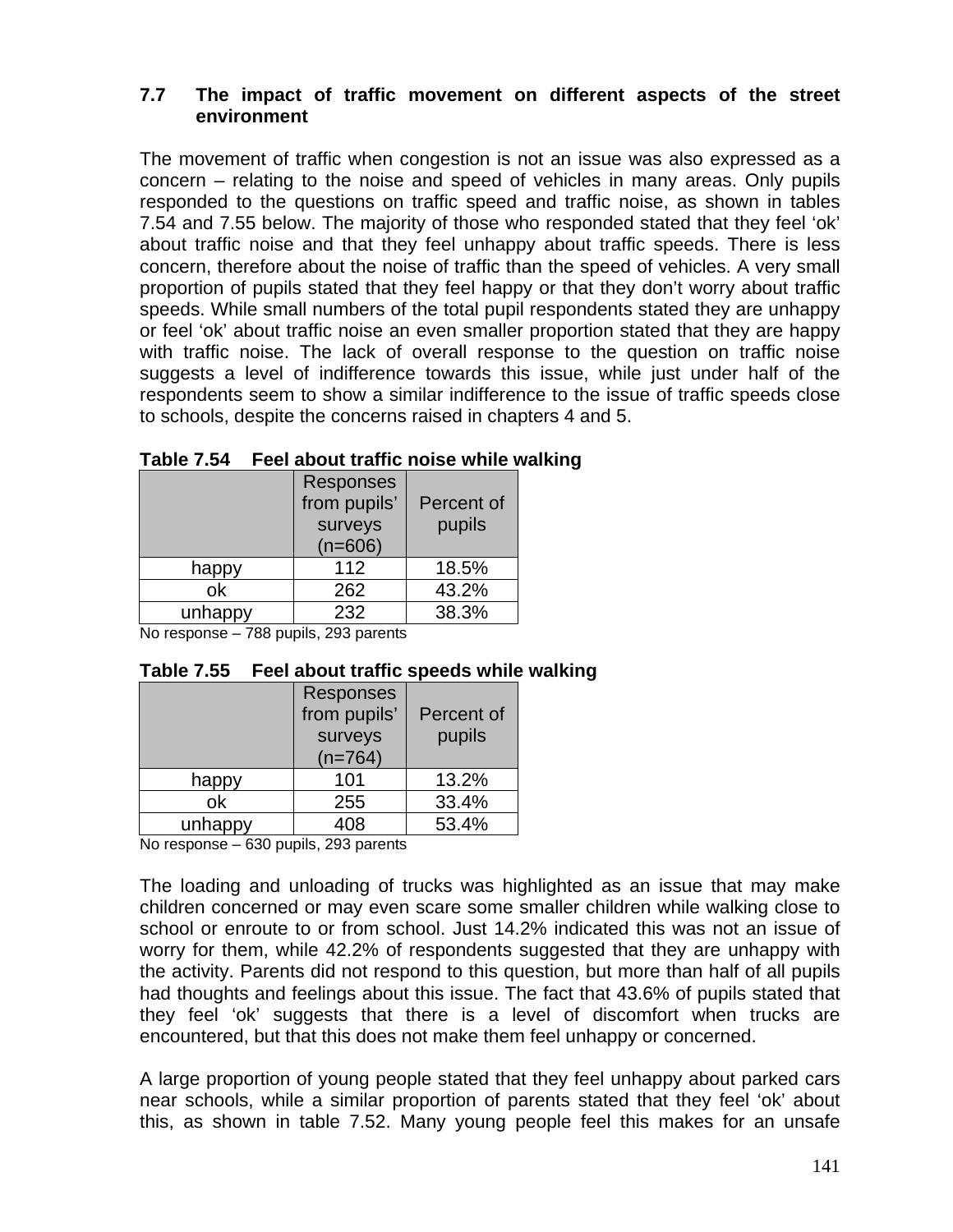environment and can lead to problems when attempting to cross roads and for visibility, both on the part of pedestrians and drivers of passing cars who may not easily see a child between a parked car.

|         | <b>Responses</b><br>from pupils'<br>surveys<br>$(n=769)$ | Percent of<br>pupils |
|---------|----------------------------------------------------------|----------------------|
| happy   | 109                                                      | 14.2%                |
| ok      | 335                                                      | 43.6%                |
| unhappy | 325                                                      | 42.2%                |

### **Table 7.56 Feel about trucks unloading while walking**

No response – 625 pupils, 293 parents

The issue of the behaviour of other young people is evidently an issue causing much concern amongst both pupils and parents - 69.9% of parents stated that they are unhappy, while 66.7% of pupils also stated that they are unhappy. The proportion of non-responses in this instance is low, while just 20% of pupils and 22.4% of parents stated that they feel happy about behaviour issues.

|         | <b>Responses</b> |            | <b>Responses</b> |            |
|---------|------------------|------------|------------------|------------|
|         | from pupils'     | Percent of | from parental    | Percent of |
|         | surveys          | pupils     | surveys          | parents    |
|         | $(n=1046)$       |            | $(n=272)$        |            |
| happy   | 209              | 20.0%      | 61               | 22.4%      |
| ok      | 139              | 13.3%      | 21               | 7.7%       |
| unhappy | 698              | 66.7%      | 190              | 69.9%      |

|  | Table 7.57 Feel about the behaviour of other young people while walking |  |  |  |
|--|-------------------------------------------------------------------------|--|--|--|
|--|-------------------------------------------------------------------------|--|--|--|

No response – 348 pupils, 21 parents

Parents have many more issues about behaviour and bullying issues than the pupils and a higher proportion of respondents replied to the question than in any of the other questions about feelings and experiences of the school journey. Behaviour issues were also highlighted as elements of serious concern, especially amongst parents and younger children in chapters 4 and 5

# **7.8 Travelling to and from school on a bicycle**

The proportion of pupils who stated that they cycle to and/or from school is remarkably small. Just 13 pupils of the total recorded this as a means by which they get to and/or from school on a regular basis. This is despite cycling proficiency programmes run by many, especially primary schools. No parents stated that their children cycle to or from school at any time.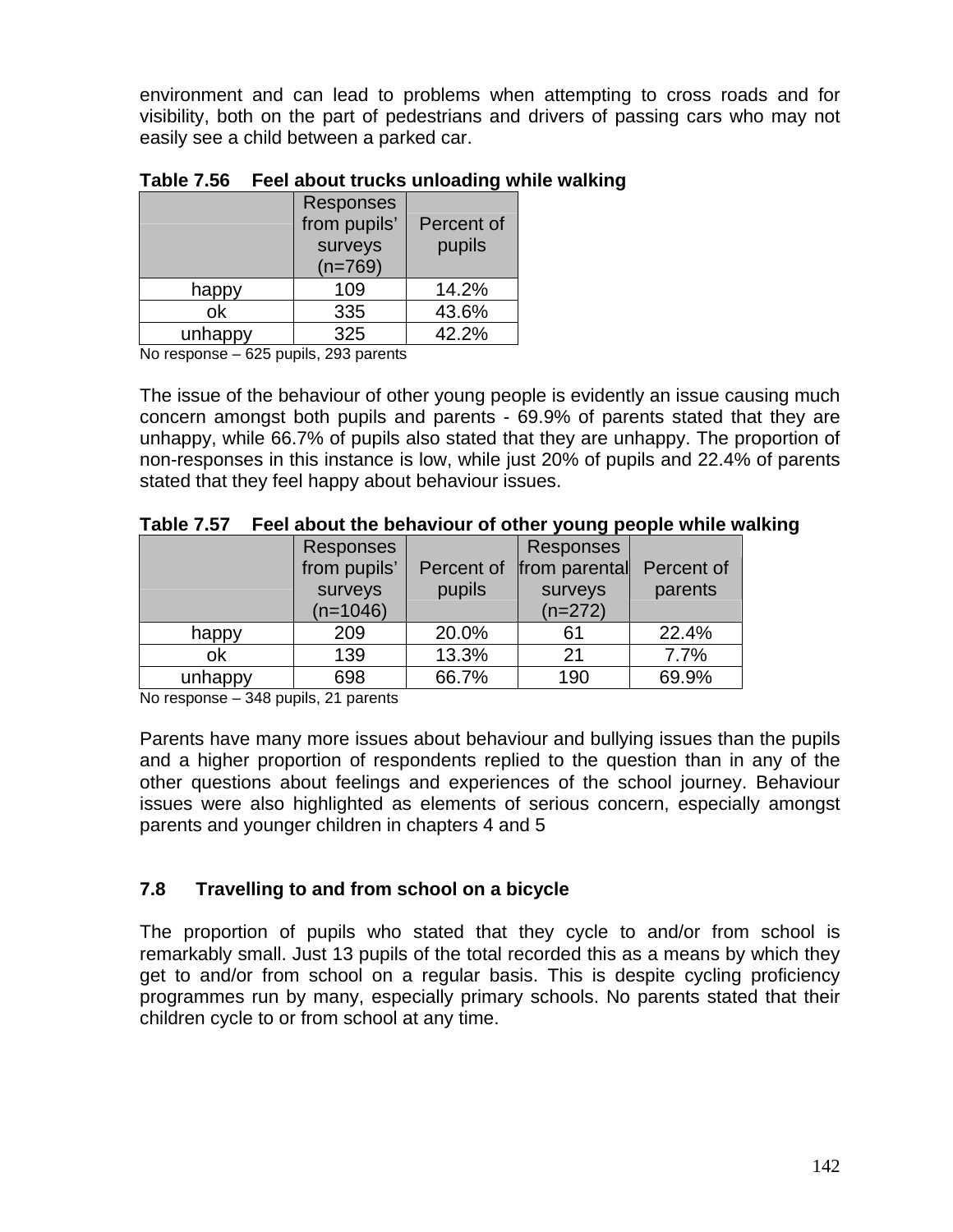|                    | <b>Number</b><br>recorded by<br>pupil surveys | Percent of<br>total pupil<br>respondents | <b>Number</b><br>recorded by<br>parental<br>surveys | Percent of<br>total parent<br>respondents |
|--------------------|-----------------------------------------------|------------------------------------------|-----------------------------------------------------|-------------------------------------------|
| to school only     |                                               | 0.0%                                     |                                                     | 0.0%                                      |
| from school only   |                                               | 0.0%                                     |                                                     | 0.0%                                      |
| to and from school | 13                                            | 1.5%                                     |                                                     | 0.0%                                      |
| never              | 856                                           | 98.5%                                    | 265                                                 | 100.0%                                    |

### **Table 7.58 Cycling**

No response – 525 pupils, 28 parents

The age groups where cycling is recorded highlight the fact that many cycling proficiency schemes are run for children in year 7 (the final year of primary school) at age 11. As illustrated in table 7.59 a total of 1.3% of 11 year olds stated that they cycle both to and from school regularly. A further 1.1% of 12 year olds stated that they cycle to and from school and 1.3% of 16 year olds stated that they do so also. All those who do cycle do so for both the forward and return journeys to school.

|     |                 | when $cycle (n=13)$ |             |                       |        |
|-----|-----------------|---------------------|-------------|-----------------------|--------|
|     |                 | to school           | from school | to and from<br>school | never  |
|     |                 | only                | only        |                       |        |
|     | 5 to 10 $(n=4)$ | 0.0%                | 0.0%        | 0.0%                  | 100.0% |
|     | 11 $(n=3)$      | 0.0%                | 0.0%        | 1.3%                  | 98.7%  |
| age | $12(n=2)$       | 0.0%                | 0.0%        | 1.1%                  | 98.9%  |
|     | $13(n=1)$       | 0.7%                | 0.0%        | 0.0%                  | 99.3%  |
|     | $16(n=3)$       | 10.0%               | 0.0%        | 1.3%                  | 98.7%  |

**Table 7.59 Cycling by age** 

No girls stated that they cycle to and from school. The reasons for not cycling are explored later in this chapter. Again, with regard to cycling, the main factor stated among pupils for not doing so was the fact that it takes too long (61.2%). Concerns about safety and cycling on busy roads were not the major factors in mode choice here. Many pupils stated that they simply do not like cycling and, therefore, will not take a bike to school (25.9%). Moreover a number of pupil respondents stated that cycling is not practical in school uniform, presumably with regard to girls wearing skirts and the need to wear blazers and coats as part of the dress code at many schools. This was an issue highlighted in chapter 4.

|  | Table 7.60 Reasons stated by pupils for not cycling |
|--|-----------------------------------------------------|
|--|-----------------------------------------------------|

|                          |           | Percent of  | Percent of  |
|--------------------------|-----------|-------------|-------------|
|                          | Frequency | those who   | total       |
|                          |           | don't cycle | respondents |
| cycle on busy roads      | 80        | 9.3%        | 5.7%        |
| don't like it            | 221       | 25.9%       | 15.9%       |
| takes too long           | 524       | 61.2%       | 37.6%       |
| not practical in uniform | 31        | 3.6%        | 2.2%        |
| Total                    | 856       | 100%        | 61.4%       |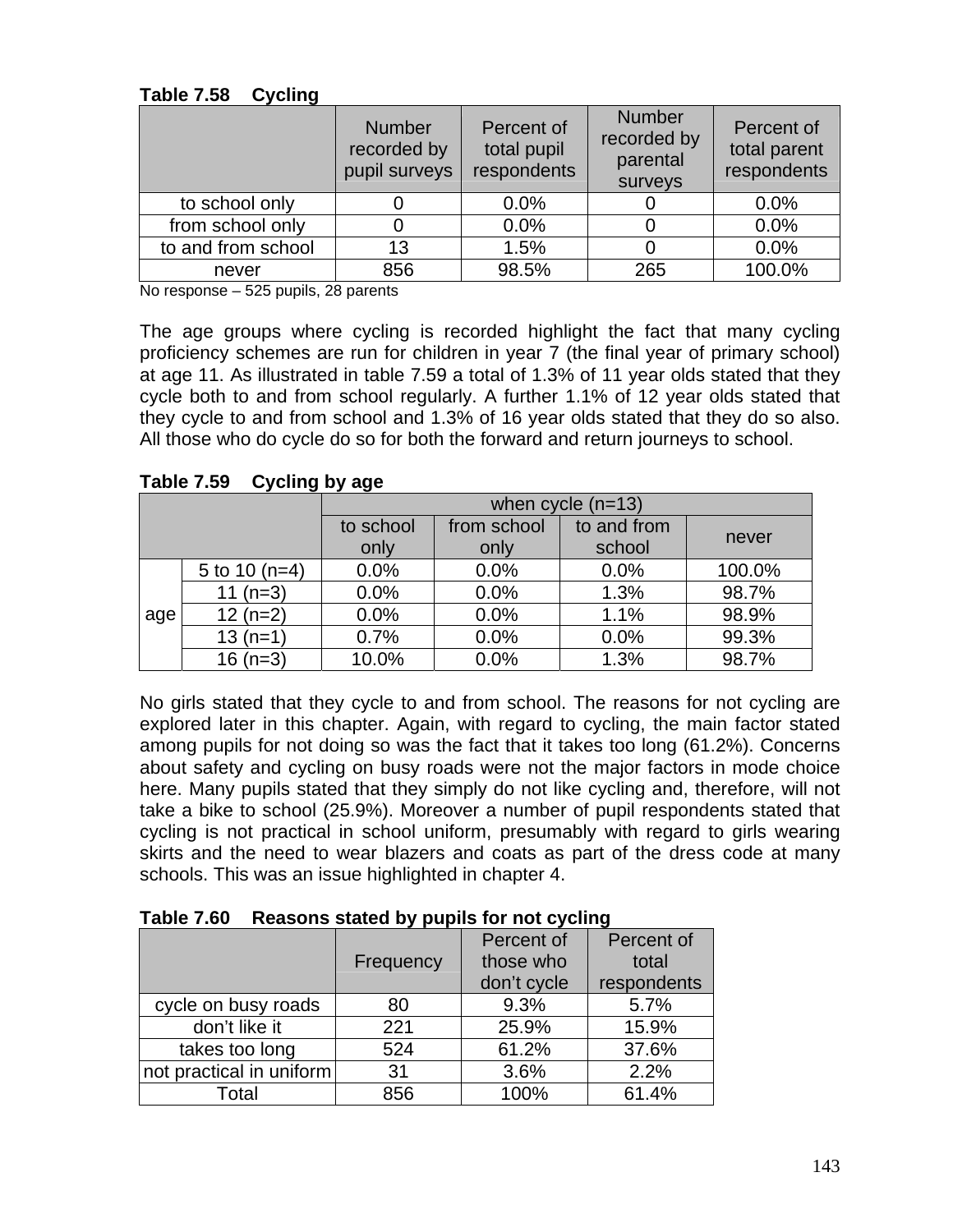|                        |           | Percent of  | Percent of  |
|------------------------|-----------|-------------|-------------|
|                        | Frequency | those who   | total       |
|                        |           | don't cycle | respondents |
| cycle on busy roads    |           | 2.6%        | 2.4%        |
| He/she doesn't like it | 69        | 26.0%       | 23.5%       |
| takes too long         | 189       | 71.4%       | 64.5%       |
| Total                  | 265       | 100%        | 90.4%       |

**Table 7.61 Reasons stated by parents for not cycling** 

Parental concerns did not centre largely on safety or the fact that their children would have to cycle on busy roads either. From table 7.61, the majority (71.4%) stated that their children do not cycle to and/or from school, again, because it takes too long. Just 2.6% stated concerns about cycling on busy roads as factors in influencing the decision not to let their sons or daughters take a bike to school. A significant proportion of parents also stated that their children simply do not want to travel to and from school by bike (26%).

Of the 13 pupils (0.9% of the total respondents) who cycle to and from school frequently, just one stated a reason why they choose to do so. This was as simple as just wanting to do so as shown in table 7.63 below.

|     |               |            | 1.00000101011000        |           |               |  |  |
|-----|---------------|------------|-------------------------|-----------|---------------|--|--|
|     |               |            | why never cycle (n=856) |           |               |  |  |
|     |               | cycle on   | don't like it           | takes too | not practical |  |  |
|     |               | busy roads |                         | long      | in uniform    |  |  |
|     | $5 - 7$ (n=6) | 0.0%       | 100.0%                  | 0.0%      | 0.0%          |  |  |
|     | $8(n=21)$     | 14.3%      | 47.6%                   | 38.1%     | 0.0%          |  |  |
|     | $9(n=109)$    | 13.0%      | 38.3%                   | 48.7%     | 0.0%          |  |  |
|     | $10(n=76)$    | 15.8%      | 34.2%                   | 47.4%     | 2.6%          |  |  |
|     | 11 $(n=94)$   | 9.6%       | 9.6%                    | 77.7%     | 3.2%          |  |  |
| age | $12(n=91)$    | 0.0%       | 22.0%                   | 78.0%     | 0.0%          |  |  |
|     | $13(n=137)$   | 12.4%      | 25.5%                   | 56.9%     | 5.1%          |  |  |
|     | $14(n=174)$   | 8.6%       | 25.9%                   | 54.6%     | 10.9%         |  |  |
|     | $15(n=108)$   | 8.3%       | 26.9%                   | 64.8%     | 0.0%          |  |  |
|     | $16$ (n=37)   | 0.0%       | 8.1%                    | 91.9%     | 0.0%          |  |  |
|     | $17$ (n=3)    | 0.0%       | 0.0%                    | 100.0%    | 0.0%          |  |  |
|     | Total         | 9.3%       | 25.8%                   | 61.2%     | 3.6%          |  |  |

**Table 7.62 Reasons for not cycling by age** 

# **Table 7.63 Reasons for cycling**

|             | <b>Number</b><br>recorded<br>by pupil<br>surveys | <b>Number</b><br>recorded<br>by parental<br>surveys | Percent of<br>total pupil<br>respondents respondents | Percent of<br>total parent |
|-------------|--------------------------------------------------|-----------------------------------------------------|------------------------------------------------------|----------------------------|
| want to     |                                                  |                                                     | 0.1%                                                 | 0.0%                       |
| no response | 1393                                             |                                                     | 99.9%                                                | 0.0%                       |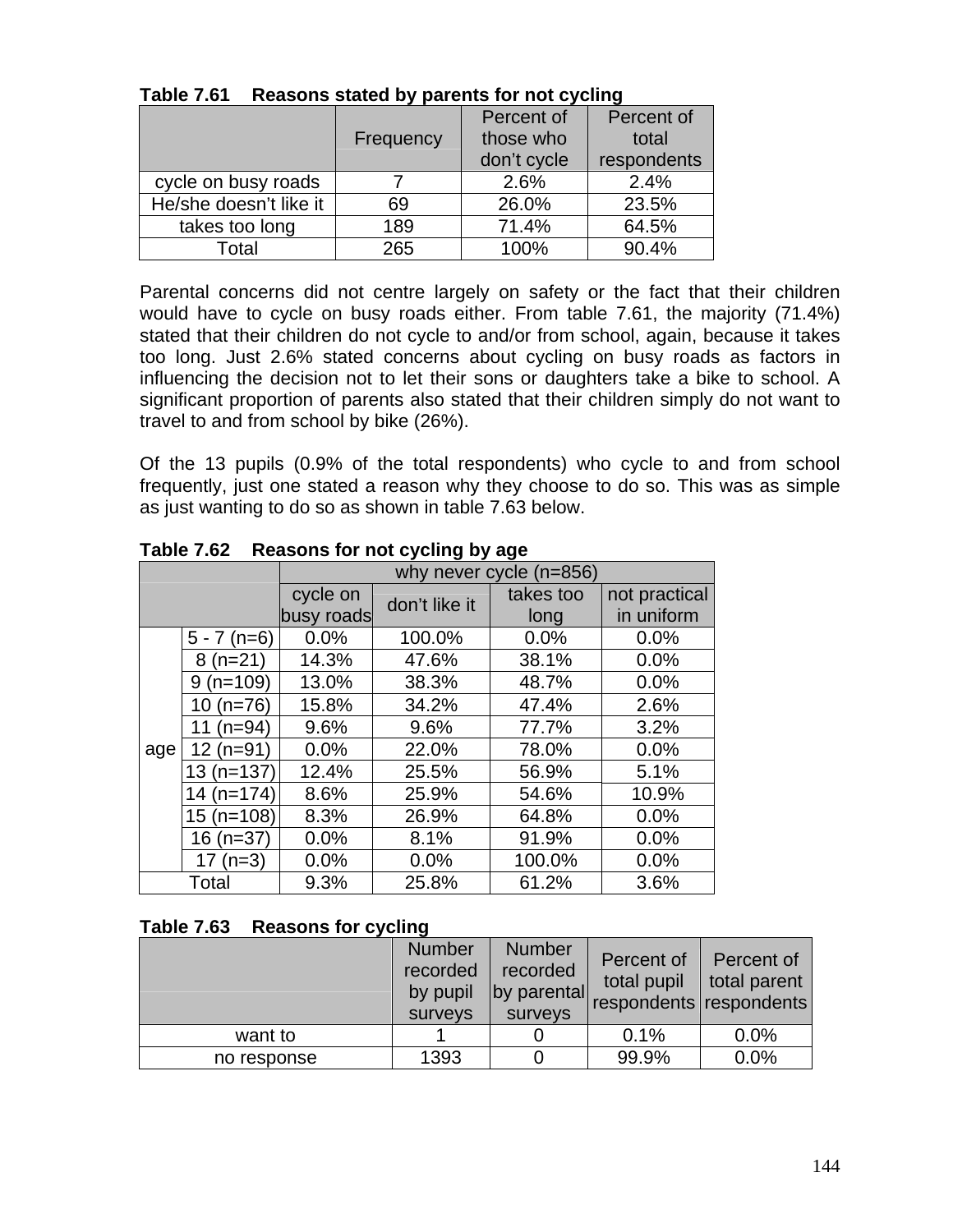# **7.9 Making school travel safer and better**

Parents and pupils were also asked to indicate measures they felt would make the school journey safer and improve the experience generally. The responses are contained in table 7.64, 7.65 and 7.66 below and relate to the school bus, walking and cycling – identified as key areas where there were concerns. These suggestions relate to safety, supervision, bus capacity and seating, crossing points, footpaths and traffic levels.

In terms of travel by bus, the majority of pupils (68.6%) and parents (69.1%) stated that they want to see an end to standing onboard. A high proportion of parents (66.4%) reinforced this by suggesting more available seats on buses and 52.1% wanted to see the provision of seatbelts. The proportion of pupils asking for seatbelts in the context of this research (seen also in chapters 4 and 5 where concerns were raised about the practicalities and consequences of less capacity) is much less – just 18.2%. There is, therefore, a strong desire shown among parents for these to be made available, but not with pupils – the actual users of the bus services. High numbers of pupils are also asking for more buses and more seats (44.4% and 42.8% respectively), while 20.3% want better seats. The issue of supervision is closely aligned to concerns about behaviour (more concerns expressed by parents than pupils as seen in table 7.64 below). This concern is shown by 55.7% of parents who suggested supervision on board buses would be beneficial, while just 25.5% of pupils felt the same way. This is unsurprising, given the perceptions held by many parents about bullying, teasing and poor behaviour onboard buses and given the fact that young people do not want to be watched.

|                     | Pupils (n=1394) | Parents (n=293) |
|---------------------|-----------------|-----------------|
| Supervision onboard | 25.5%           | 55.7%           |
| More buses          | 44.4%           | 5.9%            |
| More seats          | 42.8%           | 66.4%           |
| Seatbelts on buses  | 18.2%           | 52.1%           |
| <b>Better seats</b> | 20.3%           | 5.5%            |
| No standing         | 68.6%           | 69.1%           |
| Newer buses         | 20.2%           | 44.4%           |

**Table 7.64 Suggested measures to make school buses safer** 

The majority of both pupil (59%) and parent (68%) respondents suggested extra crossings should be made available to aid safe walking to and from school. This corresponds with the concerns about walking highlighted elsewhere in this chapter. Issues about the provision and maintenance of footpaths, also highlighted elsewhere in this chapter and in chapters 4 and 5, are further augmented by the responses where 42.1% of pupils and 55% of parents want to see wider and better footpaths provided and maintained. Guard rails at kerb sides did not receive overwhelming backing from either group, while reductions in traffic and parking were felt to make for an improved walking experience by 37.7% of pupils and 38.9% of parents and it was suggested are measures that should be implemented to ensure increased safety.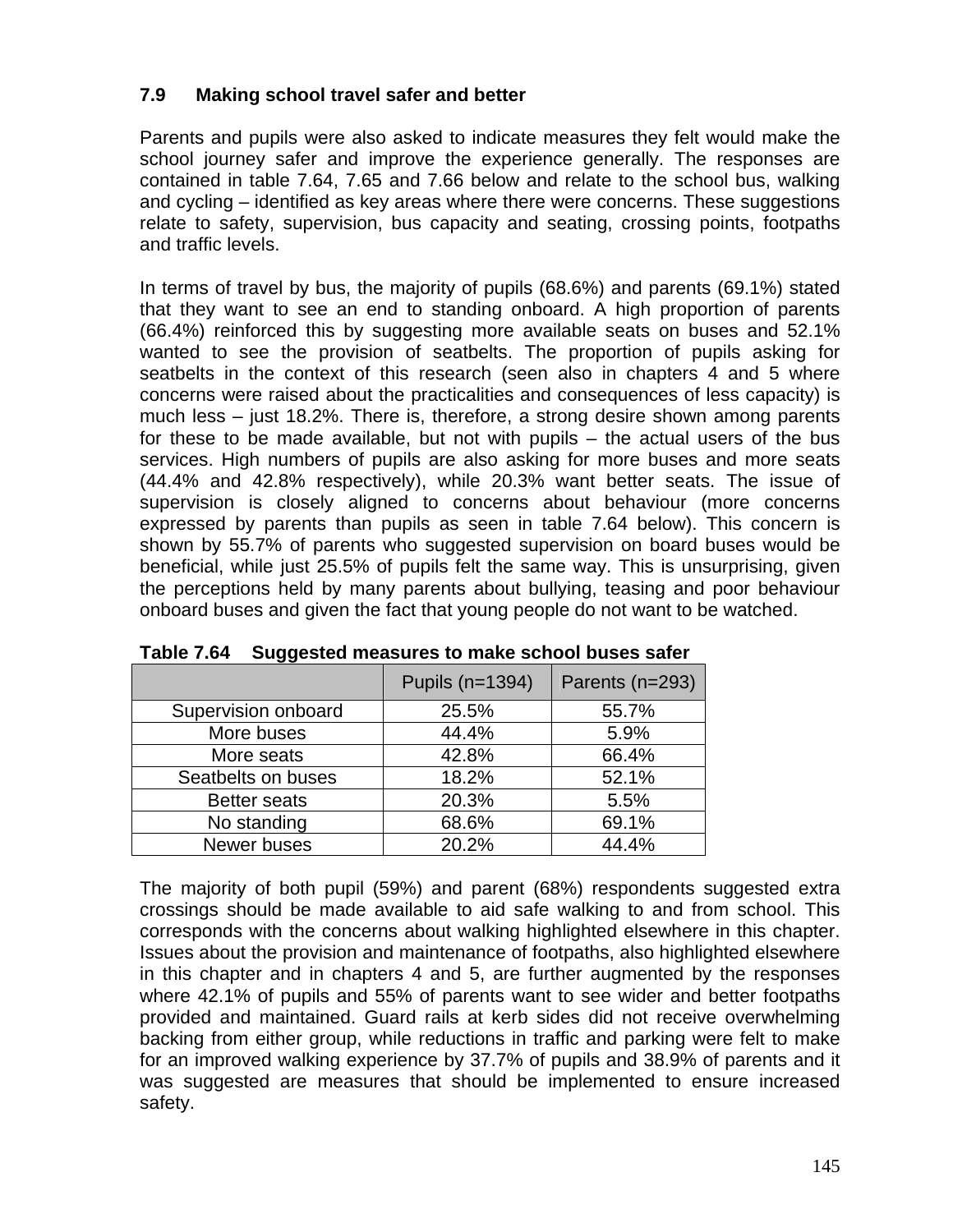| $n = 1394$                 | Pupils (n=1394) | Parents (n=293) |
|----------------------------|-----------------|-----------------|
| Guard rails at kerbs       | 20.2%           | 24.1%           |
| Extra crossings            | 59.0%           | 68.0%           |
| Less traffic and parking   | 37.7%           | 38.9%           |
| Wider and better footpaths | 42.1%           | 55.0%           |

|  | Table 7.65 Suggested measures to make walking safer |
|--|-----------------------------------------------------|
|--|-----------------------------------------------------|

100% of all respondents stated that the one key measure to make cycling safer would be to have more and better segregated cycle lanes and associated facilities. This, it was felt would unequivocally improve the safety and enjoyment of using this mode for the school journey and would, undoubtedly result in greater numbers cycling regularly.

| Table 7.66 Suggested measures to make cycling safer |  |  |  |  |  |
|-----------------------------------------------------|--|--|--|--|--|
|-----------------------------------------------------|--|--|--|--|--|

| $n = 1394$                  | Pupils $(n=1394)$ | Parents (n=293) |
|-----------------------------|-------------------|-----------------|
| More and better cycle lanes | 100%              | 100%            |

# **7.10 Issues of key concern and worries**

The key concerns of parents and pupils can be summarised in six ways. The main concerns for parents are the behaviour of young people and fear of strangers (71.7% of all parents stated these are the issues that worry them most). Compared to the proportion of pupils who stated concerns, less than half highlighted behaviour of other young people and a fear of strangers as being uppermost in their mind while making the journey to and from school. The issues of more concern to young people relate to road safety (57.1%) and general safety issues on public transport (52.1%). Worries about public transport safety were also expressed in large numbers by parents (63.2%). Journey times feature on the list of concerns of much fewer pupils and parents, but safety issues in some areas were highlighted by 22% of pupils and 38.9% of parents. The evidence indicates that parents have more concerns or that more parents have concerns about these issues than young people.

**Table 7.67 Key Concerns highlighted about the journey to and from school by pupils and parents** 

|                                 | Pupils (n=1394) | Parents (n=293) |
|---------------------------------|-----------------|-----------------|
| Road safety                     | 57.1%           | 66.1%           |
| Behaviour of other young people | 35.0%           | 71.7%           |
| Fear of strangers               | 32.8%           | 71.7%           |
| Safety in some areas            | 22.0%           | 38.9%           |
| Journey times                   | 13.6%           | 18.8%           |
| Safety on public transport      | 52.1%           | 63.2%           |

The age group disaggregation shows that the majority of younger pupils did not state what their key concerns are, while older primary school pupils stated concerns about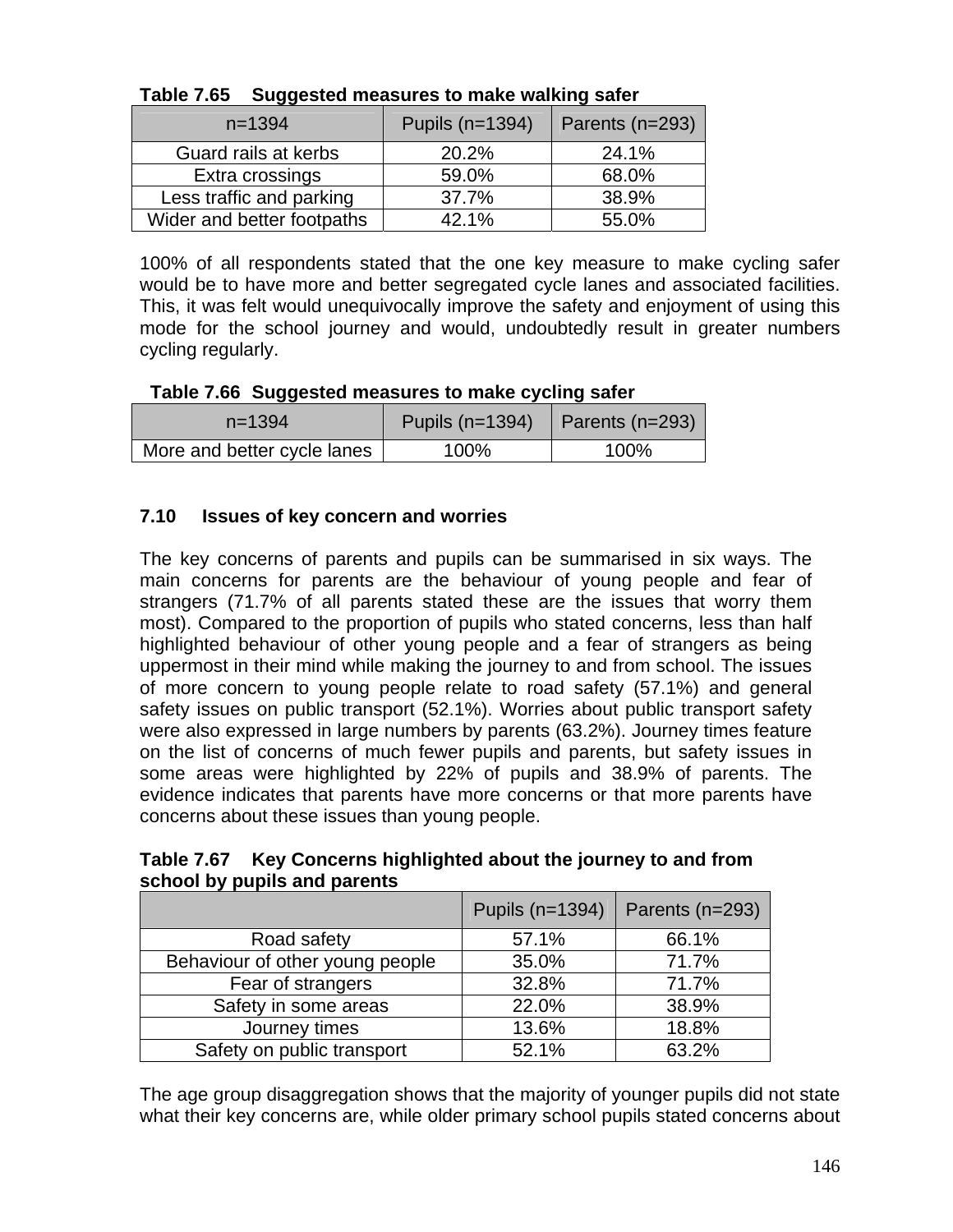road safety (20.8% of 9 year olds and 22.9% of 10 year olds). Moreover, a fear of strangers was highlighted by a majority of 9 year olds (56.3%). As age increase into secondary/grammar school behaviour concerns and issues of safety on public transport are uppermost in the minds of many pupils. This is seen by the fact that 19.8% of 11 year olds and 18.8% of 12 year olds have indicated this as a key concern. The proportion of pupils for whom behaviour is a concern is much greater in the secondary/grammar school age groups. Safety in some areas was an issue cited by many 13 and 14 year olds as something which worries them. Furthermore, concerns about the length of journey times are highlighted by many older pupils (30% of 13 year olds and 70% of 14 year olds) as is the issue of safety on public transport vehicles (21.7% of 11 year olds, 13% of 12 year olds, 34.8% of 13 year olds and 13% of 14 year olds). This corresponds with worries felt by many younger pupils travelling on the school bus with the presence of many older pupils, and that these concerns appear to be reduced again as they get older and more used to this mode.

|     |                    | worries about journeys (n=1394 responses) |           |                      |                            |                  |                               |         |
|-----|--------------------|-------------------------------------------|-----------|----------------------|----------------------------|------------------|-------------------------------|---------|
|     |                    | road<br>safety                            | behaviour | fear of<br>strangers | safety<br>in some<br>areas | journey<br>times | safety<br><b>on</b><br>public | nothing |
|     |                    |                                           |           |                      |                            |                  | transport                     |         |
|     | $5 - 6$ yrs (n=82) | 0.0%                                      | 0.0%      | 0.0%                 | 0.0%                       | 0.0%             | 0.0%                          | 0.0%    |
| age | 7 yrs (n=138)      | 0.0%                                      | 4.1%      | 0.0%                 | 0.0%                       | 0.0%             | 0.0%                          | 0.0%    |
|     | 8 yrs (n=103)      | 5.2%                                      | 2.0%      | 18.8%                | 0.0%                       | 0.0%             | 0.0%                          | 3.5%    |
|     | $9$ yrs (n=136)    | 20.8%                                     | 6.1%      | 56.3%                | 0.0%                       | 0.0%             | 0.0%                          | 13.6%   |
|     | 10 yrs (n=96)      | 22.9%                                     | 2.0%      | 6.3%                 | 0.0%                       | 0.0%             | 0.0%                          | 12.1%   |
|     | 11 yrs $(n=126)$   | 5.2%                                      | 19.8%     | 18.8%                | 0.0%                       | 0.0%             | 21.7%                         | 7.1%    |
|     | 12 yrs $(n=125)$   | 7.3%                                      | 18.8%     | 0.0%                 | 0.0%                       | 0.0%             | 13.0%                         | 8.1%    |
|     | 13 yrs (n=172)     | 11.5%                                     | 11.2%     | 0.0%                 | 9.1%                       | 30.0%            | 34.8%                         | 15.7%   |
|     | 14 yrs (n=233)     | 15.6%                                     | 14.7%     | 0.0%                 | 90.9%                      | 70.0%            | 13.0%                         | 24.2%   |
|     | 15 yrs (n=140)     | 7.3%                                      | 15.7%     | 0.0%                 | 0.0%                       | 0.0%             | 8.7%                          | 9.6%    |
|     | 16 yrs (n=48)      | 4.2%                                      | 5.6%      | 0.0%                 | 0.0%                       | 0.0%             | 8.7%                          | 5.1%    |
|     | 17 yrs $(n=3)$     | 0.0%                                      | 0.0%      | 0.0%                 | 0.0%                       | 0.0%             | 0.0%                          | 1.0%    |

**Table 7.68 Key concerns highlighted about the journey to and from school by pupil age groups** 

# **7.11 Summary and Conclusions**

The data presented in this chapter provides information on the travel patterns of pupils and the choices made by both them and parents as summarised below as well as the reasons for travelling by a particular mode and the reasons influencing decisions not to use particular modes. Comparisons are offered between the responses of parents and young people across different age groups and school sectors.

66.2% of all pupil respondents use the car for some or all journeys to school and stated that the main reasons they use the car are that they want to, parents want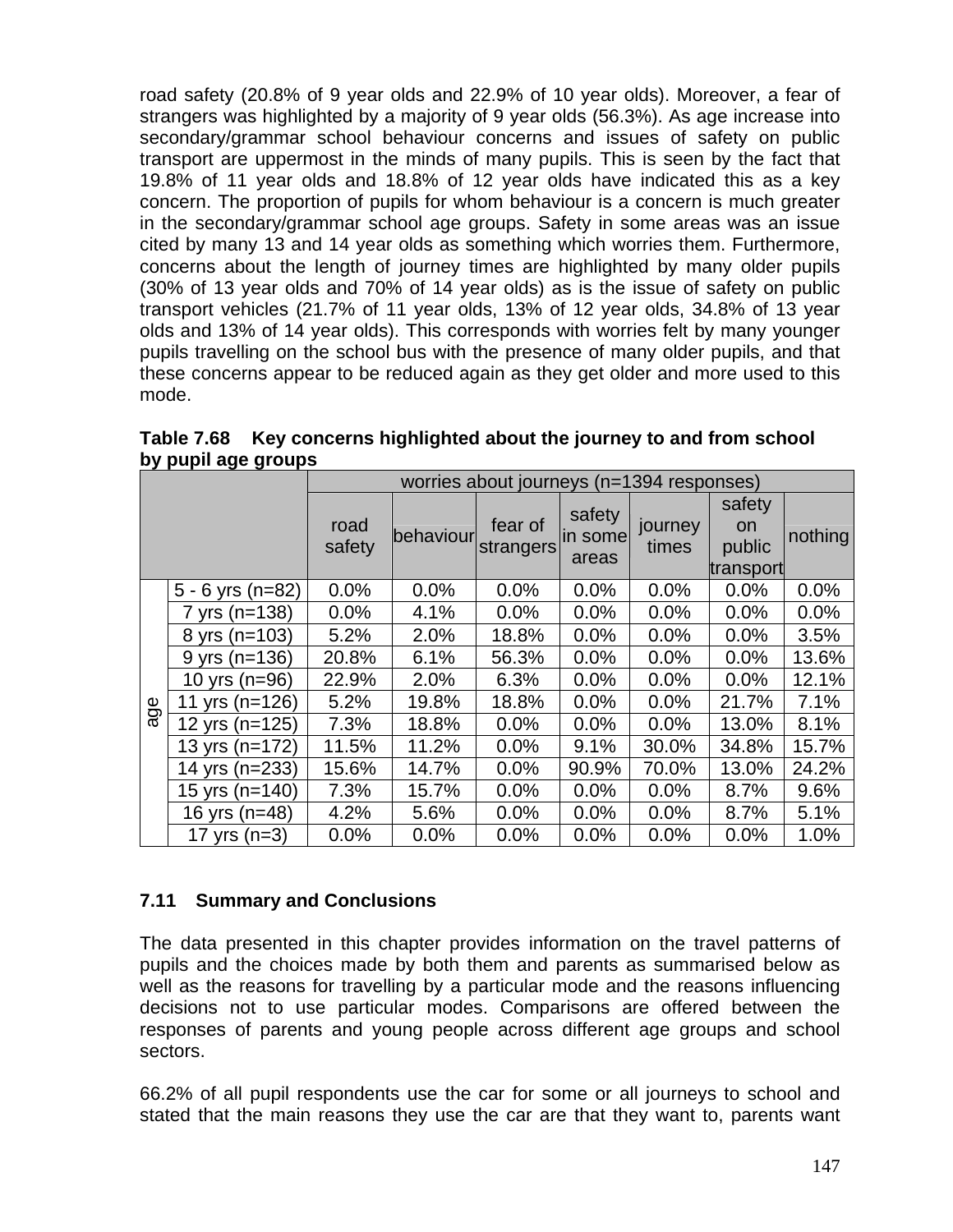them to, it's a fast and comfortable way to travel and it's considered the safest way possible. Some pupils also highlighted the fact that they have no alternative to the car and have to use it to get either to and/or from school or that public transport (mainly bus) services are not suitable, viable or reliable alternatives. Moreover, the main reasons for not using the car were cited as not wanting to, parents not wanting their children to or that they don't have access to a car in their household. 53.5% of all pupil respondents use the bus for some or all journeys to school and highlighted a number of reasons for using the bus service provided. These reasons included that many pupils simply want to travel by bus as they often see their friends onboard and consider it to be a good social outlet. Many pupils suggested that their parents want them to use the bus or that they have free school sessional tickets (bus pass) for school travel. A number also stated that they have no other option. Reasons for not using the bus were summarised by pupils who stated that they don't want to do so, they don't like it, it is a mode not considered reliable by many, it tends to be overcrowded or they don't think its safe enough. 34.4% of all pupil respondents walk for some or all journeys to school and suggested a number of reasons for walking. These include being healthy, they want to, their friends walk with them, it's a short distance and that some have no choice or alternative. Main reasons for not walking to and from school were identified as having to cross busy roads in dangerous locations, the journey takes too long and is too far on foot and that some pupils simply don't like walking. Just 0.9% of all pupil respondents cycle for some or all journeys to school. The only reasons cited for cycling were that the pupils who do so simply want to. Reasons for not cycling included having to cycle on busy and dangerous roads, some pupils don't like cycling, it takes too long in some cases and a number stated that going by bike is not practical in school uniform and with school bags etc.

The main concerns that continue to be highlighted by pupils in all schools included overcrowding of buses and general behaviour issues. Congestion was, again, also raised on a number of occasions as were issues of footpaths, cycle lanes and walking or cycling through certain areas. The key issues of concern have been shown to be the same across all age groups, school types and locations, while parents seem to be more concerned about many issues than pupils. Suggestions to improve the travel experience on journeys to and from school were highlighted by both parents and pupils and these included more buses, better seating on public transport vehicles, seatbelts on buses, reliable services, supervision. The key concerns expressed by young people and parents through the questionnaire surveys are;

- Road safety traffic levels and speeds, crossing roads and using footpaths safely (parking and unloading activities make this problematic)
- **Congestion**
- Behaviour of other young people
- Fear of strangers
- Safety in some areas
- Journey times and distances to be travelled
- Perceived safety on public transport supervision, overcrowding, standing and seating arrangements, behaviour and the age of vehicles